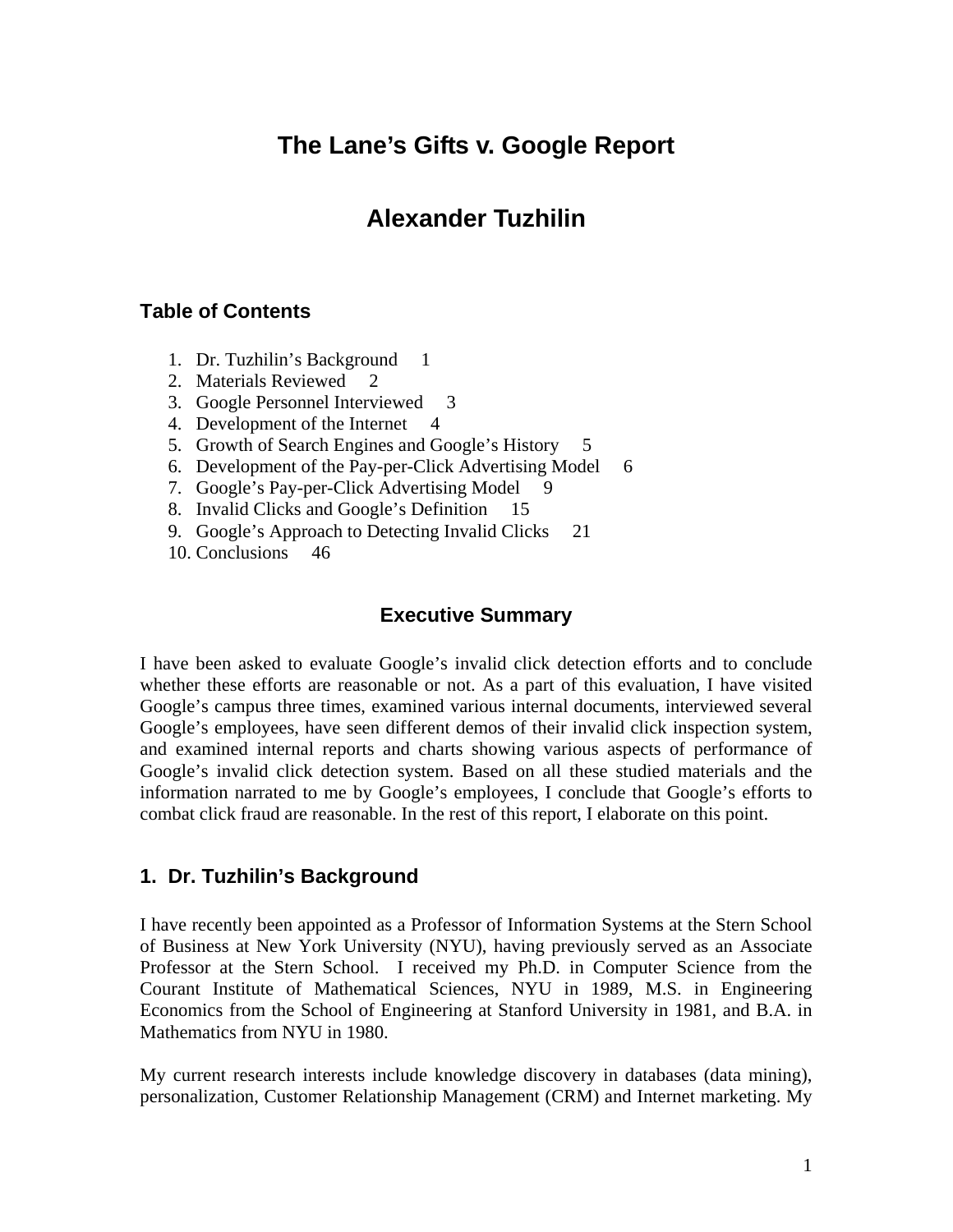prior research was done in the areas of temporal databases, query-driven simulations and the development of specification languages for modeling business processes. I have coauthored over 70 papers on these topics published in major Computer Science and Information Systems journals, conferences and other outlets. I currently serve on the Editorial Boards of the IEEE Transactions on Knowledge and Data Engineering, the Data Mining and Knowledge Discovery Journal, the INFORMS Journal on Computing, and the Electronic Commerce Research Journal. I have also co-chaired the Program Committees of the IEEE International Conference on Data Mining (ICDM) in 2003 and the 2005 International Workshop on Customer Relationship Management that brought together researchers from the data mining and marketing communities to explore and promote an interdisciplinary focus on CRM. I have also served on numerous program and organizing committees of major conferences in the fields of Data Mining and Information Systems. I have also had visiting academic appointments at the Wharton School of University of Pennsylvania, Computer Science Department of Columbia University, and Ecole Nationale Superieure des Telecommunications in Paris, France.

On the industrial side, I worked as a developer at Information Builders, Inc. in New York for two years and consulted for various companies, including Lucent's Bell Laboratories on a data mining project and Click Forensics on a click fraud detection project.

Additional information about my background can be found in my CV in the Appendix.

### **2. Materials Reviewed**

During this project, I reviewed the following materials:

- 1. Internal documents provided to me by Google, including the following documents:
	- Type of data collected and statistics/signals used for the detection of invalid clicks
	- Description of the filtering methods
	- Description of the log generation and log transformation/aggregation system used for the analysis and detection of invalid clicks.
	- Description of the AdSense auto-termination system
	- Description of the duplicate AdSense account detection system
	- Description of the ad conversion system
	- Description of the AdSense publisher investigation, flagging and termination systems
	- Description of various Click Quality investigative processes, including the rules on when and how to terminate the publishers
	- Description of the advertiser credit processes and systems
	- Description of the inquiry handling processes and guidelines
	- Description of the attack simulation system
	- Description of the alerting system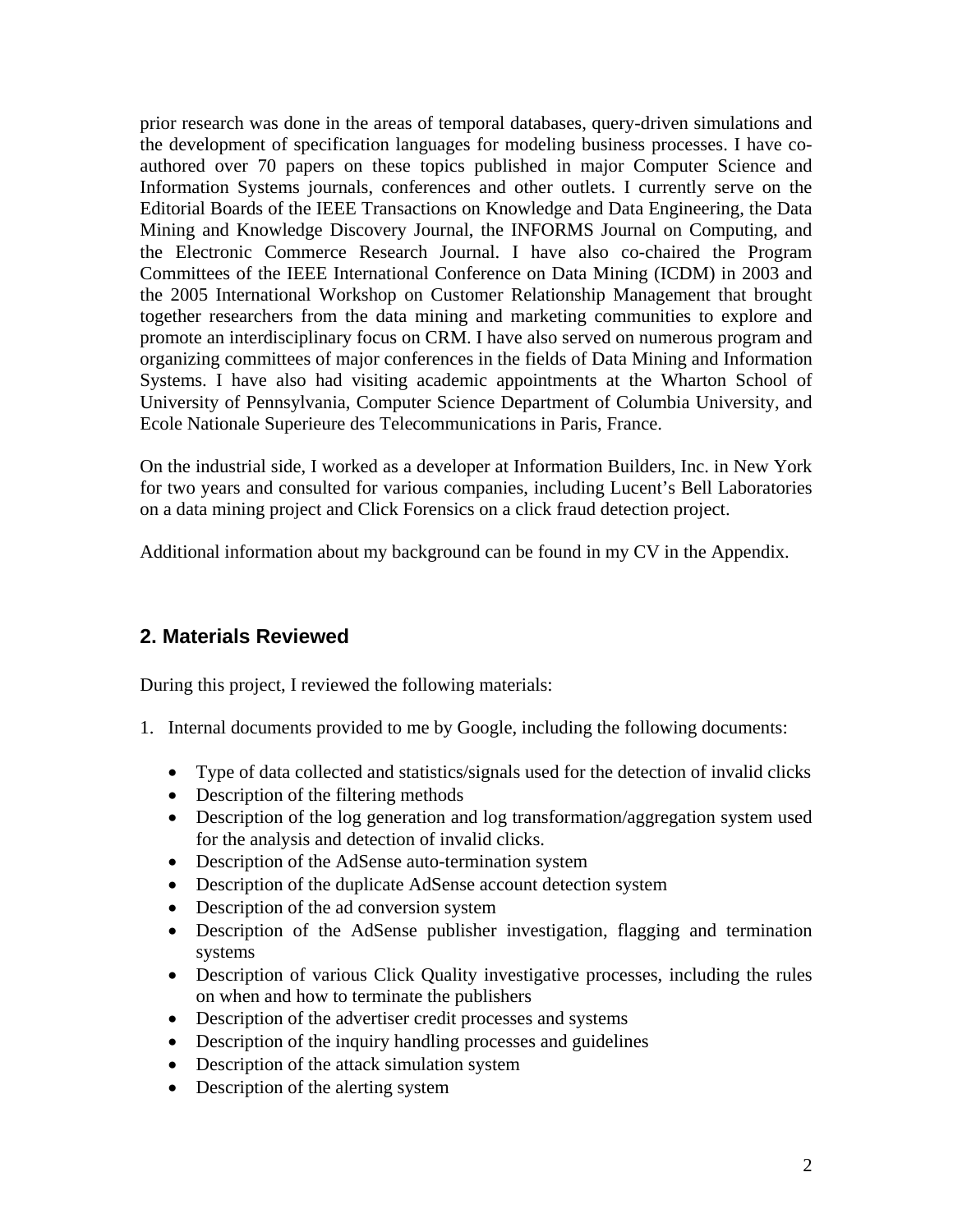- History of the doubleclicking action
- Overview of the Click Quality team's high-priority projects
- Investigative reports generated by 3 different inspection systems that investigated three different cases of invalid clicking activities. One was an attack on an advertiser by an automated system, another one was an attack on a publisher by an automated system, and the third one was a general investigation of certain suspicious clicking activities. These reports were generated as a part of giving me demos on how Google's inspection systems worked and how manual offline investigations are typically conducted by Google personnel.
- Different internal reports and charts showing various aspects of performance of Google's invalid click detection systems.
- 2. Demos of various invalid click detection and inspection systems developed by the Click Quality team. Of course, these demos were provided only for the Click Quality systems that can be demoed (e.g., have appropriate User Interfaces).
- 3. Interviews with Google personnel, as described in the next section.

This report is based on this reviewed information and on the information narrated to me by Google personnel during the interviews.

### **3. Google Personnel Interviewed**

All the invalid click detection activities are performed by the Click Quality team at Google. The Click Quality team consists of the following two subgroups

• *Engineering* 

Responsible for the design and development of online filters and other invalid click detection software. It consists primarily of engineers and currently has about a dozen staff members on the team.

• *Spam Operations* 

Responsible primarily for the offline operations, inspections of invalid clicking activities including investigations of customer's inquiries. The group currently has about two dozens staff members on the team.

In addition, several other groups at Google, including Web spam, Ads quality, Publications quality and others interact with the Click Quality team and provide their expertise on the issues that are related to invalid clicks (e.g., Web spam and click fraud have some issues in common). Overall, the Click Quality team can draw upon the knowledge and expertise of a few dozens of other people on these teams, whenever required.

The two groups, although located in different parts of the Google campus, interact closely with each other.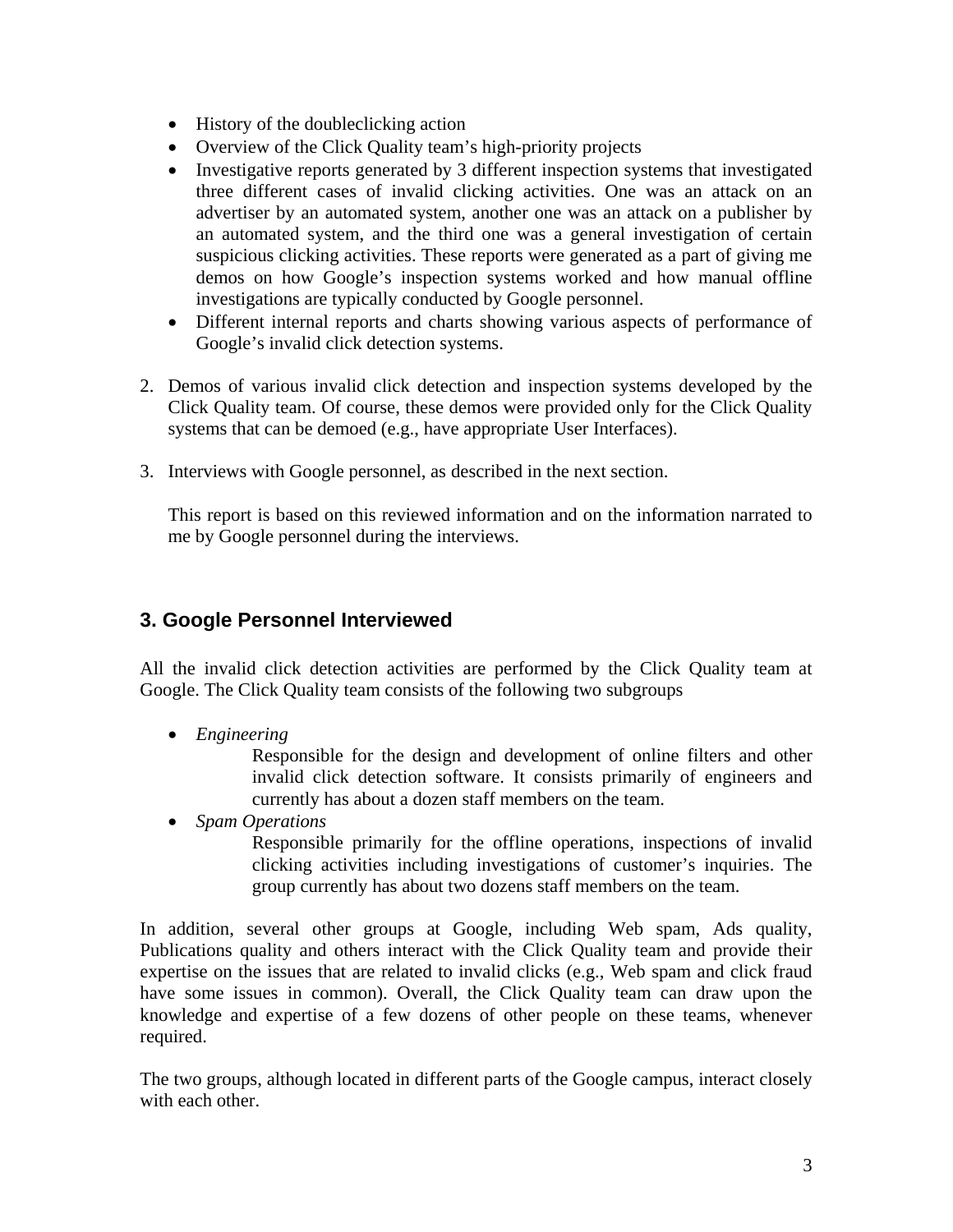In addition, the Product Manager of the Trust and Safety Group works closely with the Click Quality team on more business oriented and public relations issues pertaining to invalid click detection.

During this project, I visited Google campus three times and interviewed over a dozen of the Click Quality team members from the Spam Operations and the Engineering groups, as well as the Product Manager of the Trust and Safety Group. I found the members of both groups to be well-qualified and highly competent to perform their jobs. Most of them have relevant prior backgrounds and strong credentials.

Before focusing on the Pay-per-Click advertising model and Google's efforts to combat invalid clicks, I first provide some background materials on the Internet and the growth of the search engines to put these main topics into perspective.

### **4. Development of the Internet**

The Internet is a worldwide system of interconnected computer networks that transmit data using packet switching methods of the Internet Protocol (IP). Computing devises attached to the Internet can exchange data of various types, from emails to text documents to video and audio files, over the pathways connecting computer networks. These documents are partitioned into pieces, called packets, by the Internet Protocol and travel over the pathways in a flexible manner determined by routers and other devices controlling the Internet traffic. These packets are assembled back in the proper order at the destination site using the well-developed principles of the Internet Protocol.

Internet was developed long time ago. The predecessor of the Internet (called the ARPANET) was developed in late 1960's and early 1970's. The first wide area Internet network was operational by January 1983 when the National Science Foundation constructed a network connecting various universities. The Internet was opened to commercial interests in 1985.

Prior to the 1990's, Internet was predominately used by the people with strong technical skills because most of the Internet applications at that time required such skills, and only relatively few people had these skills in those days. This situation changed dramatically and the Internet became much more accessible to the general public after the invention of the World Wide Web (WWW) by Tim Berners-Lee in 1989.

WWW is a globally connected network of Web servers and browsers that allows transferring different types of Web pages and other documents containing text, images, audio, video and other multimedia resources *over* the Internet using a special type of protocol developed specifically for the Web (the so-called HTTP protocol). Each resource on the WWW (such as a Web page) has a unique global identifier (Uniform Resource Identifier (or Locator) – URI (URL)), so that each such resource can be found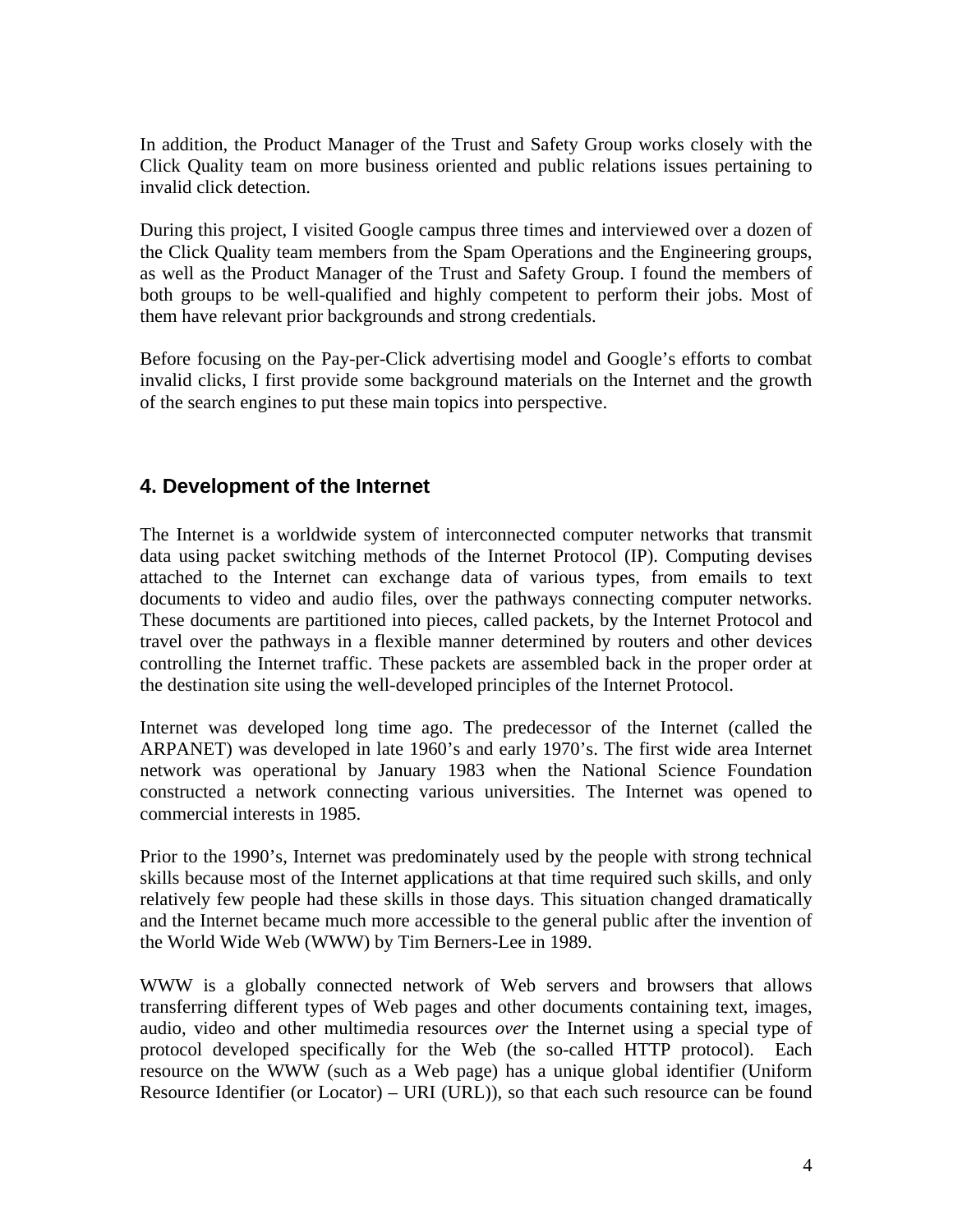and accessed. Web pages are created using special *markup languages,* such as HTML or XML that contain commands telling the browser how to display information contained in these pages. The markup languages also contain commands for *linking* the page to other pages, thus creating a *hypertext* environment that lets the Web user navigate from one Web page to another using these links (clicking on them) and thus letting the users to "surf" the Web.

The development of the World Wide Web, Web documents and Web browsers for displaying these documents in a user-friendly fashion, made Internet much more userfriendly. This opened Internet to the less technologically savvy general public that simply wanted to display, access and exchange various types of information without resorting to complicated technical means that were needed before to achieve these goals. By developing the Web and thus making the tasks of displaying, accessing and exchanging information over the Internet much simpler, spawned the development of various types of *websites* that collect, organize and provide systematic access to Web documents. The number of these websites experienced explosive growth in the 1990's and continued to grow rapidly worldwide up until now.

Massive volumes of Web documents were created over a short period of time since the invention of the WWW. To deal with this information overload, it was necessary to search and find relevant documents among millions (and later billions) of Web pages spread all over the world among numerous websites. This gave rise to the creation and growth of search engines designed to search and find relevant information in the massive volumes of Web documents.

### **5. Growth of Search Engines and Google's History**

A search engine finds information requested by the user that is located somewhere on the World Wide Web or other places, including proprietary networks and sites, and on a personal computer. The user formulates a search query, and the search engine looks for documents and other content satisfying the search criteria of the query. Typically, these search queries contain a list of keywords or phrases and retrieve documents that match these queries. Although the search can be done in various environments, including corporate intranets, the majority of the search has been done on the Web for different kinds of documents and information available on the Web. Since searching these documents directly on the Web is prohibitively time consuming, all the search engines use indexes to provide efficient retrieval of the searched information. These indexes are maintained regularly in order to keep them current.

The history of search engines goes back to Archie and Gopher, two tools designed in 1990 – 1991 for searching files located at the publicly accessible FTP sites over the Internet (and not over the WWW which did not exist at that time). The early commercial search engines for the Web documents were Lycos, Infoseek, AltaVista and Excite, which were launched around 1994 – 1995.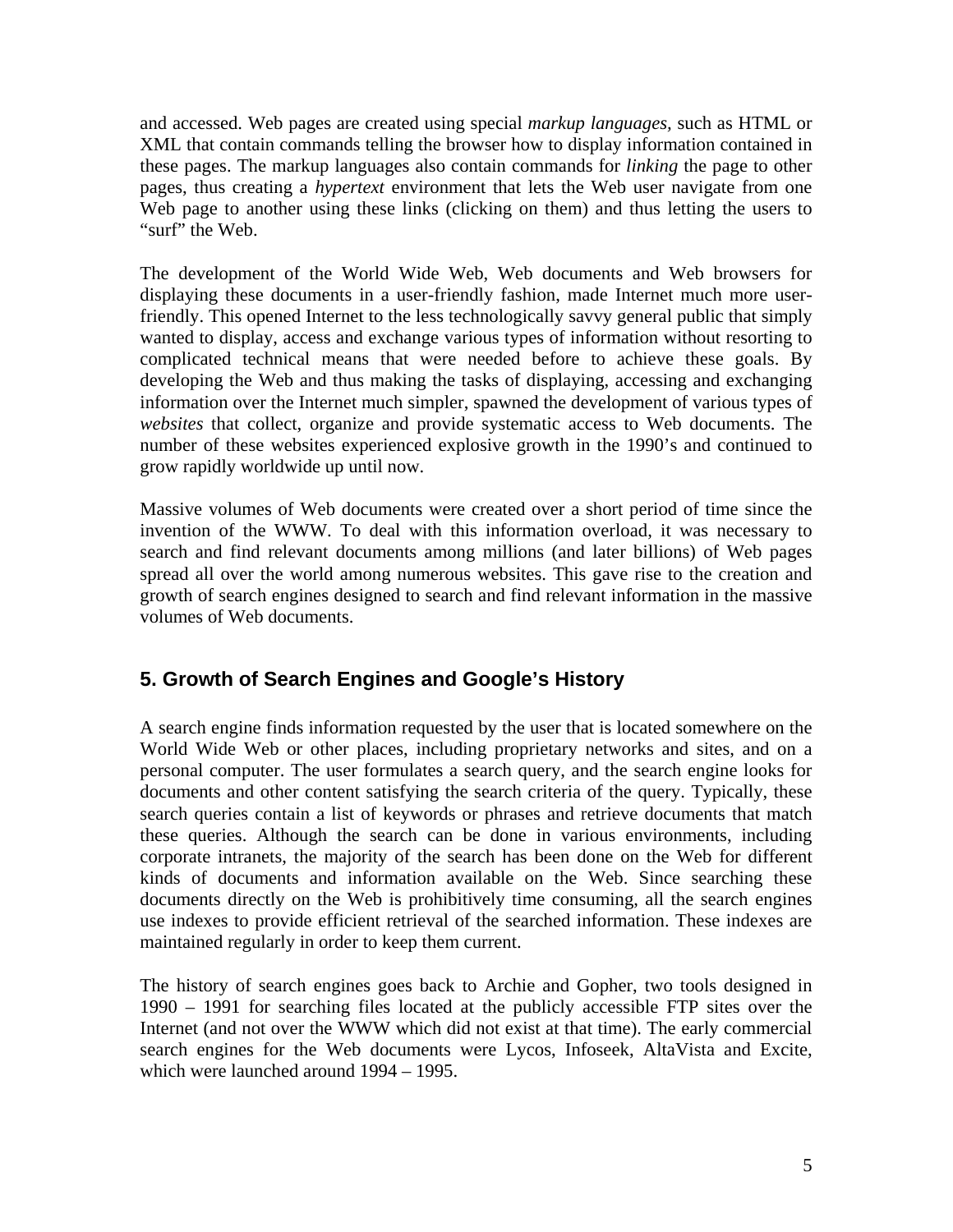Google co-founders started working on developing Google search engine in 1997 and Google Inc. was founded in September 1998. The beta label came off the Google website in September 1999. The co-founders have developed innovative patented search technologies based on the PageRank concept that turned out to be highly effective in generating good search results. Google popularity grew rapidly, and the company was handling more than 100 million search queries a day by the end of 2000. Around that time, Google started launching various additional offerings, such as Google Toolbar, and this trend continued since then. Currently, Google supports a couple of dozens of such offerings publicly available on the Google's website.

Currently, the main competing search engines for Google include (a) Yahoo! that acquired Inktomi search engine in 2002 and also Overture which owned AltaVista, and (b) Microsoft which launched its own independent MSN Search engine in early 2005. Google is currently the market leader in the search engine field, accounting for over 50% of all the Web search queries.

Google realized the power of the keyword-based targeted advertising back in 2000 when it launched its initial version of AdWords, which was quite different from its current version and even from the version launched in February 2002. The Pay-per-Click overhauled version of AdWords was launched in February 2002. It was followed by the AdSense program in March 2003.

The AdWords and AdSense programs will be described later in Section 7 in the context of Google's overall Pay-per-Click advertising model. However, before doing this, I will first present a general overview of the Pay-per-Click advertising model in Section 6.

## **6. Development of the Pay-per-Click Advertising Model**

The idea of delivering *targeted ads* to an internet user has been around for a long time. For example, such companies as DoubleClick have been involved in this effort since the 90's. The key question in this problem is: what is the *basis* for targeting these ads? The ads can be targeted based on:

- 1. personal characteristics of a web page visitor known to the party delivering an ad
- 2. keywords of a search query launched by the user
- 3. content of a web page visited by the user.

The first source of targeting, based on personal characteristics of a web page visitor, has been adopted by various companies in the personalization and Customer Relationship Management area. The two other sources of targeting are adopted by the search engines, including Google.

The second issue dealing with the delivery of targeted ads is the payment model. When the ads are delivered to the user, *for what exactly* should advertisers pay and when? The alternative choices for charging an advertiser are:

• when the ad is being shown to the user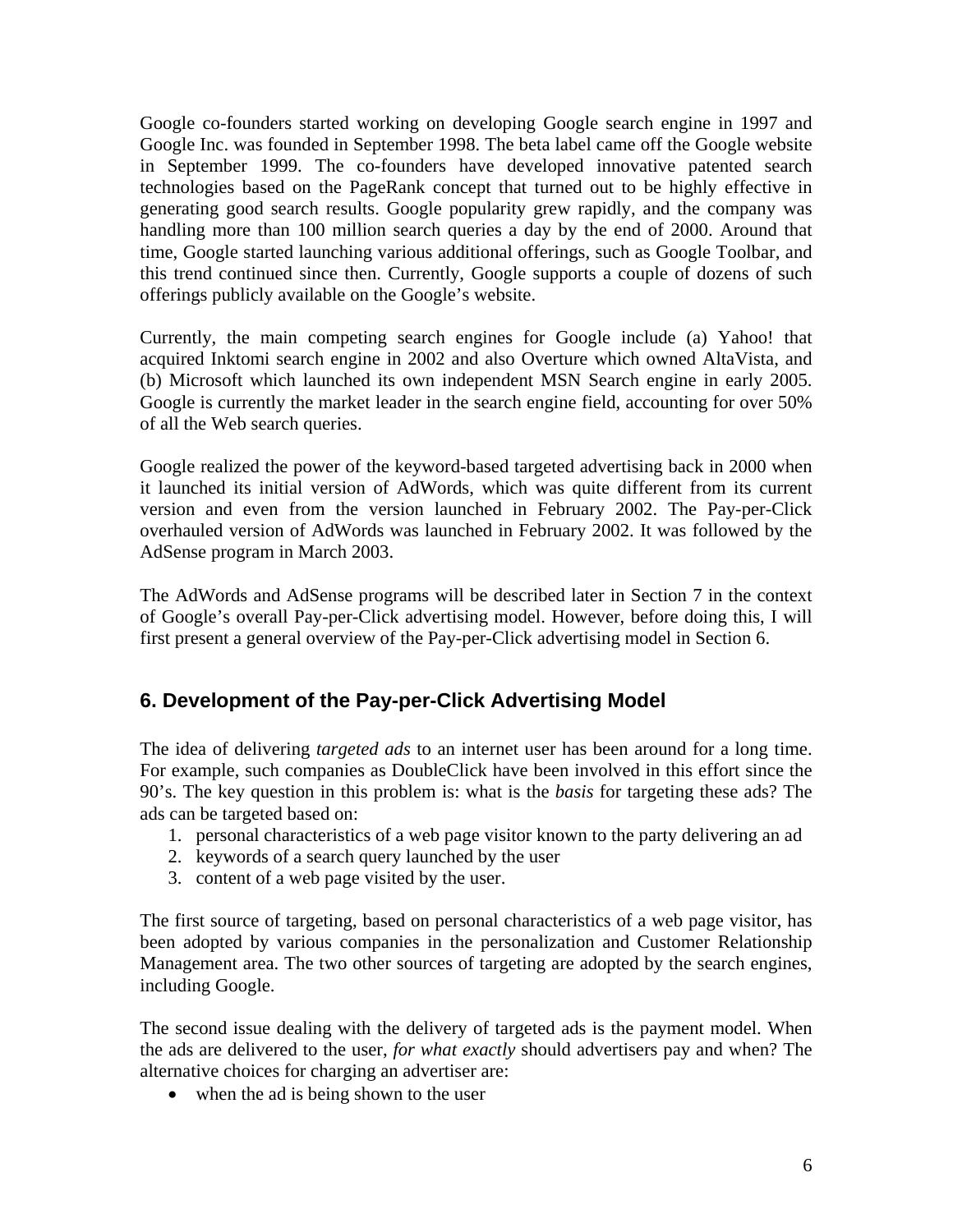- when the ad is being clicked by the user
- when the ad has "influenced" the user in the sense that its presentation lead to a *conversion event*, such as the actual purchase of the product advertised in the ad or other related conversion events, such as placing the related product into the user's shopping basket.

From the advertiser's point of view, the weakest form of delivery is when an ad is only shown to the user because the user may not even look at it and may simply ignore the ad. Clicking on an ad indicates some interest in the product or service being advertised. Finally, the most powerful user reaction to an ad is the conversion event when the user actually *acts* in response to the ad, with the most powerful type of action being actual purchase of the advertised product or service. For these reasons, advertisers value these three activities differently and, generally, are willing to pay more money per conversion event than per clicking event and than per ad viewing event (however, there are also some exceptions to this observation, which I will not cover in this report because they have only tangential relevance).

The two key measures of how effective an advertisement is are

- *Click-Through Rate (CTR):* it specifies on how many ads *X*, out of the total number of ads *Y* shown to the visitors, the visitors actually clicked; in other words,  $CTR = X/Y$ . CTR measures how often visitors click on the ad.
- *Conversion Rate:* it specifies the percentage of visitors who took the conversion action. Conversion rate gives a sense of how often visitors actually act on a given ad, which is a better measure of ad's effectiveness than the CTR measure.

Conversion actions are actually very relevant to click fraud because proper conversion actions following clicking activities, such as a purchase of an advertised product, are really good indicators that the clicks are valid. However, less direct conversion actions, such as putting a product into a shopping cart, may still not be indicative of a valid click since it can be a part of a *conversion fraud* (an unethical user may do it on purpose without a true intent to purchase the product, but just simply to confuse an invalid click detection system).

The three situations described above give rise to the following three different internet advertising payment methods:

- *CPM Cost per Mille* an advertiser pays per one thousand impressions of the ad ("Mille" stands for "thousand" in Latin); an alternative term used in the industry for this payment model is *CPI (Cost per Impression)*.
- *CPC Cost per Click* (a. k. a. *Pay per Click or PPC;* we will use these terms interchangeably) – an advertiser pays only when a visitor clicks on the ad, as is clearly stated in the name of this payment model.
- *CPA Cost per Action* an advertiser only pays when a certain conversion action takes place, such as a product being purchased, an advertised item was placed into a shopping cart, or a certain form being filled. This is the best option for an advertiser to pay for the ads from the advertisers' point of view since it gives the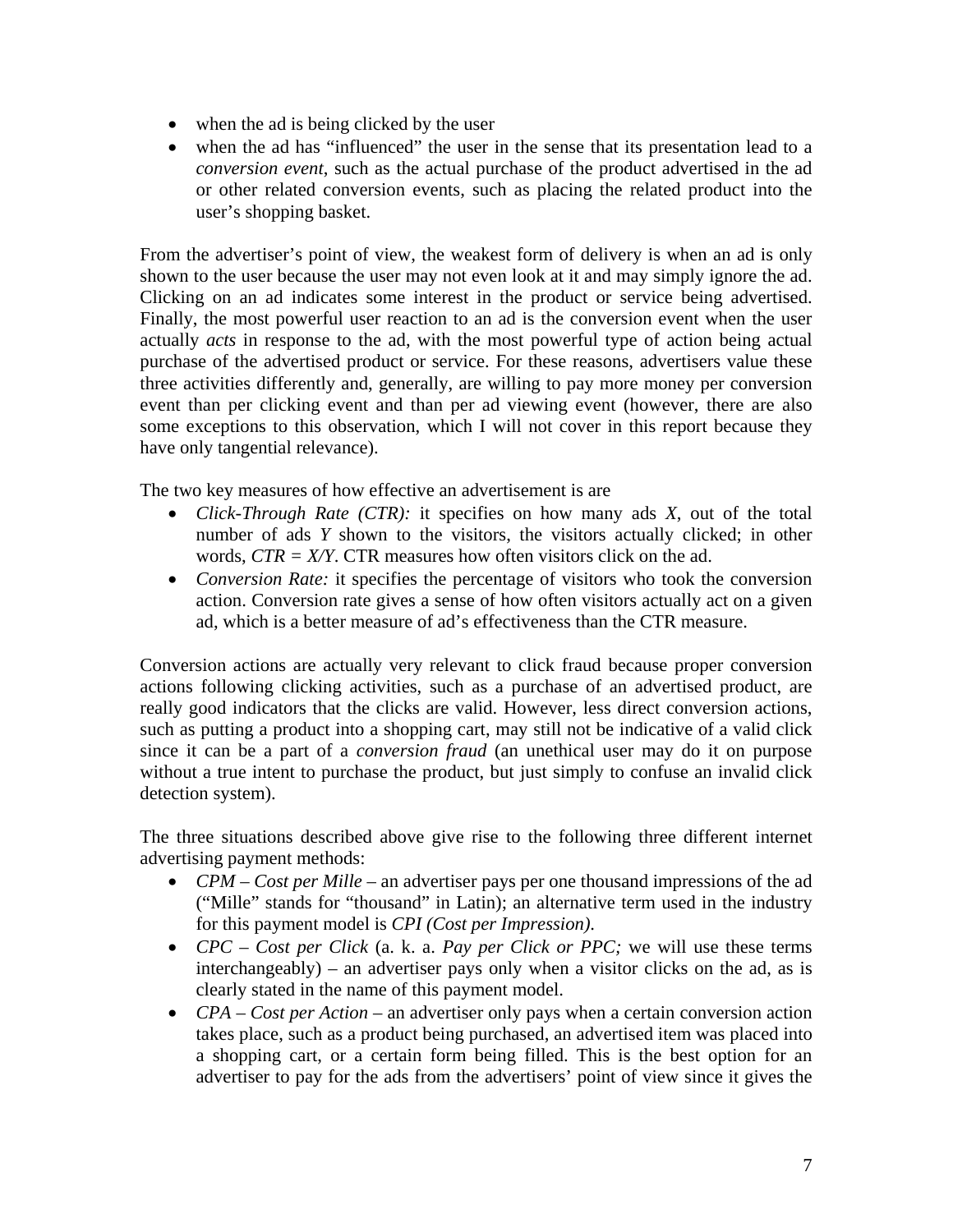best indication among the three alternatives that the ad actually "worked" (as I said before, however, there are certain exceptions to this general observation).

Early forms of internet advertising models were mainly CPM-based. For example, Google initially based the AdWords program only on the CPM model between 2000 and February 2002.

However, the CPC model is more attractive for many (but not all) advertisers than the CPM model, and it replaced the CPM as a predominant internet advertising payment model. For example, this is certainly the case for Google since most of its advertisers currently use the CPC model.

The origins of the CPC model go back to mid-90's when different payment models were debated in the internet marketing community. The first major commercial keywordbased CPC model was introduced by Overture (previously known as GoTo.com, now part of Yahoo!) that has developed certain patented technologies for implementing this model that go back to 1999. Google introduced its keyword- and CPC-based AdWords program in February 2002. Besides Google and Yahoo!, Microsoft has also recently deployed the CPC payment model through its adCenter program. Also, several other online advertising programs use the CPC/PPC payment model.

If one combines a particular ad payment method with a particular targeting method, this combination determines a specific targeted ad delivery model. For Google and Yahoo! the two main models are the keyword-based PPC and the content-based PPC models.

Although currently popular, the CPC/PPC model has two fundamental problems:

- Although correlated, good click-through rates (CTRs) are still not indicative of good conversion rates, since it is still not clear if a visitor would buy an advertised product once he or she clicked on the ad. In this respect, the CPA-based models provide better solutions for the advertisers (but not necessarily for the search engines), since they are more indicative that their ads are "working."
- It does not offer any "built-in" fundamental protection mechanisms against the click fraud since it is very hard to specify which clicks are valid vs. invalid in general, as will be explained in Section 8 (it can be done relatively easily in some special cases, but not in general). For this reason, major search engines launched extensive invalid click detection programs and still face problems combating click fraud.

In response to these two problems and for various other business reasons, Google is currently testing a CPA payment model, according to some reports in the media. Some analysts believe that the conversion-based CPA model is more robust for the advertisers and also less prone to click fraud. Therefore, they believe that the future of the online advertising payments lies with the CPA model. Although this is only a belief that is not supported by strong evidence yet, Google is getting ready for the next stage of the online advertising "marathon."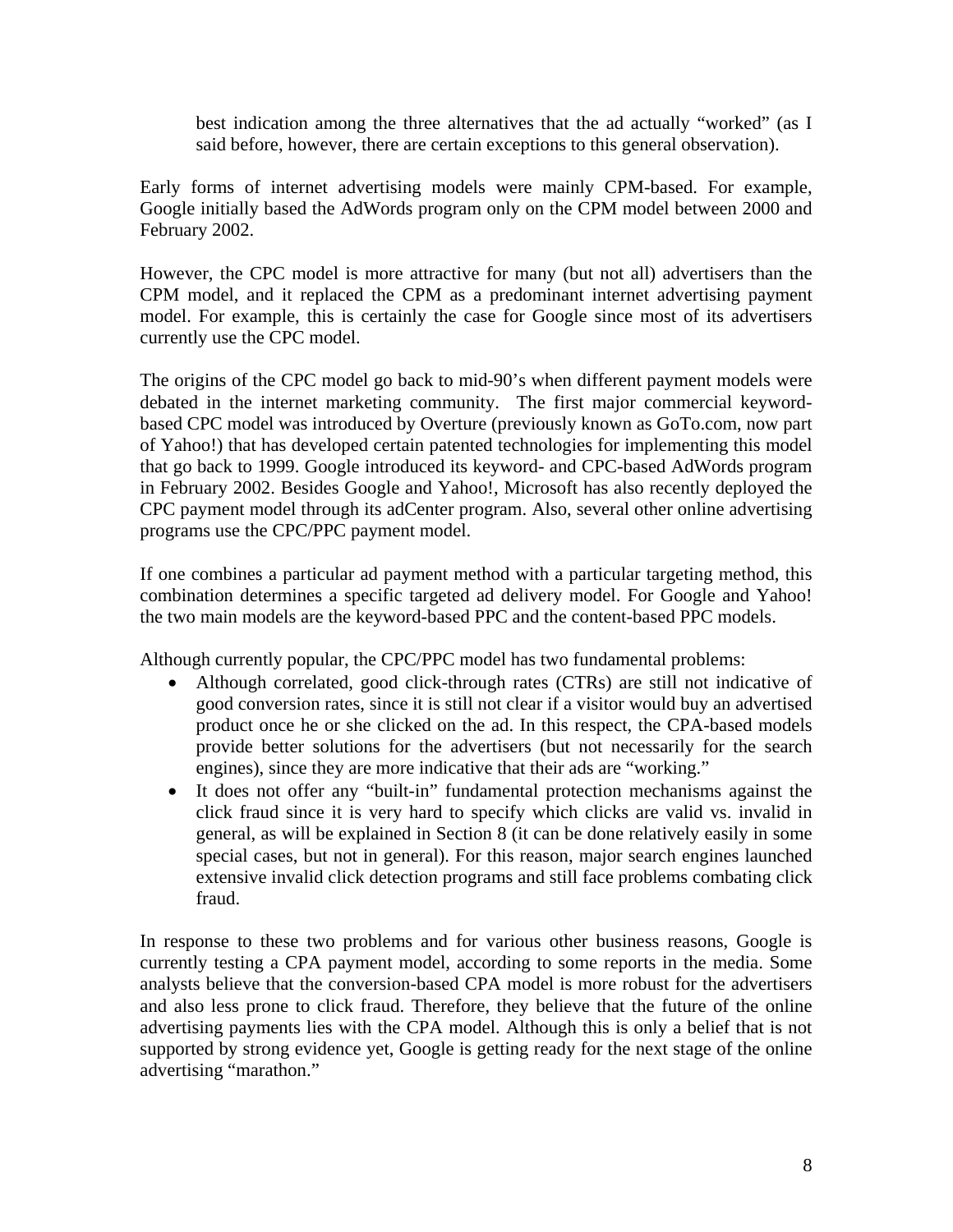#### **7. Google's Pay-per-Click Advertising Model**

As stated in Section 6, Google introduced the CPC/PPC model in addition to the previously deployed CPM model for the AdWords program in February 2002. The PPC model is widely adopted by Google now and its two main programs, AdWords and AdSense, are based on it. These two programs are described below, including how the PPC advertising model is used in them.

#### **7.1. The AdWords Program**

AdWords is a program allowing advertisers to purchase CPC-based advertising that targets the ads based on the keywords specified in users' search queries. An advertiser chooses the keywords for which the ad will be shown on Google's web page (Google.com) or some other "network partner" pages, such as AOL and EarthLink (to be discussed below in Section 7.4), and specifies the maximum amount the advertiser is willing to pay for each click on this ad associated with this keyword. For example, an accounting firm signs with Google AdWords program and is willing to pay up to \$10/click for showing its ad (a link to its home page combined with a short text message) on Google.com when the user types the query "tax return" on Google.

When a user issues a search query on Google.com or a network partner site, ads for relevant words are shown along with search results on the site on the right side of the Web page as "sponsored links" and also above the main search results.

The ordering of the paid listings *on the side* of the page is determined according to the Ad Rank for the candidate ads that is defined as

Ad Rank  $=$  CPC x QualityScore,

where QualityScore is a measure identifying the "quality" of the keyword/ad pair. It depends on several factors, one of the main ones being the clickthrough rate (CTR) on the ad. In other words, the more the advertiser is willing to pay (CPC) and the higher the clickthrough rate on the ad (CTR), the higher the position of the ad in the listing is. There exists the whole science and art of how to improve the Ad Rank of advertisers' ads, collectively known as Ad Optimization, so that the ad would be placed higher in the list by Google. Various tips on how to improve the results are presented on Google's website at https://adwords.google.com/support/bin/static.py?page=tips.html&hl=en\_US. The *topof-the-page* placement rank is also determined by the above Ad Rank formula; however, the value of the QualityScore for the top-of-the-page placement is computed somewhat differently than for the side ads.

The actual amount of money paid when the user clicks on an ad is determined by the lowest cost needed to maintain the clicked ad's position on the results page and is usually less than the maximal CPC specified by the advertiser. Although the algorithm is known, the advertiser does not know a priori how much the click on the ad will actually cost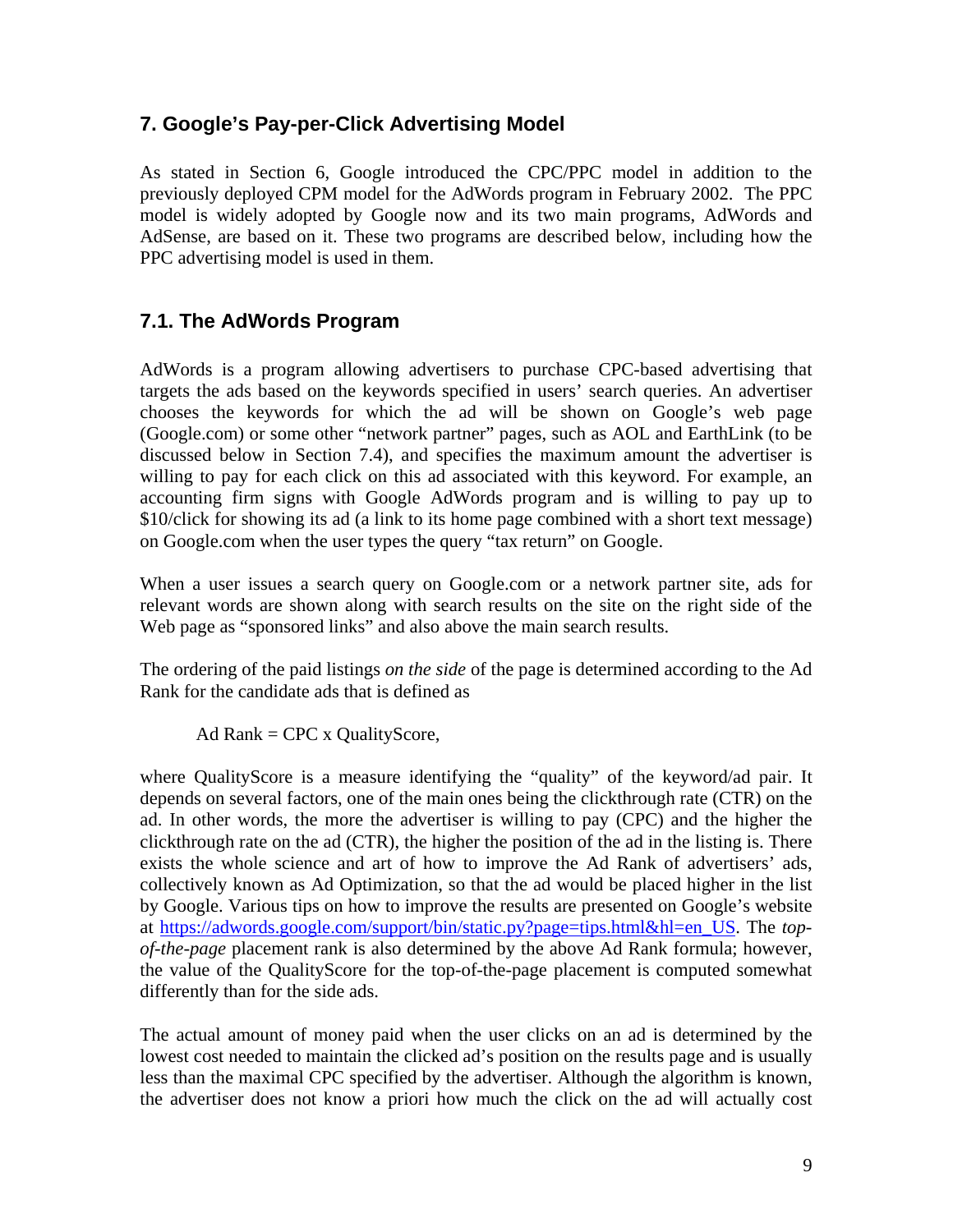because this depends on the actions of other bidders which are unknown to the advertiser beforehand. However, it is lower than the maximal CPC that the advertiser is willing to pay.

An advertiser has a certain budget associated with a keyword, which is allocated for a specified time period, e.g. for a day. For example, the accounting firm wants to spend no more than \$100/day for all the clicks on the ad for the keyword "tax return." Each click on the ad decreases the budget by the amount paid for the ad, until it finally reaches zero during that time period (note that more money is added to the budget during the next time period, e.g., the next day). If the balance reaches zero, the ad stops showing until the end of the time period (actually, the situation is somewhat more complex because Google has developed a mechanism to extend the ad exposure over the whole time period, but do it over short time intervals with long blackout periods; however, in the first approximation, we can assume that the ad stops showing when the balance reaches zero). For example, if the budget for the keyword "tax return" reached zero by the mid-day, then no ads for the accounting firm are shown for the "tax return" query for the rest of the day (modulo the previous remark). However, the ad is resumed the next day, assuming that the accounting firm has signed up with Google for the next day.

This is one of the motivations for the click fraud with the purpose to hurt other advertisers. If an advertiser or its partner can deplete the budget of a competitor by repeatedly clicking on the ad, the competitor's ad is not being shown for the rest of the time period, and the advertiser's ad has less competition and should appear higher in the paid ads list. Moreover, the advertiser may also end up paying less for his/her ad since there is less competition among the advertisers. Therefore, unethical advertisers or their partners not only hurt their competitors financially by repeatedly clicking on their ads, they also knock them out of the auction competition for the rest of the day by depleting their advertising budgets and thus improving their positions in the sponsorded link lists and also paying less for their own ads.

When search queries are launched on the network partners' websites, such as AOL or EarthLink, the PPC model works the same way as on Google.com with two caveats: (a) the ads are displayed somewhat differently on these websites than on Google.com and (b) Google shares parts of its advertising revenues with these partners.

AdWords based on the CPC/PPC advertising model described above was launched in February 2002. It changed Google's business model and was responsible for generating major revenue streams for the company.

### **7.2. The AdSense Program**

Google AdSense is a program for the website owners (known as *publishers*) to display Google's ads on their websites and earn money from Google as a result. To participate in this program, website publishers need to register with Google and be accepted into the program by Google. These ads shown on the publishers' websites are administered by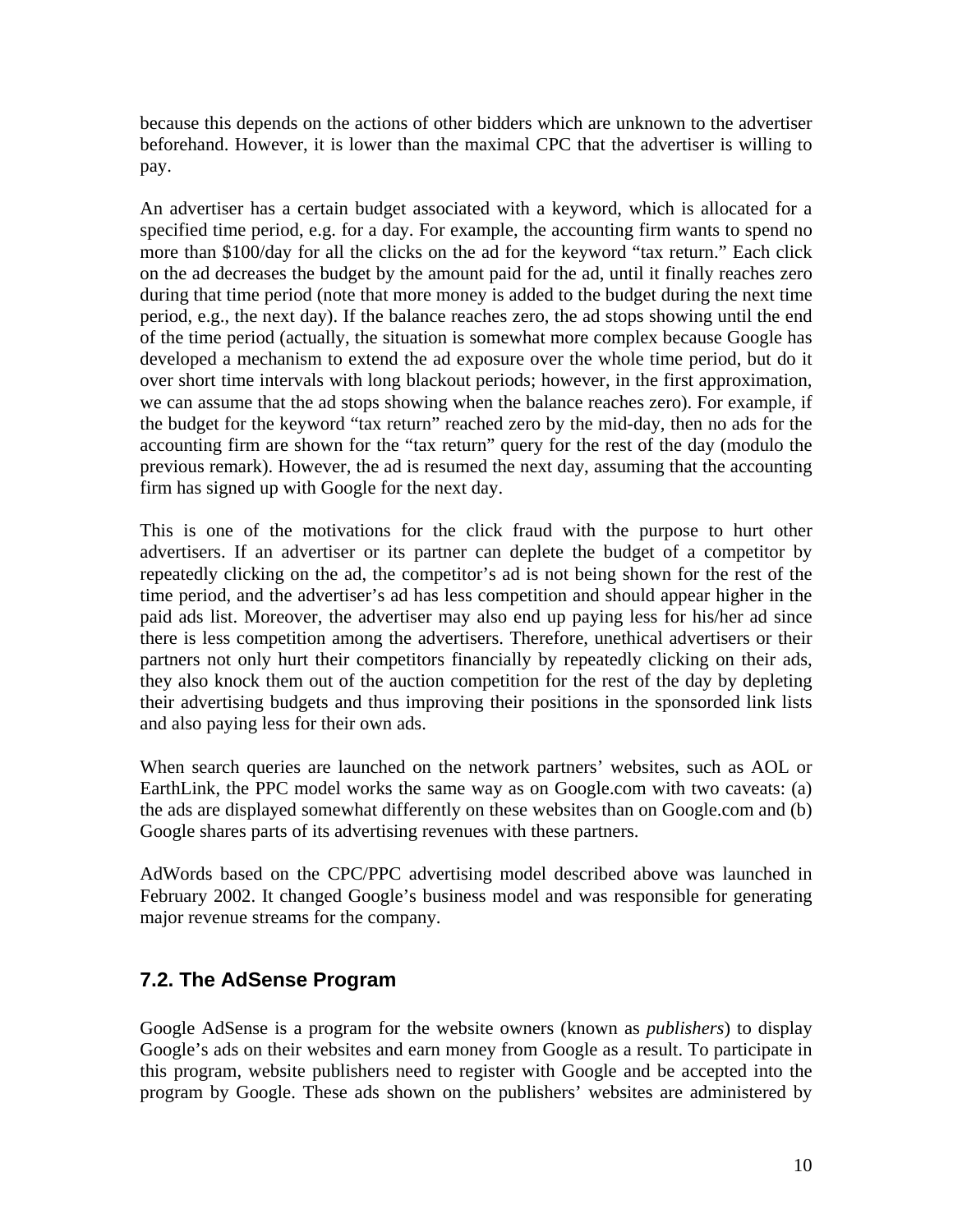Google and generate revenue on either per-click or per-thousand-ads-displayed basis. Since we are interested in click fraud, we will limit our considerations only to clicks and to the PPC payment method.

AdSense was launched in March 2003 and constituted the second major milestone in Google's PPC advertising model that generated significant additional revenues for the company.

There are two ways for publishers to participate in the AdSense program:

- *AdSense for Search (AFS)*: publishers allow Google to place its ads on their websites when the user does keyword-based searches on their sites. In other words, as a result of a search, relevant ads are displayed as links sponsored by Google, and these links are produced using the same methods as on Google.com. Examples of such publishers include AOL and EarthLink. Moreover, the search results pages containing the ads are customizable to fit with the publisher's site theme, and may have a different "flavor" than the ads on Google.com.
- *AdSense for Content (AFC)*: the system that automatically delivers targeted ads to the publisher's web pages that the user is visiting. These ads are based on the content of the visited pages, geographical location and some other factors. These ads are usually preceded by statement "Ads by Google." Google has developed methods for matching the ads to the content of the pages that also take into account the CPC values when selecting the best ads to place on the page. The whole idea is to display ads that are relevant to the users and to what the users are looking for on the site so that they would click on the displayed ads. This is also combined with financial considerations (the CPC factor) to maximize the expected revenues for Google from displaying the ad.

In both the AFS and the AFC cases, the publishers and Google are being paid by the advertisers on the PPC basis. Google does not disclose how it shares the clicking revenues with the publishers. What the publishers can see though, are the detailed online reports helping the publishers to track their earnings. These reports contain several statistics of clicking activities on the ads displayed on publisher's website. These statistics help the publisher to get an idea of how well his or her website is performing in the AdSense program and how much the publisher is expected to earn over time.

As we can see from this description, there is a direct incentive for the publishers to attract traffic to their websites and encourage the visitors to click on Google's ads on the site to maximize their own AdSense income. They can do this in three ways:

- Build a valuable content on the site that attracts the most highly paid ads.
- Use a wide range of traffic generating techniques, including online advertising.
- Encourage clicks on ads using *legitimate* means (Google has a list of prohibited activities for the publishers, such as explicit requests to click on Google's ads, that can lead to terminations of their accounts).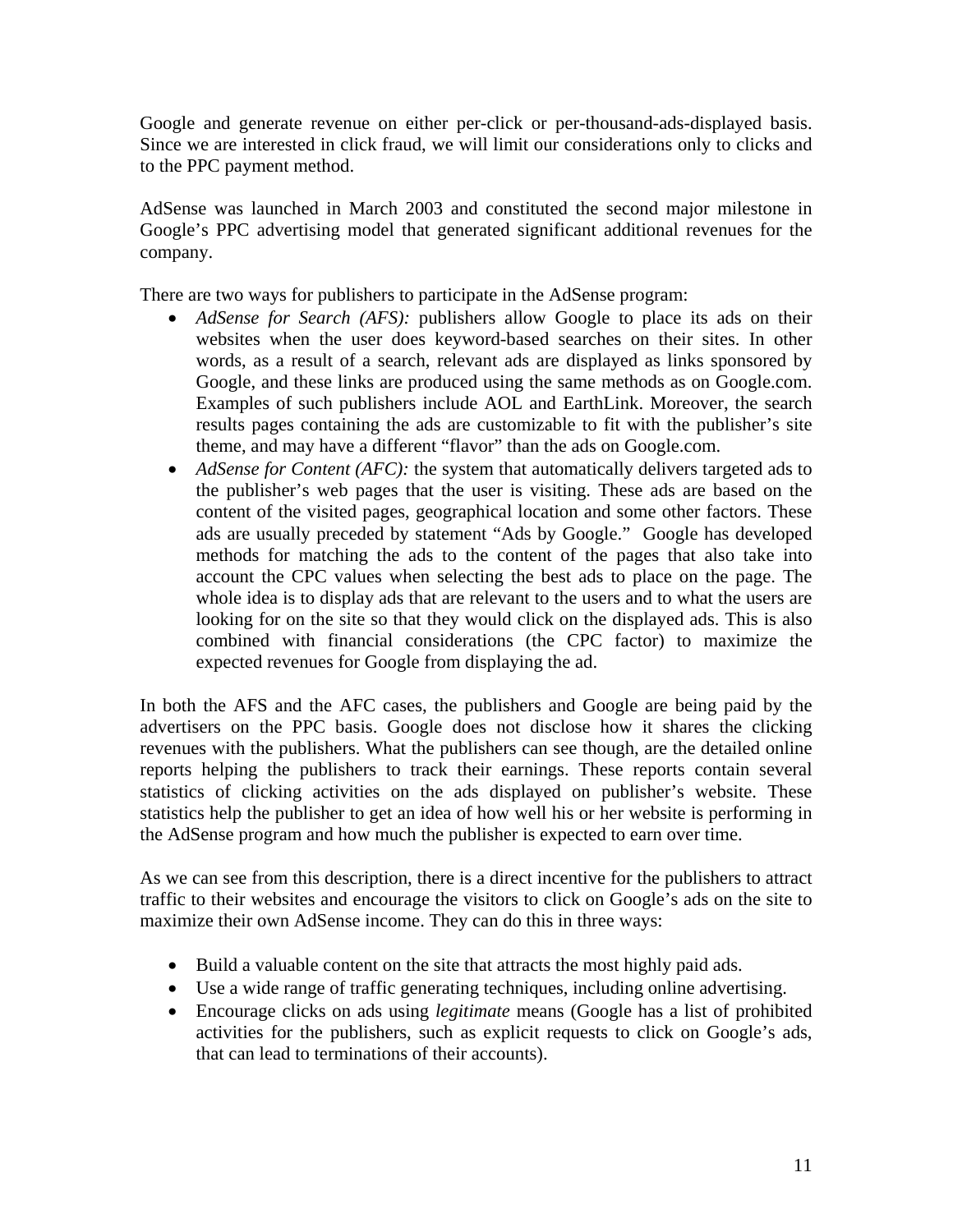Unfortunately, overzealous and unethical users can "stretch" or directly abuse this system in the effort to maximize their revenues from the AdSense program. This leads to the invalid clicks problem discussed in the next section.

It is interesting to note that AdWords and AdSense have different motivations for the unethical users to abuse the programs. Unethical users on AdWords constitute advertisers or their partners whose motivation is to hurt other advertisers. In contrast to this, the main motivation of the AdSense unethical publishers is to enrich themselves through certain prohibited means. Therefore, motivations of these two groups of unethical users are significantly different.

Although both motivations are important and should be addressed in the most serious manner, greedy motivations of unethical AdSense publishers constitute more serious problem for Google than the desire to hurt the competitors by unethical advertisers or their partners. This results in a significantly greater *percentage* of invalid clicks being generated by unethical AdSense publishers than by unethical AdWords advertisers (however, it is not clear if this statement is still true in terms of *absolute numbers* of invalid clicks generated by these two sources because of different volumes of clicks for the two programs).

### **7.3 The Google Network**

Initially, Google's sponsored links were displayed only on Google.com. However, over the years, Google built and expanded its partner's network to include various websites into, the so-called, *Google Network.* With this network of partners, Google ads can be placed not only on Google.com but also on the partners' websites either using the searchbased or the content-based methods described in Section 7.2. Google provides tools for advertisers to express preferences on which types of sites in the Network they prefer their ads to appear.

Based on how these ads are placed, Google Network can be categorized into the following types of websites:

- *Google.com*: the flagship and the original site in the Network against which all other Network sites are compared.
- *AdSense for Content (AFC)* sites: web publishers' sites where content-based ads are served as described in Section 7.2. These publishers are divided into
	- o *Direct Publishers:* the most important and trusted publishers, such as New York Times, with whom Google has special relationships. Because of the brand names and reputations of these publishers, very little invalid clicking activities occur on these websites. Even when invalid clicking activities occur, they usually arise because of some technical problems and "miscommunications" between Google's and publisher's software systems. These problems are usually quickly detected and resolved, and the resulting invalid clicks are credited back to advertisers.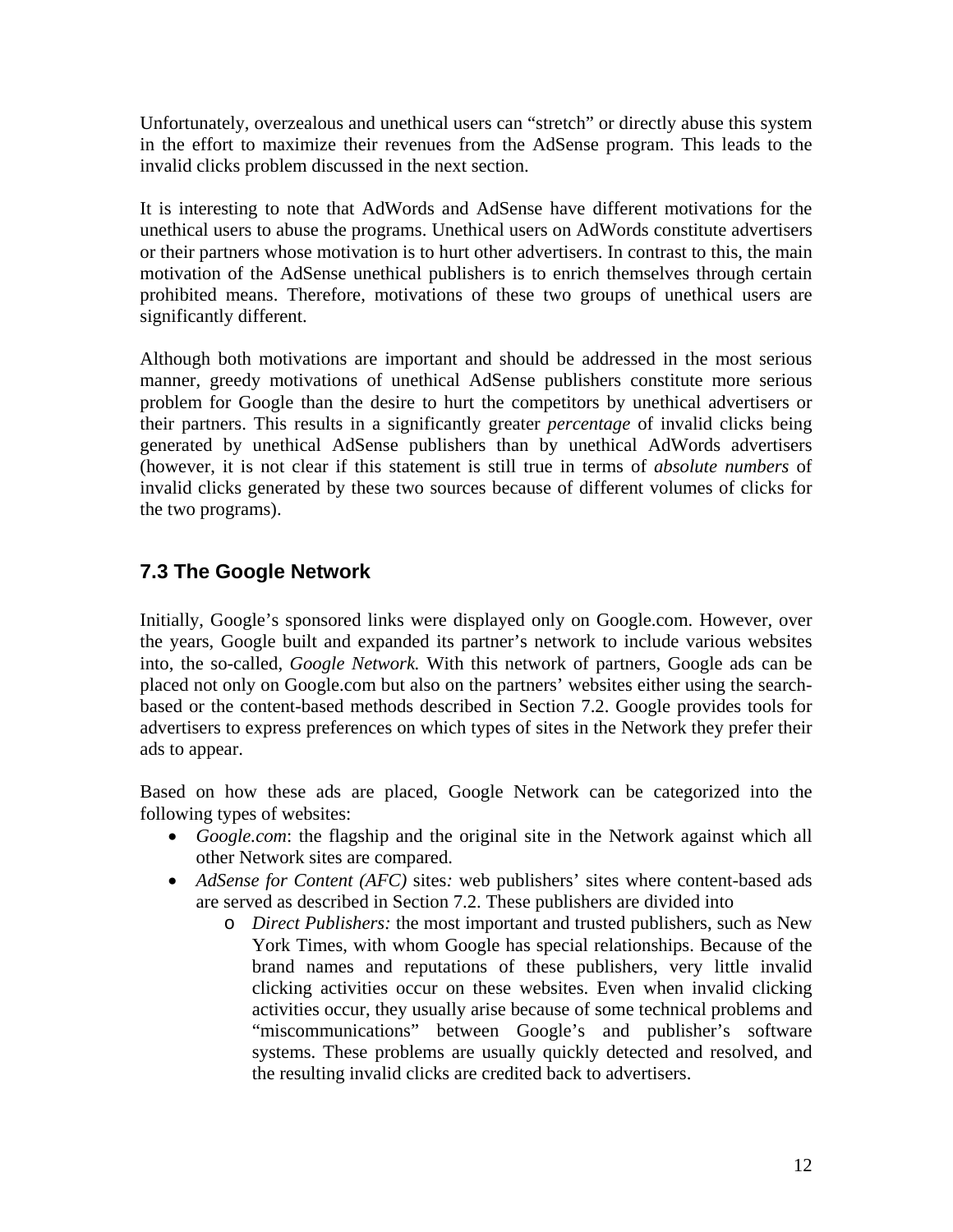- o *Online Publishers:* smaller "self-service" publishers, such as various bloggers who joined the AdSense program. Most of the invalid clicking activities are associated with these publishers.
- *AdSense for Search (AFS)* sites: search sites displaying Google's ads based on the searches done by the site visitors, as described in Section 7.2. These sites are also divided into
	- o *Direct:* the most important and trusted search sites, such as AOL and EarthLink, with whom Google also has special relationships.
	- o *Online:* other search sites.

Most of the search sites are Direct with whom Google has special relationships.

This network of partner sites is constantly evolving as new partners are added and old ones either leave or are terminated by Google. All the partner sites in the network are periodically reviewed and monitored to detect possible problems and assure advertisers that their ads are placed only on the sites that passed certain quality control standards.

Among the five types of sites in the Google network, the one category that is intrinsically prone to invalid clicking activities is the AFC Online category. Examples of these publishers include various bloggers and "homegrown" web masters with unknown or unclear reputation in the field.

### **7.4 What Google Knows about Clicking Activities**

In order to manage the AdSense and AdWords programs, properly charge advertisers for the PPC revenue model, share revenues with publishers and detect invalid clicks, Google collects various types of information about querying and clicking activities, including certain types of "post-clicking" data about conversion actions on the advertiser's website where the visitor is taken following the click. All this data accumulated by Google is extracted from various sources and contains comprehensive information about visitor's activities on the Google Network.

As stated before, the conversion data – the "post-clicking" data about conversion actions on the advertiser's website – constitutes an important piece of this collected data. In particular, if the advertiser formally agrees to provide this information, Google collects data on whether or not the user visited certain designated pages on the advertised website that the advertiser marked as "conversion" pages, such as the checkout page and certain form filling pages. This conversion data is limited to what the advertiser decided to provide to Google and is not as rich as the clickstream data collected by advertisers themselves on their websites. Also, many advertisers decide to opt out from providing this conversion data. In this case, Google does not have any conversion information and therefore does not know what happened after a visitor clicked on the ad. Nevertheless, this post-clicking conversion data is important for Google even in its limited form because it conveys some intentions of the visitors on the advertised website and provides good insights into whether or not the visitor is seriously considering purchasing the advertised product or service.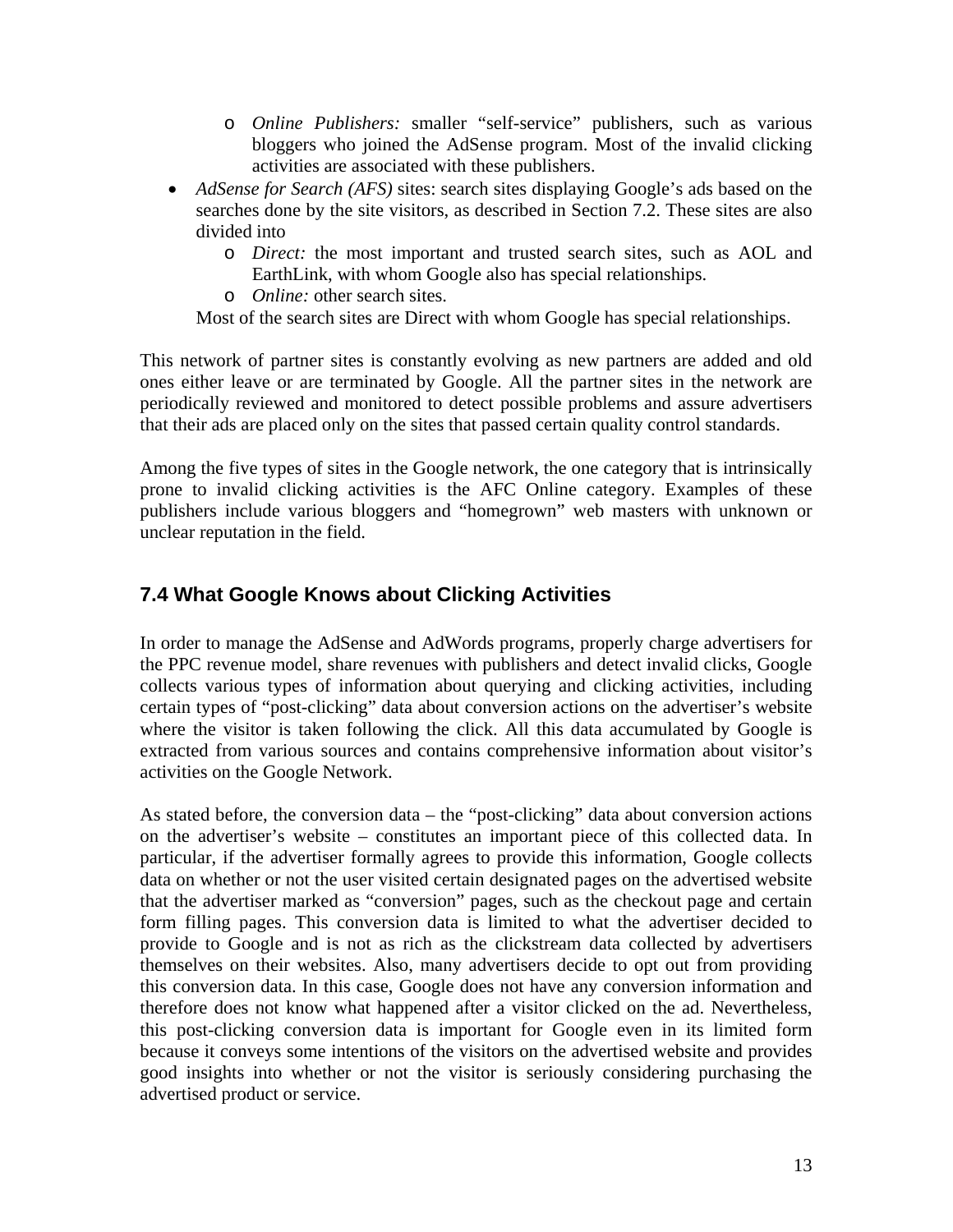This "raw" clicking data described above is subsequently cleaned, preprocessed and stored in various internal logs by Google for different types of subsequent analysis conducted on this data.

One inherent weakness of Google's (or any other search engine) data collection effort that is important for detecting invalid clicks, is inability to get full access to *all* the clicking activities of the visitors of the advertised website. In other words, the conversion data that Google collects provides only a partial picture of all the post-clicking activities of the visitor on the advertised website. This data is important for detecting invalid clicks since better invalid click detection methods can be developed using this data. Unfortunately, Google (and other search engines) does not have full access to this data, unless the advertised website decides to provide its clickstream data to Google, which many websites are reluctant to do. However, this is not Google's fault – this is an inherent limitation of the types of data available to Google.

However, this lack of full conversion data available to Google is compensated by various types of querying and clicking data that Google can collect, whereas advertisers and third-party vendors cannot. Therefore, there exists a tradeoff between the types of data relevant for detecting invalid clicks that is available to Google, advertisers and the thirdparty vendors. None of these three groups have the most comprehensive set of data pertinent to detecting invalid clicks, and each of them needs to settle for the invalid click detection methods possible only with the data that they have.

### **7.5 The Advertisers' Dilemma or What Knowledge Google Shares with Advertisers about Clicks**

When advertisers are billed by Google, they receive reports describing the clicking and billing activities. These reports can be customized by the advertisers who can select various clicking statistics that they want to see in these reports. These reports were much simpler initially; but Google enhanced its reporting functionality over the last few years, and the customers can see a wide range of clicking statistics in these reports now.

One problem with these reports, however, is that these statistics are aggregated by Google over some time period. The smallest unit of analysis is one day. For example, the number of invalid clicks on an ad detected by Google (or any other related statistic) can *only* be reported on a daily basis (although there are certain alternative methods of obtaining aggregation granularity that is smaller than a day). In other words, advertisers cannot know if a particular click on a particular ad was marked as valid or invalid by Google, and Google refuses to provide this information to advertisers.

This is a source of contention and dispute between Google and the advertisers, and one can understand both parties in this dispute. On one hand, the advertiser has the right to know why a particular click was marked as valid by Google (when the advertiser thinks that it is invalid) because the advertiser pays for this click. On the other hand, if Google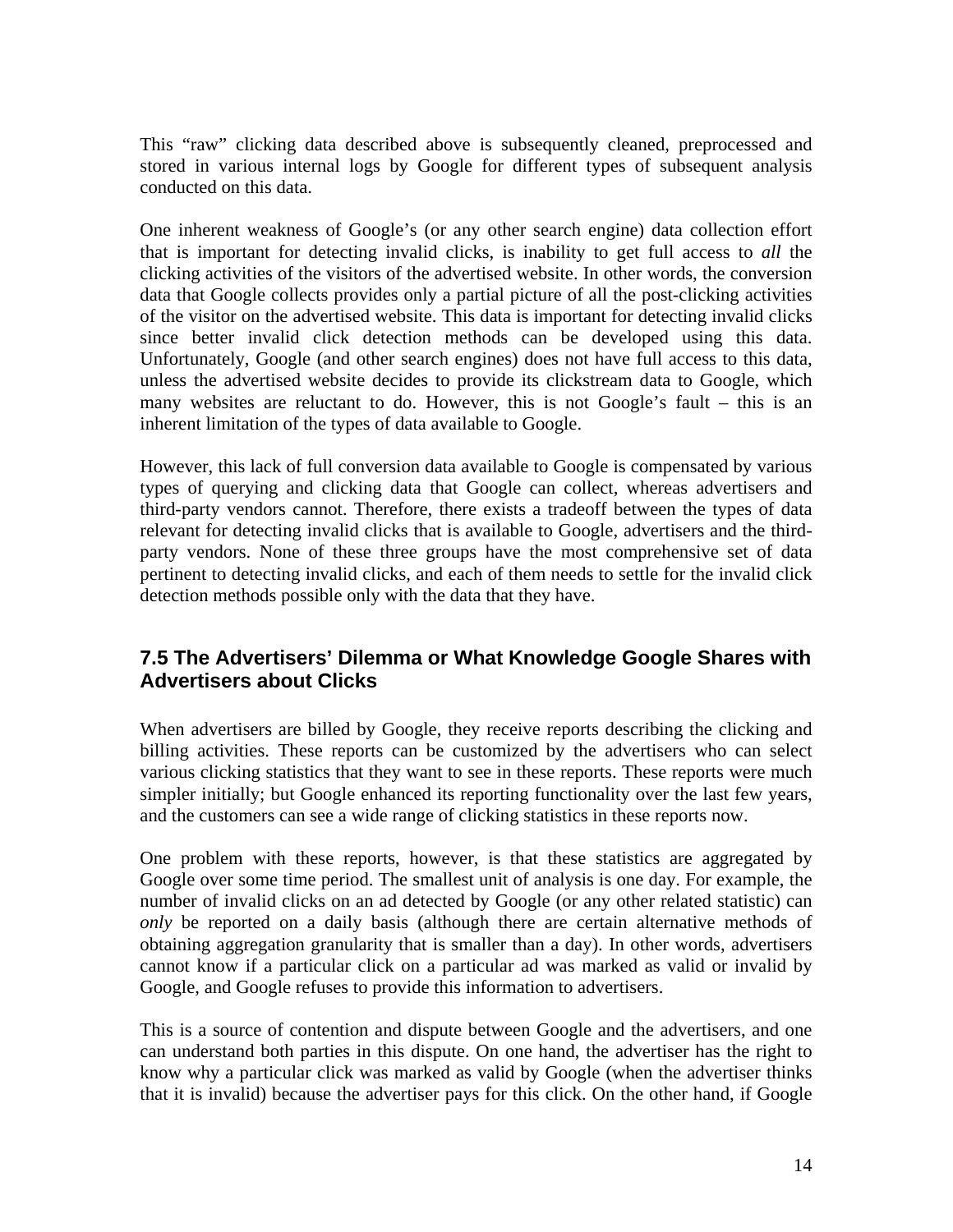discloses this information, it opens itself to click fraud on a massive scale because, by doing so, it provides certain hints about how its invalid click detection methods work. This means that unethical users will immediately take advantage of this information to conduct more sophisticated fraudulent activities undetectable by Google's methods.

This conflicting dilemma between advertisers' right to know and Google's inability to provide the appropriate information to advertisers because of the security concerns is part of the Fundamental Problem of the PPC advertising model to be discussed in the next section.

More recently, Google tried to bridge this gap between Google and the advertisers by explaining to advertisers a little more about Google's invalid click detection efforts. However, these activities, although indicative of Google's desire to work closer with the advertisers, are too small to be of any major consequence. Therefore, the gap described above and the Fundamental Problem of the PPC model still remains pretty much open.

## **8. Invalid Clicks and Google's Definition**

## **8.1. Conceptual Definitions of Invalid Clicks**

There are numerous definitions of fraudulent and invalid clicks. One such definition, taken from Wikipedia (http://en.wikipedia.org/wiki/Invalid\_click), is

*"Click fraud* occurs in pay per click online advertising when a person, automated script or computer program imitates a legitimate user of a web browser clicking on an ad, for the purpose of generating an improper charge per click."

Google does not like the concept of "fraudulent" clicks and uses the term "invalid" (or "spam") click instead. Google provides the following definition of invalid clicks (https://www.google.com/support/adsense/bin/answer.py?answer=32740&topic=8526):

"Clicks … generated through prohibited means, and intended to artificially increase click … counts on a publisher [or advertiser – AST] account"

Google has also used other definitions of invalid clicks in the past, such as

*Click spam* [*invalid click* – AST] is any kind of click received from a Cost-Per-Click (CPC) advertising engine that is generated artificially though human or technological means with the sole purpose of creating a debiting click, resulting in zero possibility for a conversion to occur

All these related definitions emphasize the following points:

• Invalid clicks can be generated either by humans or technological means, including various types of deceptive software programs, such as scripts or bots.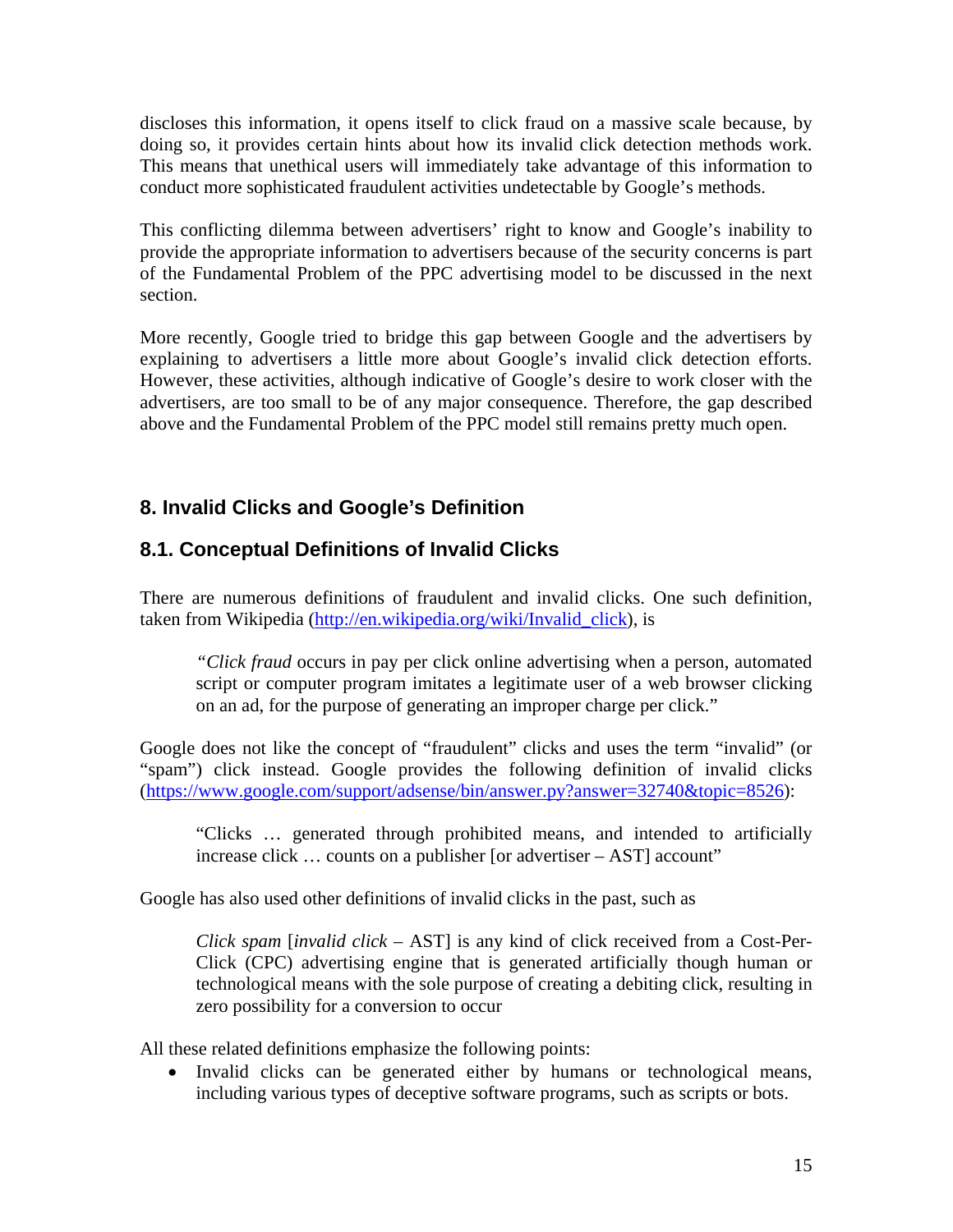- When evaluating validity of a click, it is necessary to understand the *intent* of clicking on the ad by the user and to determine if there is *any* possibility of conversion or the intent is *only* to generate a charge for the click.
- Existence of *prohibited means,* such as deceptive software or a publisher clicking on the ads placed on that publisher's web site (Google explicitly prohibits this type of activity in the Terms and Conditions statement for the publishers when they sign with Google's AdSense program).

These definitions point to the problems associated with the whole effort of identifying invalid clicks. First of all, to determine if a certain click is invalid, it is necessary to understand the *intent* of generating the click: was the click generated "artificially" (improperly) or not and what does exactly "artificial" mean in this case. In certain cases the intent can clearly be determined. Positive intent can clearly be determined in such cases as when the click is eventually converted into a purchase of the advertised product or into another conversion event. Some of the negative intents can also be clearly determined. For example, Google lists several "prohibited means" (such as the ones stated in the AdSense Program Policies (https://www.google.com/adsense/policies?sourceid=asos&subid=ww-ww-et-HC\_entry&medium=link) and also discussed on the AdSense page "What can I do to ensure that my account won't be disabled" (https://www.google.com/support/adsense/bin/answer.py?answer=23921&ctx=sibling)). Any click generated using these "prohibited means" is, by definition, invalid, and some of them can be detected with near-100% certainty. For example, clicks using certain types of software bots or clicks on Google's ads on the publisher's own web site constitute examples of such "prohibited means" and can be detected using technological means and marked as "invalid".

Unfortunately, in several cases it is hard or even impossible to determine the true intent of a click using any technological means. For example, a person might have clicked on an ad, looked at it, went somewhere else but then decided to have another look at the ad shortly thereafter to make sure that he/she got all the necessary information from the ad. Is this second click invalid? To make things even more complicated, the second click may not be strictly necessary since the person remembers the content of the ad reasonably well (hence there is no real need for the second click). However, the person may not really like or care about the advertiser and decides to make this second click anyway (to make sure that he/she did not miss anything in the ad and his/her information is indeed correct) without any concerns that the advertiser may end up paying for this second click (since the person really does not care about the advertiser and his/her own interests of not missing anything in the ad overweigh the concerns of hurting the advertiser). Therefore, in some cases the true intent of a click can be identified only after examining deep psychological processes, subtle nuances of human behavior and other considerations in the mind of the clicking person. Moreover, to mark such clicks as valid or invalid, these deep psychological processes and subtle nuances of human behavior need to be operationalized and identified through various technological means, including software filters. Therefore, it is simply impossible to identify true clicking intent for certain types of clicking activities and, therefore, classify these clicks as valid or invalid.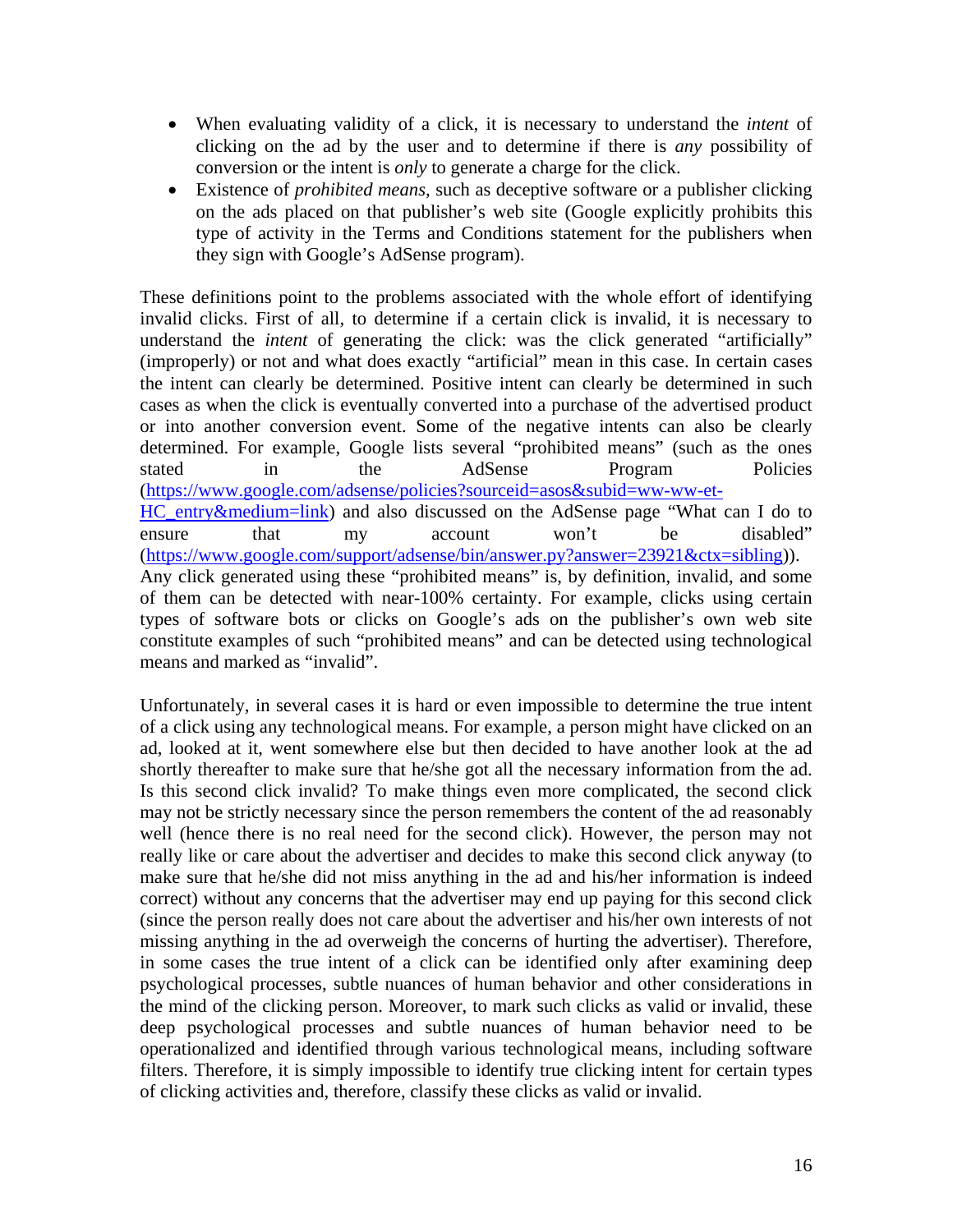Furthermore, whether a particular click is valid or invalid sometimes depends on the parameters of the click. For example, consider the case of a doubleclick, i.e., two clicks on the same ad impression, where the second click follows the first one within time period *p.* Is the second click in a doubleclick, valid or invalid? The answer depends on the time difference  $p$  between two clicks. If  $p$  is "relatively large," e.g., 10 seconds, then the second click on the same impression *can* be valid because the visitor may click on an impression, click on the Back button of the browser and come back to the same ad impression again and wanted to have another look at the ad (for example, doing comparison shopping). However, as will be argued below, if *p* is really small, e.g. ¼ of a second, then this click can be defined as invalid (again, based on the nuances of the definition of "invalid clicks" to be discussed below). This puts us in a very uncomfortable situation of defining validity of a click based on specific values of its parameters. For example, what should the delineating value of parameter *p* be in the above example to define the second click as invalid, e.g. should it be 0.5 second, 1 second, 1.1 seconds?

In summary, between the obviously clear cases of valid and invalid clicks, lies the whole spectrum of highly complicated cases when the clicking intent is far from clear and depends on a whole range of complicated factors, including the parameter values of the click. Therefore, this intent (and thus the validity of a click based on the above definitions) *cannot* be operationalized and detected by technological means with any reasonable measure of certainty.

All the definitions of invalid clicks presented above allude to the *malicious intent* to make the advertiser pay for the click, and the absence or presence of this malicious intent differentiates fraudulent from invalid clicks. If the clicks are generated "artificially" with no possibility of conversion and only with the result of generating a charge for the click, then these clicks are *invalid.* If, in addition to this, there is also a malicious intent to hurt an advertiser or another stakeholder, these clicks are *fraudulent*. Note that "invalid clicks" is a strictly more general concept then "fraudulent" clicks because (a) the latter are invalid clicks made with a malicious intent, (b) there exist inadvertent clicking activities with no possibility of conversion that do not have a malicious intent. An example of an invalid click that is not fraudulent is the second immediate click in a doubleclick made by a person out of an old habit (e.g., he/she may usually doubleclick on all the applications, including Word, Excel and Web applications, since older versions of Windows required doubleclicks in many cases). Since this second click is made only out of an old habit, it is inadvertent and does not have intent to hurt the advertiser. Moreover, it is invalid because it does not increase the probability of a conversion: if time between two clicks on the same ad impression is too short, the visitor cannot change his or her mind whether to convert within this short time period or not. Therefore, this click is invalid but not fraudulent. Because the concept of an invalid click is broader than that of a fraudulent click, Google prefers to use the term *invalid clicks* or *spam clicks.*

These discussions have the following consequences: all the three definitions above, including two Google's definitions,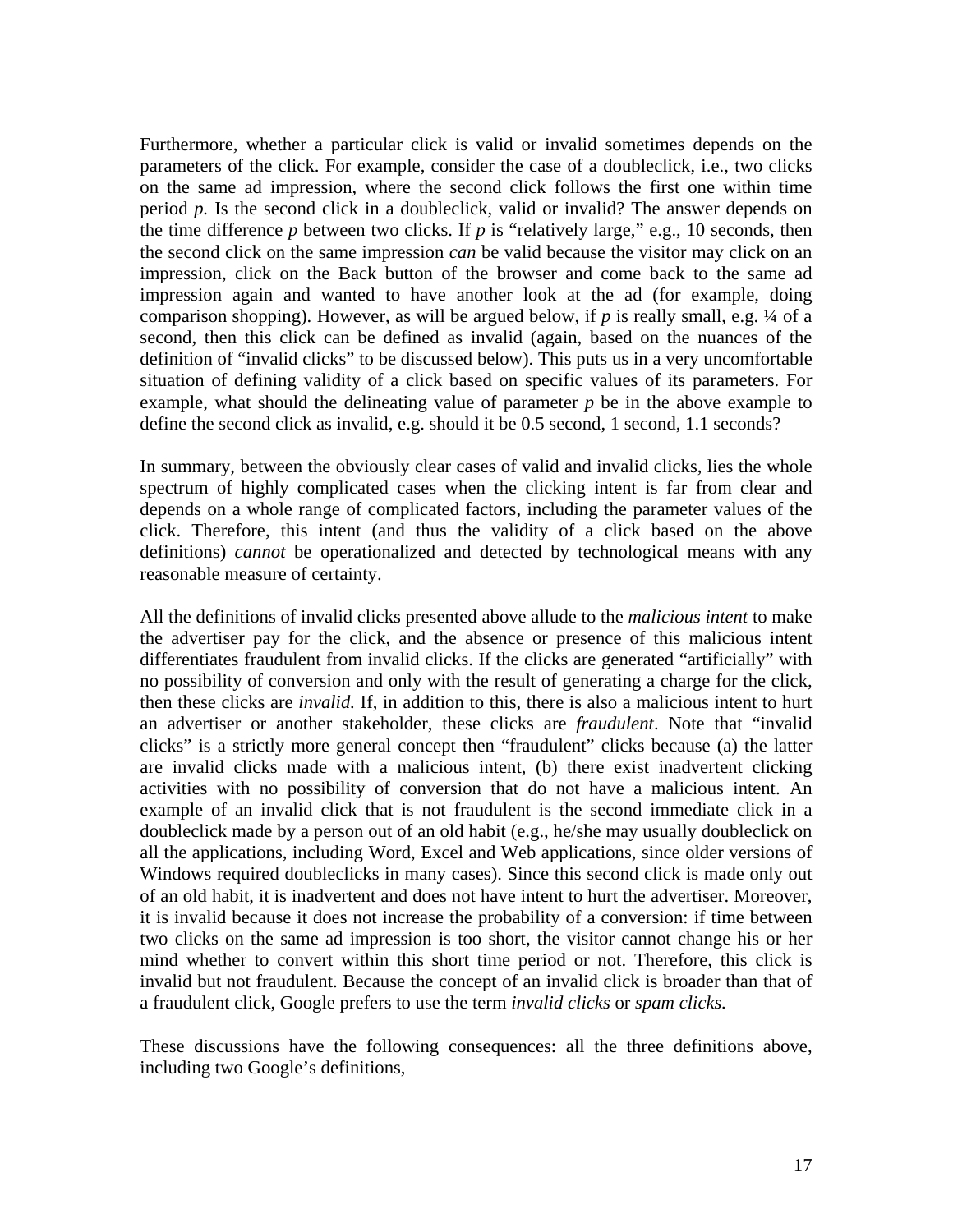- need to be adjusted accordingly to incorporate the differences between fraudulent and invalid clicks
- are impossible to operationalize in the sense that a set of procedures (algorithms) can be developed that would detect valid and invalid clicks *always* according to the above conceptual definitions of invalid clicks.

The last statement has one important implication: given a particular click in a log file, *it is impossible to say with certainty if this click is valid or not in* all *the cases.* This means that

- It is *impossible* to measure the true rates of invalid clicking activities, and all the reports published in the business press are only *guesstimates* at best.
- The invalid click detection methods need to be developed *without* a proper operationalizable conceptual definition of invalid clicks.

The important word above is *all the cases* since in some cases it can be stated with certainty if a particular click is valid or not. For example, it is easy to detect a doubleclick using relatively simple technological means, assuming that the doubleclick is invalid.

The invalid clicks can come from the following sources:

- 1. individuals deploying automated clicking programs or software applications (called bots) specifically designed to click on ads
- 2. an individual employing low-cost workers or incentivizing others to click on the advertising links
- 3. publishers manually clicking on the ads on their pages
- 4. publishers manipulating web pages in such a way that user interactions with the web site result in inadvertent clicks
- 5. publishers subscribing to paid traffic websites that artificially bring extra traffic to the site, including extra clicking on the ads
- 6. advertisers manually clicking on the ads of their competitors
- 7. publishers being sabotaged by their competitors or other ill-wishers
- 8. various types of unintentional clicks, such as doubleclicks or customers getting confused and unintentionally clicking on the ad without a malicious intent.
- 9. technical problems, system implementation errors and coordination activities between Google.com and its affiliates resulting in double-counting errors
- 10. multiple accounts of AdSense publishers: some AdSense publishers illegally open "new" accounts under different names and using false identities; all the clicks originated from these illegal accounts are considered invalid.

Some of these invalid clicks are clearly fraudulent, while others are just invalid. Some of them are generated as a part of the AdSense while others of the AdWords program. Some of them are easy to detect, while others are very hard. The goal of the Click Quality team is to identify *all* these invalid clicks *regardless* of its nature and origin and make sure that advertisers do not pay for these invalid clicks.

This is a formidable task for many reasons, one of the main reasons being that the conceptual definitions of invalid clicks, as presented above, are impossible to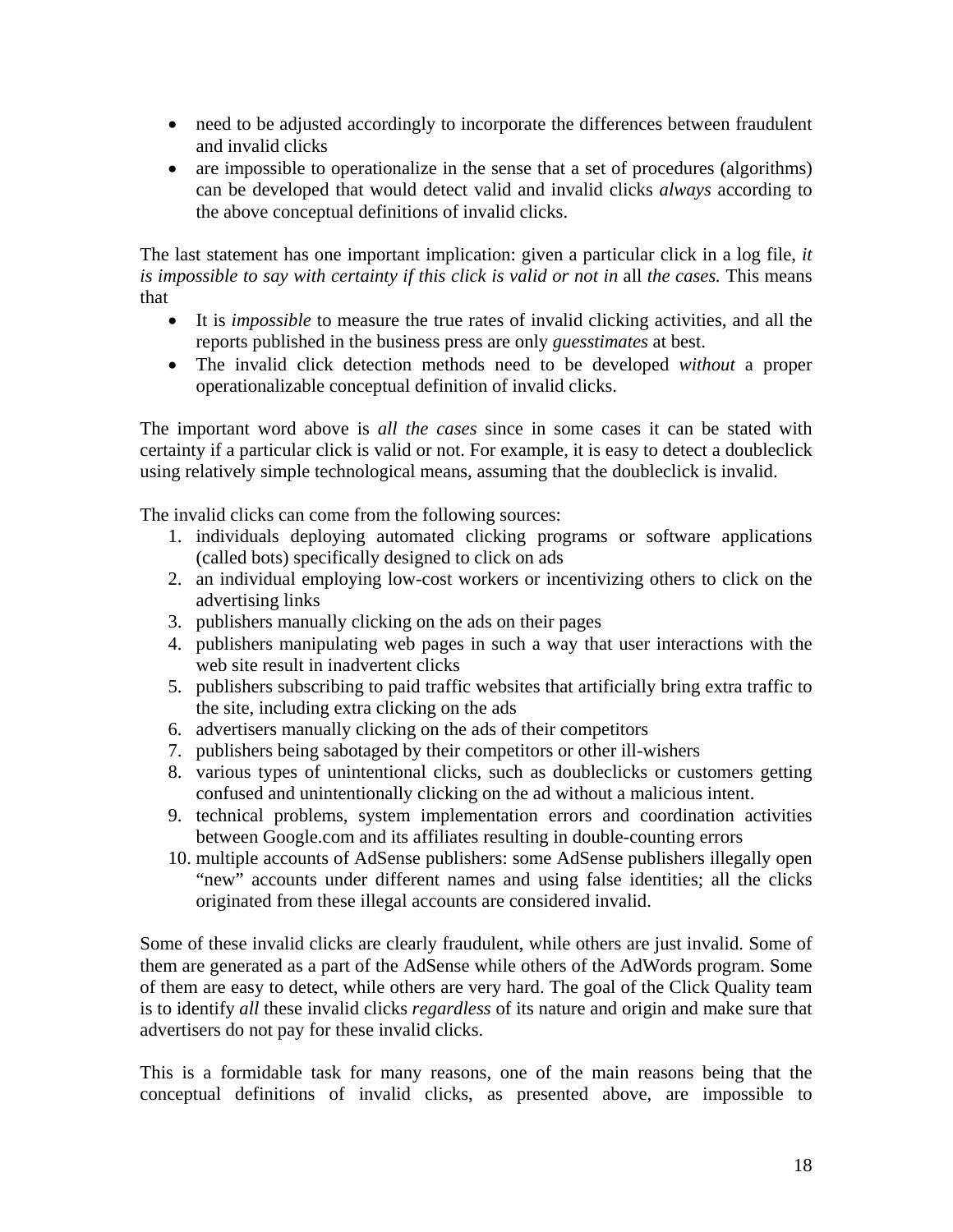operationalize in the sense that invalid click detection methods can be developed that would algorithmically identify invalid and only invalid clicks satisfying these definitions. Since it is impossible to have a working conceptual definition of invalid clicks, an alternative approach would be to provide an operational definition that can be technologically enforced. Such definitions are presented in the next section.

#### **8.2 Operational Definitions of Invalid Clicks**

An operational definition does not really say *what* invalid clicks are but specifies methods for identifying invalid clicks, thus emphasizing the *how* of invalid click detection rather than the "what" of the conceptual definition. In other words, clicks satisfying certain identification procedures are, by definition, invalid.

There are the following operational approaches to identifying invalid clicks:

- *Anomaly-based* (or *Deviation-from-the-norm*-*based*). According to this approach, one may not know what invalid clicks are. However, one can know what constitutes "normal" clicking activities, *assuming* that abnormal activities are relatively infrequent and do not distort the statistics of the normal activities. Then invalid clicks are those that *significantly deviate* (mainly in the statistical sense) from the established norms. For example, if a normal average clicking frequency on an ad is 4 clicks per week and if someone clicks on it 100 times per week, then this is an abnormally large clicking activity. The main challenges of this approach are how to (a) identify what the "normal" clicking activities are and (b) define what "deviation from the norm" is.
- *Rule-based*. In this approach, one specifies a set of rules identifying invalid clicking activities; alternatively, one can also identify a set of other rules identifying valid clicking activities. Each rule has one or several conditions in its antecedent and is of the form "IF Condition1 AND Condition2 AND … AND ConditionK hold THEN Click X is Invalid (or respectively Valid)." An example of such a rule is "IF Doubleclick occurred THEN the second click is Invalid." These rules are specified by invalid click detection experts based on their experiences. Therefore, these experts define what valid and invalid clicks are (note that this can be done for both valid *and* invalid clicks). These experts can be either local experts from Google or some global standardization committees that collectively develop rule-based standards of invalid clicks.

The main challenge with this approach is to demonstrate that these conditions are "reasonable" in the sense that they are consistent among themselves and with the conceptual definition(s) specified in Section 8.1 in the following sense. If a rule of the type described above says that click X is valid (i.e., it satisfies the conditions of the rule) then it is necessary to demonstrate that it is possible to generate click X using valid (non-prohibited) means and that a non-zero probability of conversion can occur under these conditions. A similar check should be done for the rules stating when click X is invalid. For example, consider a doubleclick. Should the experts introduce the rule stating that a doubleclick is valid or not? In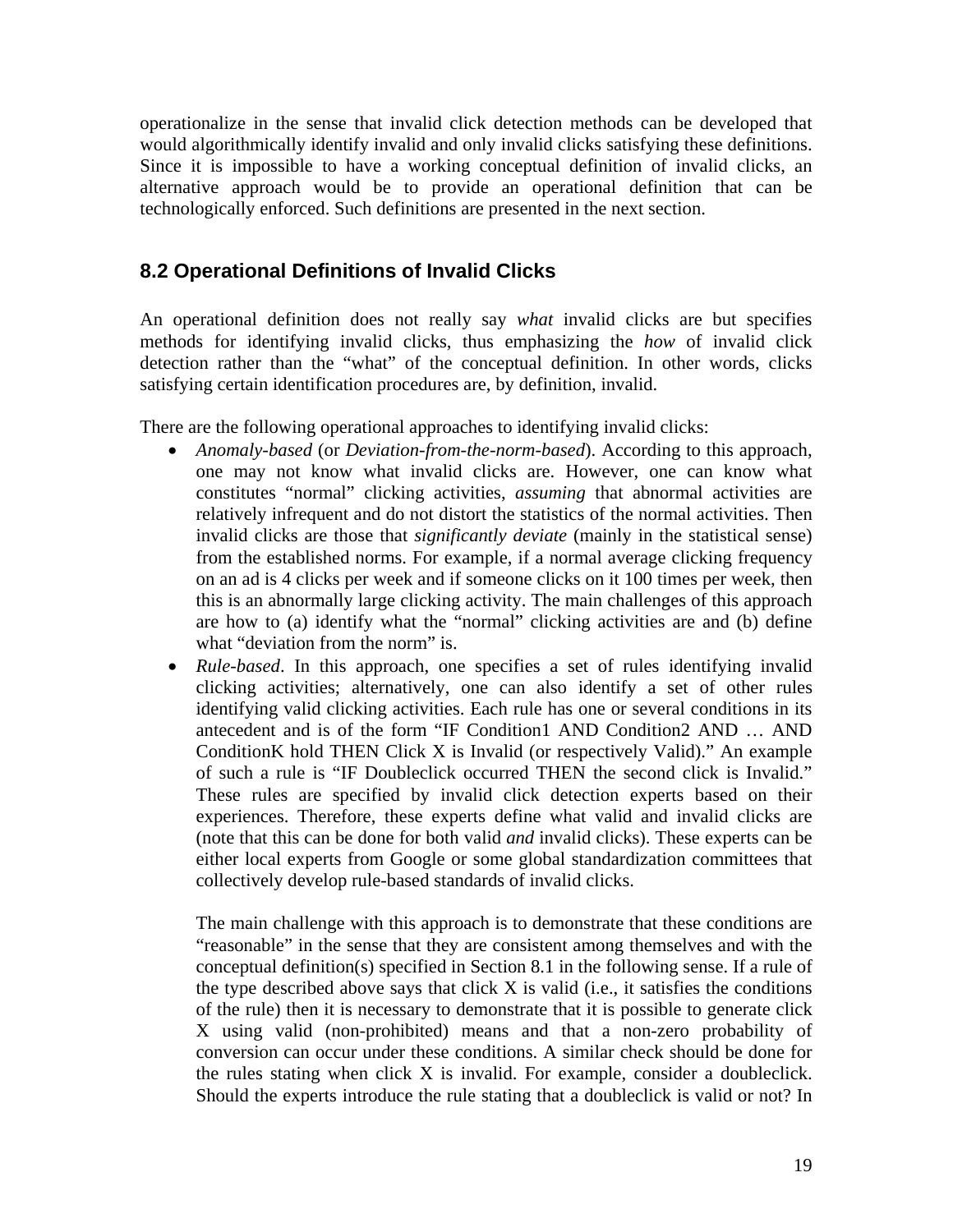order to do this, it should be demonstrated that the corresponding rule is in agreement with the conceptual definition(s) of invalid clicks stated in Section 8.1. According to these conceptual definitions, if time *p* between the clicks is too short (e.g., less than a second) then the second click cannot affect the visitor's intention to convert that is over and above the intention associated with the first click. Therefore, the second click in the doubleclick *should* be treated as an invalid click based on the conceptual definition(s) from Section 8.1. Therefore, the *only* feasible rule-based operational definition is "IF Doubleclick(X) and  $p(X)$  is "small" (e.g., less than a second) THEN X is invalid." It turns out that Google had a history associated with the definition of a doubleclick: at some point doubleclick was considered to be a valid click and advertisers were charged for it, while subsequently Google reconsidered and treated doubleclick as invalid. This issue is discussed further in Section 9.

• *Classifier-based*. Using various data mining methods, one can build a statistical (data mining) model based on the past data that can classify new clicks into valid or invalid and also assign some degree of certainty (probability) to this classification. According to this approach, although one may not know what invalid clicks are, one can simply learn to recognize them with a certain degree of certainty based on the prior experiences of studying past clicking activities and knowing from exogenous sources which ones are truly valid and invalid. One fundamental assumption in this approach is that the past clicking behavior is indicative of the future behavior. The main problems with this approach are: (a) it is a truly operational approach: an invalid click is the one identified by the classifier, as opposed to being defined in conceptual terms based on some "higher" knowledge; (b) one needs to identify a sizable number of past clicks that are known to be truly valid and invalid, which may be an issue in some cases, as discussed above.

Google uses the first two operational approaches (anomaly- and rule-based) to define and identify invalid clicks, as will be discussed in Section 9. Google also uses a third one; but only in a couple of relatively minor cases.

One problem associated with these operational definitions is that they cannot be fully released to the general public because unethical users will immediately take advantage from knowing these definitions, which may lead to a massive click fraud. However, if it is not known to the public what valid and invalid clicks are, how would the advertisers know for what exactly they are being charged? This is the essence of the Fundamental Problem of the PPC model to be discussed in the next section.

#### **8.3 Conclusions about Definitions of Invalid Clicks**

Based on the discussions in Sections 8.1 and 8.2, we conclude that there is a *fundamental problem* associated with the definition of invalid clicks for the Pay-per-Click model. This problem can be summarized as follows: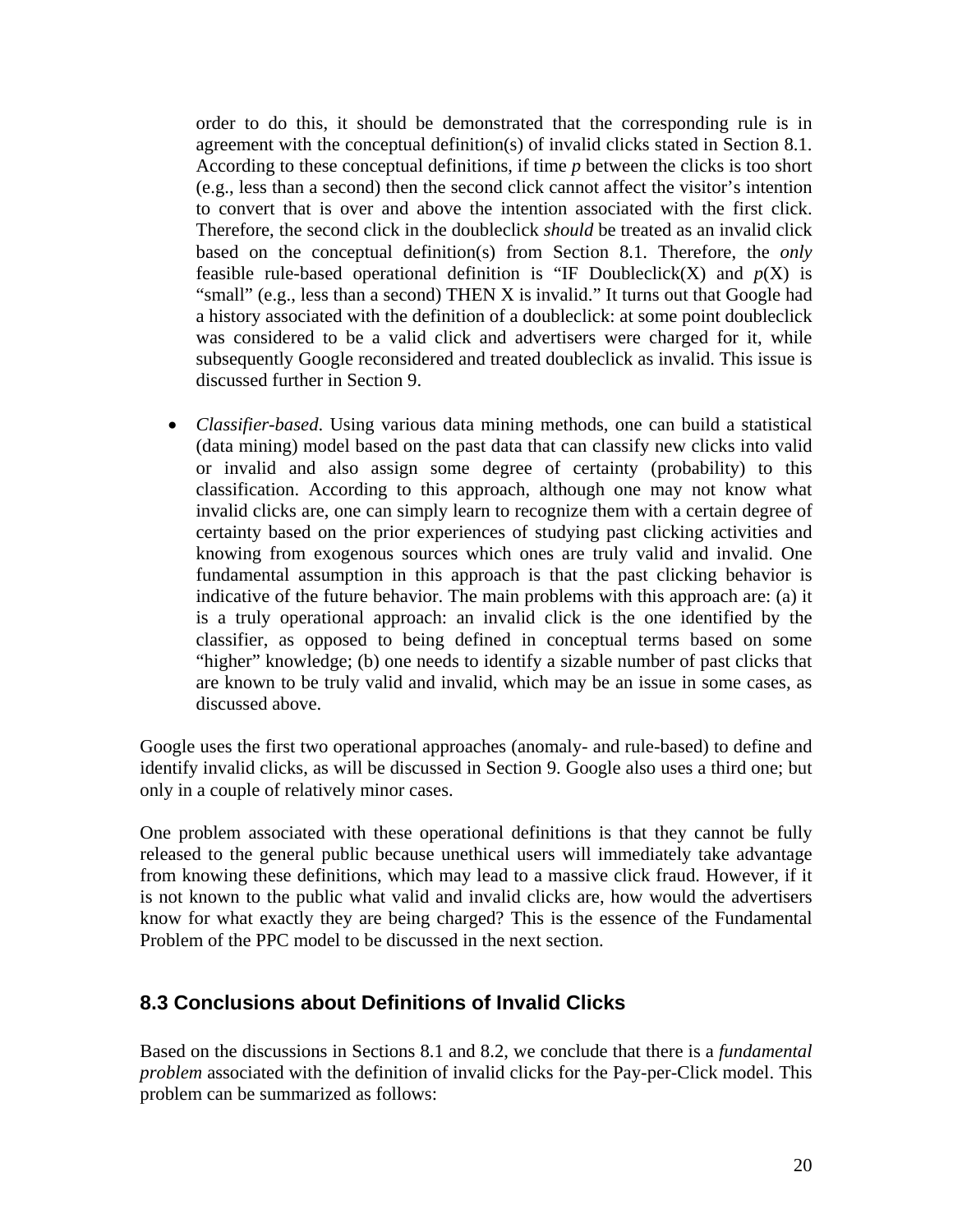- There is no conceptual definition of invalid clicks that can be operationalized in the sense defined above.
- An operational definition cannot be fully disclosed to the general public because of the concerns that unethical users will take advantage of it, which may lead to a massive click fraud. However, if it is not disclosed, advertisers cannot verify or even dispute why they have been charged for certain clicks.

This problem lies at the heart of the click fraud debate and constitutes the main problem of the CPC model: it is inherently vulnerable to click fraud. For this reason, we will refer to it as the *Fundamental Problem* of invalid (fraudulent) clicks.

Two possible solutions to this Fundamental Problem are:

- *The "trust us" approach* of the search engines. The search engines can assure advertisers that they are doing everything possible to protect them against the click fraud. This is not easy because of the inherent conflict of interest between the two parties: the money from invalid clicks directly contribute to the bottom lines of the search engines. Nevertheless, it may be possible for the search engines to solve this trust problem by developing lasting relationships with the advertisers. However, the discussion of how this can be done lies outside of the scope of this report.
- *Third-party auditors*. Independent third-party vendors, who have no financial conflicts of interest, can work with advertisers and audit their clickstream files to detect invalid clicks.

These two approaches would still constitute only a partial solution to the Fundamental Problem because there is no conceptual definition of invalid clicks that can be operationalized.

## **9. Google's Approach to Detecting Invalid Clicks**

The mission statement of the Click Quality team (as taken verbatim from one of their internal documents) states:

Protect Google's advertising network and provide excellent customer service to clients. We do that by:

- Vigilantly monitoring invalid clicks/impressions and removing its source
- Reviewing all client requests and responding in a timely manner
- Developing and improving systems that remove invalid clicks/impressions and properly credit clients for invalid traffic
- Educating clients and employees on invalid clicks/impressions.

The Click Quality team tries to put this mission statement into practice by raising the quality of invalid click detection methods to the levels where committing click fraud against Google becomes hard and unrewarding in the sense that the cost of committing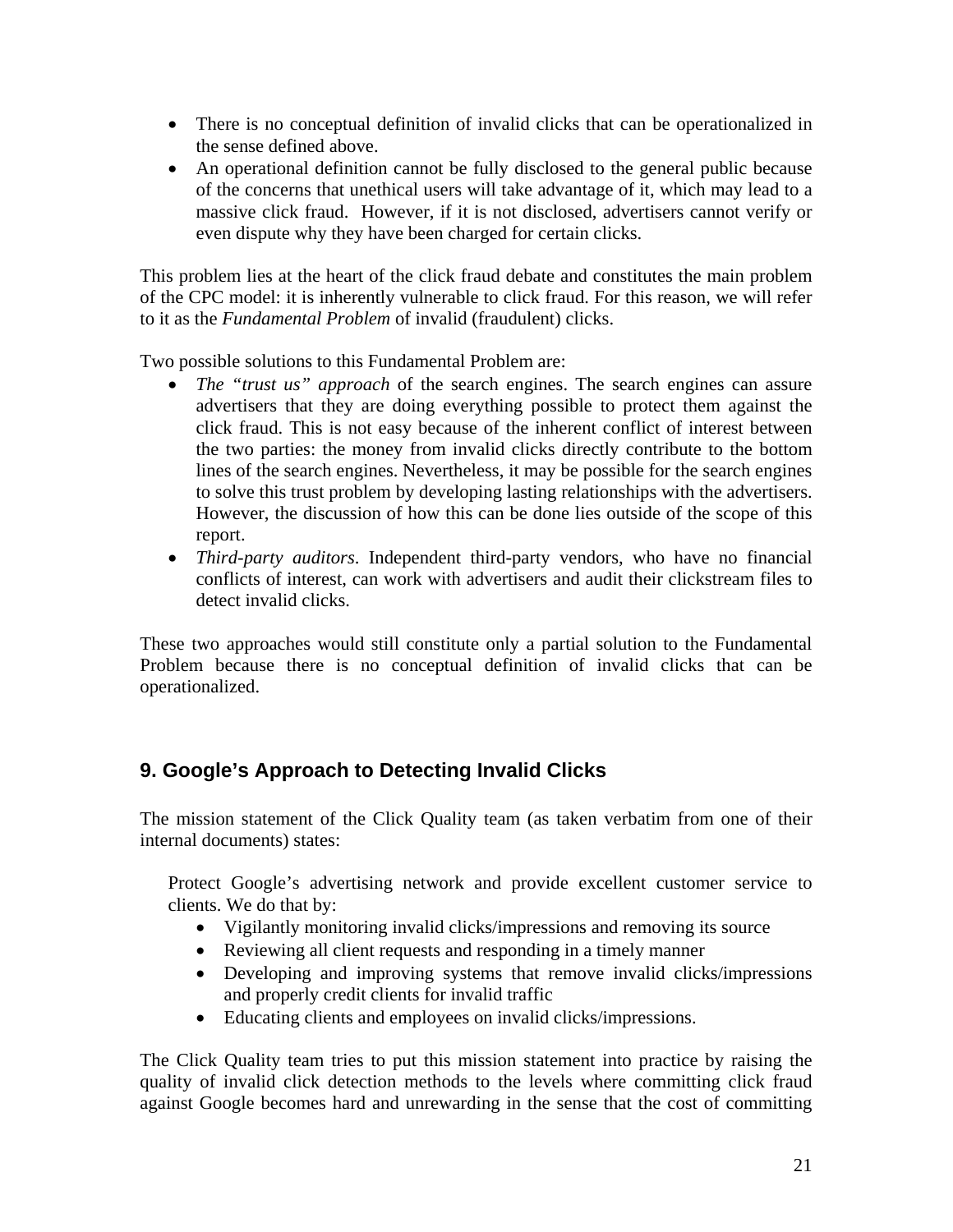fraud (e.g., publishers being caught and terminated) significantly exceeds its benefits (earning extra money or hurting competitors). If Google can achieve this, then rational spammers will go from the Google Network to some other "weaker links" in search of easier targets.

Google tries to achieve these strategic objectives in two ways:

- *Prevention.* Discouraging invalid clicking activities on its Network by making life of unethical users more difficult and less rewarding
- *Detection*. Detecting and removing invalid clicks and the perpetrators.

In addition to launching an extensive effort to detect and remove invalid clicks, Google also tries to build other mechanisms for *preventing* invalid clicking that reduce inappropriate activities on the Google Network even *before* invalid clicks are made. Some of these preventive activities include:

- Making hard to create duplicate accounts and open new accounts after the old ones are terminated
- Making hard to register using false identities
- Development of certain mechanisms that automatically discount fraudulent activities, i.e., advertisers pay less for invalid clicks since certain invalid clicking patterns would automatically reduce costs that advertisers pay for these clicks.

In the rest of this section, I will focus on the second task of detecting and removing invalid clicks. The process of invalid click detection can be characterized by the following dimensions, capturing different aspects of this process:

- *Online filtering vs. Offline monitoring and analysis:* are there some time constraints on how fast the invalid click detection should be done? In case of the online filtering, it is crucial to detect invalid clicks fast, ideally in real-time, while in the offline case there is no "serious" time constraint on the speed of the detection process.
- *Automated vs*. *Manual detection:* were invalid clicks detected by a specialpurpose software or by a human expert?
- *Proactive vs*. *Reactive detection:* has the detection of invalid clicks occurred before or after the advertiser's complaint?
- *Where were invalid clicks made?* Were invalid clicks associated with the AdSense or AdWords programs? On which part of the Google Network were they made?

The process of detecting and removing invalid clicks consists of the following stages:

- *Pre-filtering*: removal of the most obvious invalid clicks, such as "testing" and "meaningless" clicks (to be described below) before they are even seen by the filters.
- *Online Filtering*: several online filters monitor various logs for certain conditions and detect the clicks in these logs satisfying these conditions; such clicks are marked as "invalid" and are subsequently removed.
- *Post-filtering*: offline detection and removal of invalid clicks that managed to pass the online filtering stage. This stage consists of two sub-stages: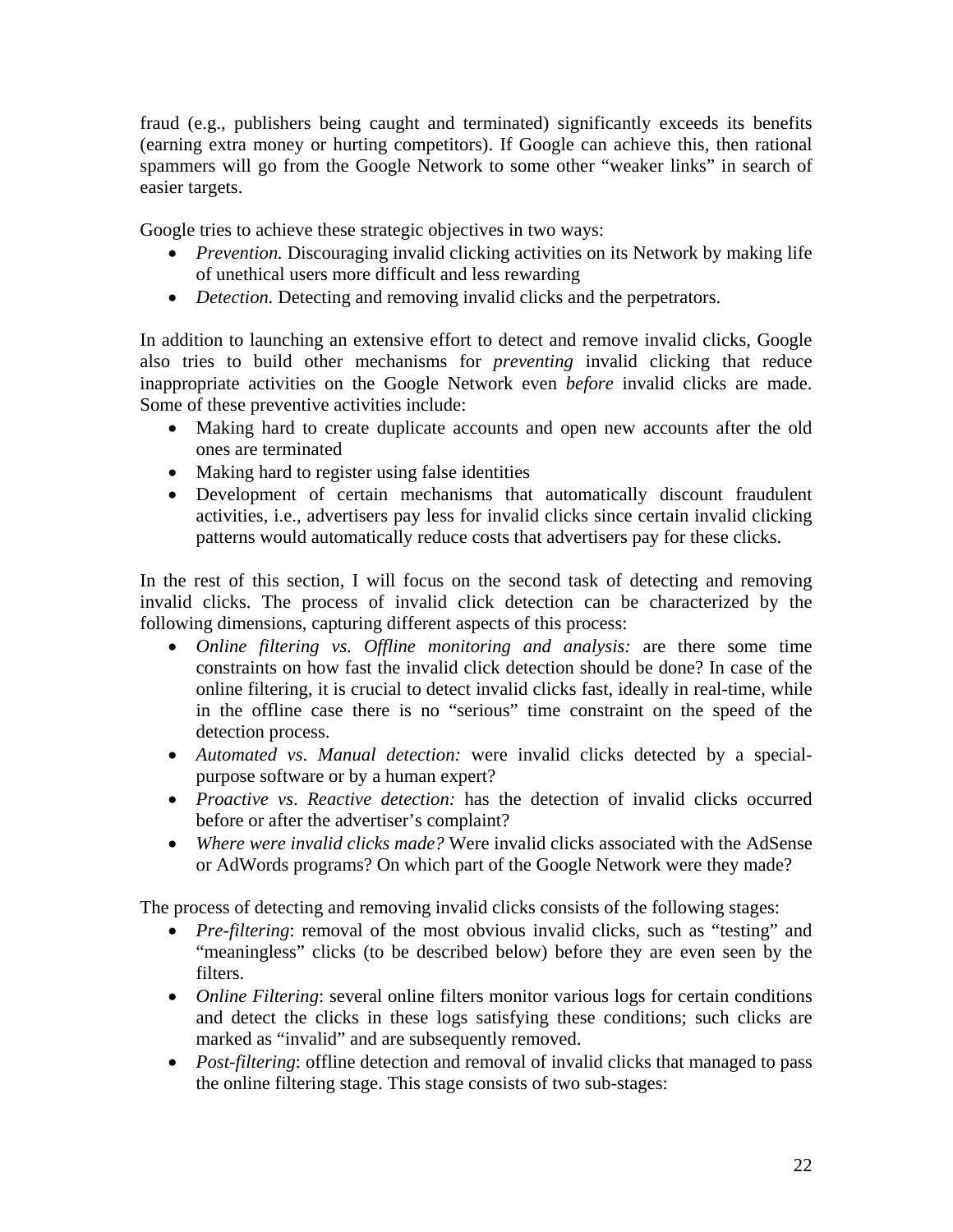- o *Automated monitoring* for certain additional and more comprehensive conditions than in the online filtering stage.
- o *Manual reviews* of potentially invalid clicking activities by the Operations group of the Click Quality team. These examinations are performed either
	- *Proactively:* after the filtering and automated monitoring stages but *before* the customers complain about invalid clicks. This gives Google the ability to either not charge advertisers for invalid clicks if they are detected before the customers are billed or give proactive credits to their accounts for these detected invalid clicks.
	- *Reactively*: examination of potentially invalid clicking activities after the customers complained about certain clicking activities and charges. This is not truly a detection process, but is rather a postfactum investigation of potentially inappropriate activities.

In the rest of this section, I describe different stages of the process presented above, starting with the pre-filtering stage*.*

*Pre-Filtering.* Certain clicks are removed immediately from the logs before they are even "seen" by the online filters. This is done in order for these clicks not to be a part of the various statistics pertaining to the performance of the filters (and thus do not distort the filter performance results). Two main categories of such pre-filtered clicks are "*test*" clicks (when a click comes from the Google IP, i.e., is generated by one of the Google employees for testing purposes). The second category constitutes "*meaningless*" clicks, clicks that were improperly recorded in the log files and whose records, therefore, have some technical problems rendering these clicks either "unreadable" or meaningless. Needless to say, advertisers are never charged for such clicks, since they are removed even before the filtering process starts.

After this first preliminary stage, the next three "lines of defense" against invalid clicks include online filtering, automated offline detection and manual offline detection, *in that order*. We describe each of these stages of defense in the next three sections.

## **9.1 Online Filtering**

9.1.1 Review of Google's Approach. Google deploys several filters to detect and remove invalid clicks. These filters are rule-based, using the terminology of Section 8.2, and monitor various logs for certain conditions and check if the clicks in these logs satisfy these conditions. As in the case of the rule-based methods described in Section 8.2, if a click or a group of clicks satisfies these conditions, then these clicks are identified and marked as *invalid* and advertisers are not charged for them. One example of such a filter is the doubleclick rule stating that when a double click occurs on an ad, then mark the second click as being invalid. Moreover, some of the filters are not only rule-based, but also anomaly-based because the conditions of some of these rule-based filters check for certain anomalous behaviors.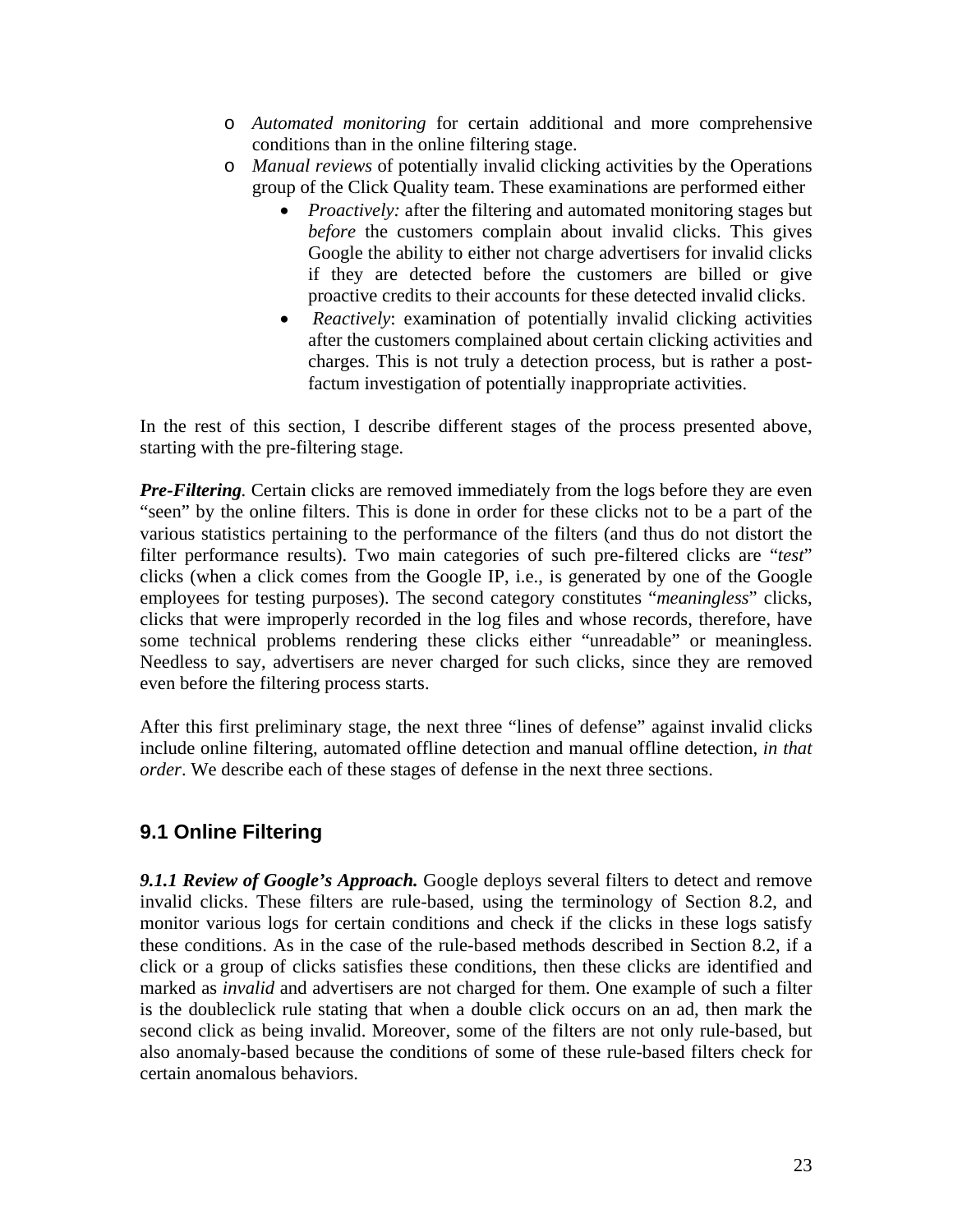The filtering process is done *online*, meaning that the detection of an invalid click should take place within a short time window since that click occurred. For this reason and because of the never-seizing arrivals of new clicks, the detection process should be efficient and scalable to very large volumes of clicks occurring on the Google Network. This process can be compared to the speed with which customers are served in queues in stores and other facilities: if the arrival rates of new customers exceed the speed with which the customers are served, the queues can grow indefinitely. Therefore, as in the case of the store queues, it is necessary to avoid processing bottlenecks in the online filters. This requirement imposes certain constraints on which methods Google can and cannot deploy for the invalid click detection purposes since the exceedingly slow filtering methods would simply lead to runaway processing delays.

Currently, Google deploys several online filters and prioritizes them by specifying the *order* in which they are used in checking invalid clicks. The invalid clicks are removed only at the end of the filtering process. Therefore, each filter "sees" every click. However, each invalid click is associated with the first filter in the packing order that detected it. It turns out that the vast majority of invalid clicks are detected by the first few most powerful filters (in the order of their prioritization), and the last few filters in the packing order detect only a small portion of invalid clicks that have not been yet detected by the previously applied filters.

When the PPC-based AdWords program was launched in February 2002, Google had only three filters, and the number and the quality of the filters steadily grew over the years. The Click Quality team constantly works on the development of new and improvement of the current set of filters using the following *feedback* process:

- 1. Monitor the performance of the current generation of the online filters. The invalid clicks not detected during the filtering process can still be identified "downstream" during other detection stages, including offline automated monitoring and offline manual inspection stages.
- 2. Examine the reasons why the current set of filters missed the invalid clicks caught downstream in the automated and manual offline detection stages. After understanding these reasons, determine whether they are actionable and could lead to the revisions of the current set of filters in order to improve the overall performance of the filtering system. Note that not all the reasons why the filters missed certain invalid clicks can be fixed by developing new or modifying existing filters. This is the case because it may be very difficult to express the filtering conditions for some of these situations. The Click Quality team looks at all the detected problems, studies them carefully, and tries to formulate these new filtering conditions or adjust the conditions in old filters, whenever possible.
- 3. Use the knowledge obtained in Step 2 for revising existing filters or adding new filters in order to eliminate the reasons for missing these types of invalid clicks or preventing these or similar types of attacks in the future. These revisions can be of the following type:
	- (a) modify parameters of a filter
	- (b) add new conditions to a filter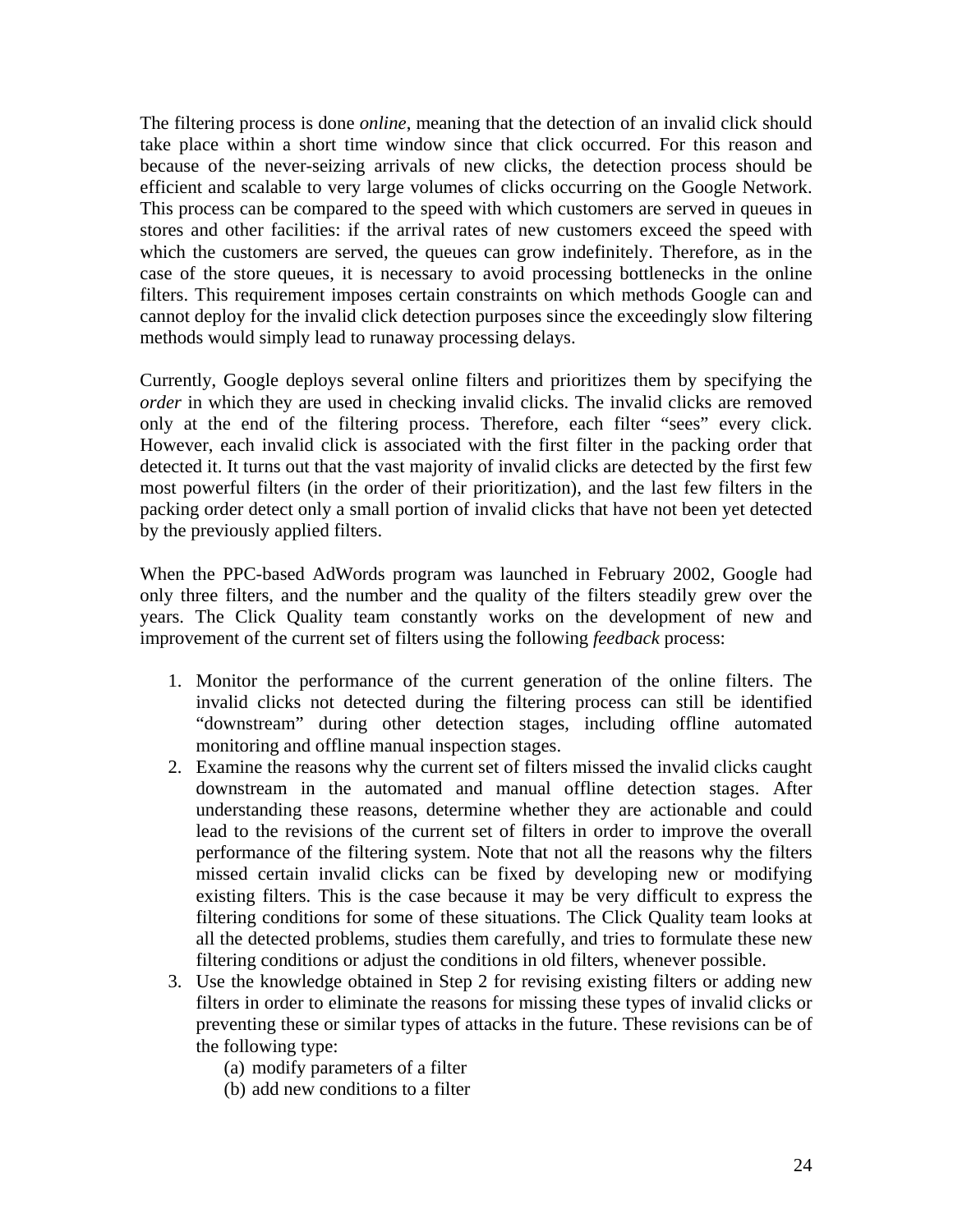- (c) introduce a new filter
- (d) remove an old underperforming filter.

This monitoring-feedback-revision is an ongoing process executed in a *feedback loop*. It gives Google an opportunity to progressively improve performance of its filters over time and fix any problems missed by filters as they emerge.

The *reactive (post-factum)* improvement process of Google's filters described above is complemented by a *proactive* process of developing new filters before the actual problems occur. However, it is becoming progressively more difficult to develop new filtering ideas proactively because all the "low hanging fruits" of straightforward filtering approaches have been examined and introduced by now, and one needs to work significantly harder to develop new filters proactively.

When new filters are developed, they first undergo extensive testing before being moved into production to see how well they perform in practice. After the Click Quality team observes their performance and is convinced that the new or modified filters should be used in practice, these filters are deployed in the production mode. It turns out that only few new filters provide sufficient additional benefits in terms of detecting additional invalid clicks over and above of what the existing set of filters does already that warrant their deployment. Even those recently deployed filters provide only incremental improvements over the existing set of filters. For example, Google recently introduced a new filter that discarded x% of invalid clicks per day at the point in the ranking order where it was placed by the Click Quality engineers. If it were applied first, it would have discarded y% of invalid clicks. The ratio of x/y fluctuated between 2%-3% demonstrating that most of the invalid clicks detected by this new filter were actually detected by the previously introduced filters. This means that this new filter provided only incremental improvements over the existing set of filters. Nevertheless, Google engineers still decided to deploy it in production because they felt that it was still an important filter. Similarly, another filter also recently proposed by one of the Click Quality engineers was not moved into production because it did not contribute much over and above the existing base of filters in terms of catching new invalid clicks.

These last observations are significant since they demonstrate that the current set of Google filters is fairly stable and only requires periodic "tuning" and "maintenance" rather than a radical re-engineering, even when major fraudulent attacks are launched against the Google Network. It also demonstrates that various recent efforts of the Click Quality team to improve performance of their filters produce only incremental improvements. Thus, the Click Quality team currently reached a stability point since additional efforts to enhance filters produce only marginal improvements.

Having said this, the Click Quality team also realizes that this is only a *local* stability point in the sense that major future modifications in clicking patterns of online users and new types of fraudulent attacks against Google can lead to radically new types of invalid clicks that the current set of filters can miss. Therefore, the Click Quality team is working on the next generation of more powerful filters that will monitor a broader set of signals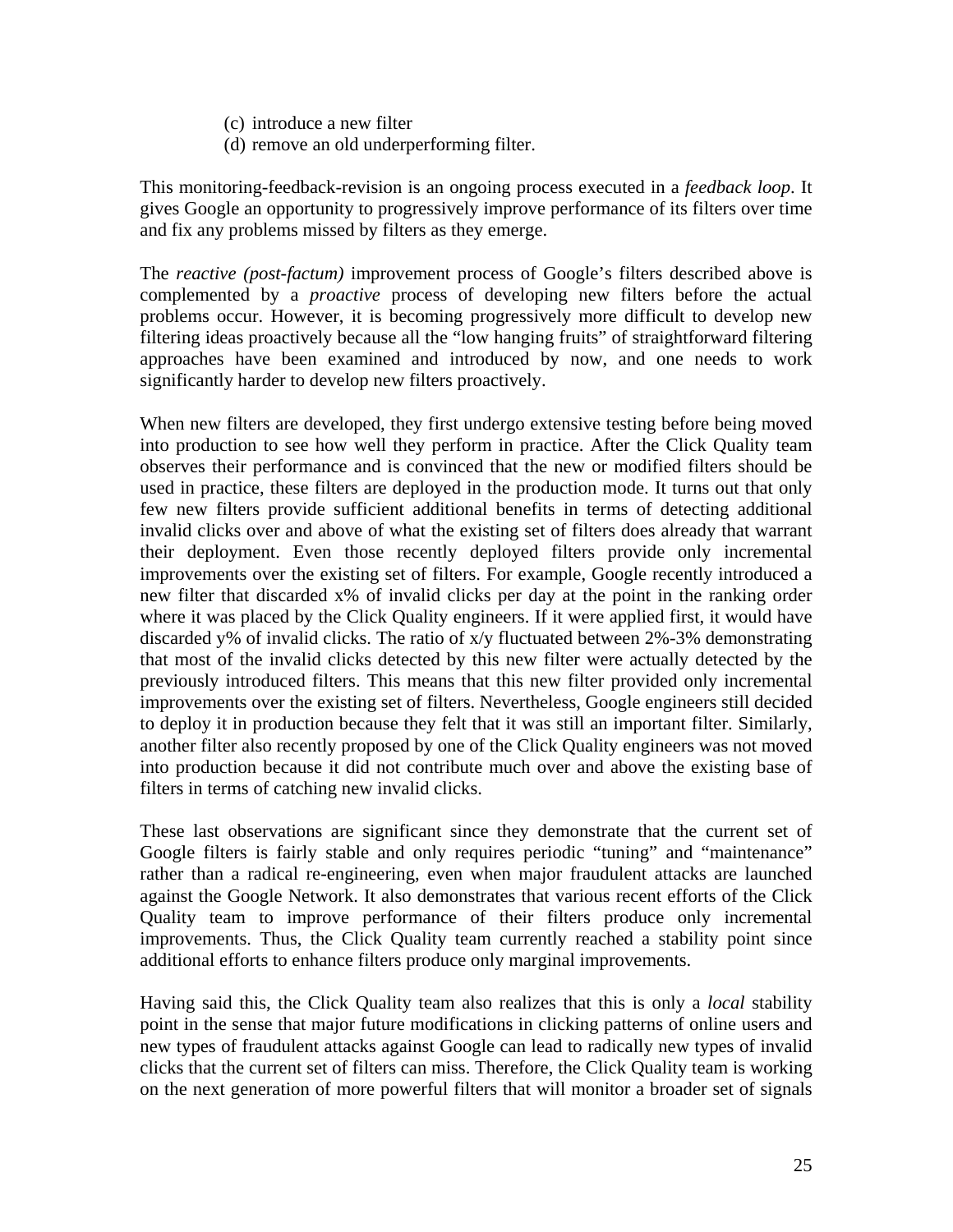and more complex monitoring conditions. These new filters will require a more powerful computing infrastructure than is currently available, and the Click Quality team also participates in developing this infrastructure. Their overall goal is to make click spam hard and unrewarding for the unethical users thus making it uneconomical for them and turning many of them away from Google and the Google Network.

The reactive improvement process of Google's filters (new filters are introduced, then problems with these filters missing new attacks are detected and analyzed, and corrective actions are taken to fix these problems by improving the filters) would have been unacceptable in several other types of "detection" applications, such as fraud, virus and terrorism detection applications dealing with *irreversible* types of damages where only proactive detection methods are acceptable. This reactive approach adopted by Google, although not ideal, is nevertheless *reasonable* for invalid click detection because remedial actions are possible: once Google realizes that their filters missed invalid clicks, Google simply gives credits to the advertisers for these missed clicks and tries to fix the filters. This approach remedies the problem while producing only limited "side-effects" (such as additional concerns on the part of advertisers and the necessity for them to request refunds).

*9.1.2 Performance of Online Filters.* I spent a considerable time trying to understand how well Google's online filters perform, including understanding of various measures determining performance of Google's filters. In data mining and related disciplines, there exist many measures determining performance of data mining models. One of the most popular ones is the confusion matrix that is defined as follows.

A *true* click is either valid or invalid, assuming that we know the "absolute truth" about validity of all the clicks (which is not the case for Google, as discussed in Section 8). Also, Google filters can *label* a click as either valid or invalid. These two dimensions (the actual click vs. click labeling by filters), give rise to the following *confusion matrix:* 

|                     |                | Click classified by filters as |                            |
|---------------------|----------------|--------------------------------|----------------------------|
|                     |                | Invalid                        | Valid                      |
| <b>Actual click</b> | <i>Invalid</i> | True Positive (TP)             | <b>False Negative (FN)</b> |
|                     | Valid          | False Positive (FP)            | True Negative (TN)         |

where

| <i>True Positive (TP)</i>  | is an invalid click that is correctly identified as invalid                            |
|----------------------------|----------------------------------------------------------------------------------------|
| <i>True Negative (TN)</i>  | is a valid click that is correctly identified as valid                                 |
| <i>False Positive (FP)</i> | is a valid click that is incorrectly identified as invalid                             |
|                            | <i>False Negative (FN)</i> is an invalid click that is incorrectly identified as valid |

Given the total number of clicks *N,* we can identify the number of *TP, TN, FP* and *FN* clicks. Note that  $TP + TN + FP + FN = N$ . Then the *accuracy rate* of a filter is equal to *(TP + TN)/N* and the *error rate* to *(FP + FN)/N*. In addition to these measures, there are several other measures that can be used for determining performance of the filters.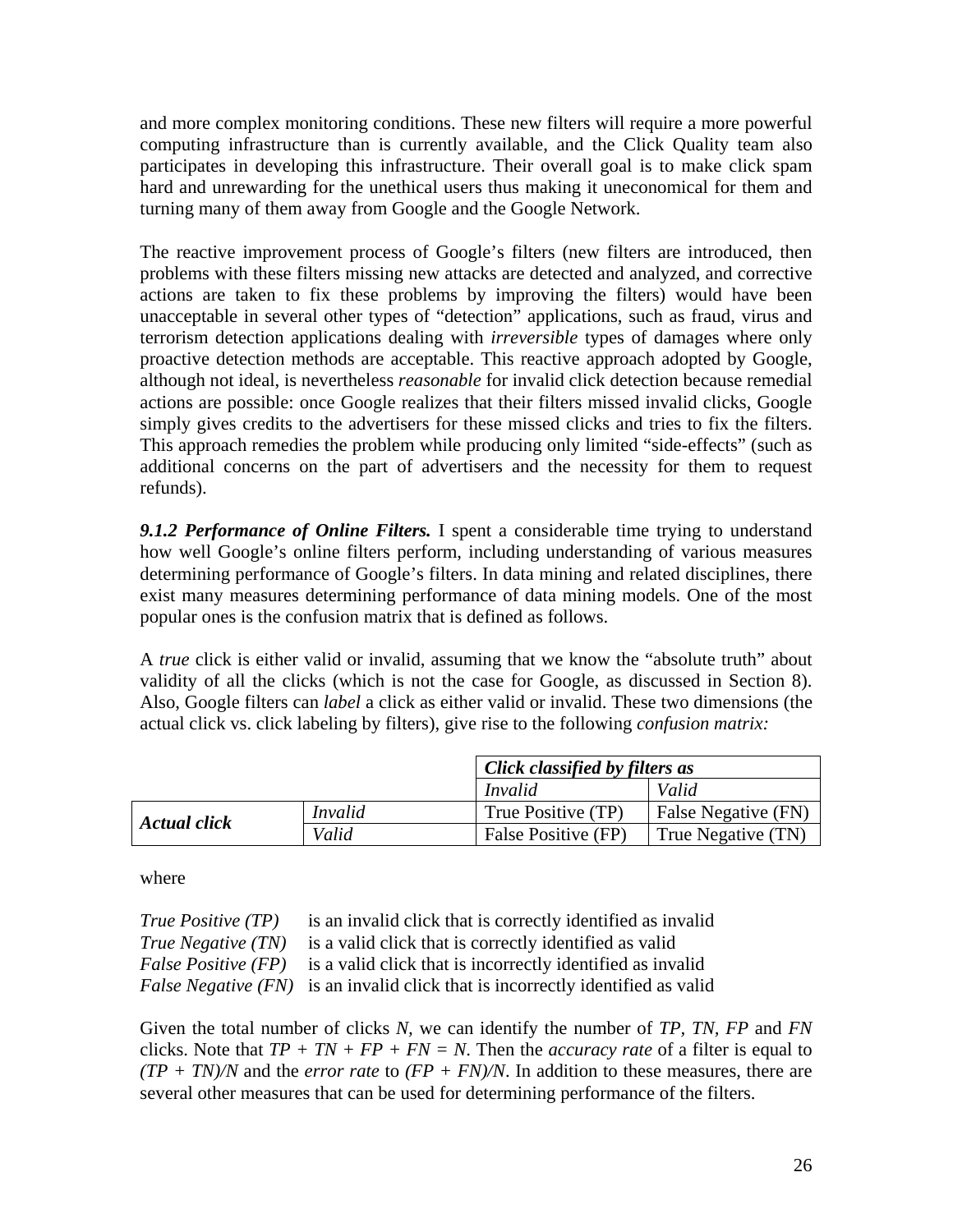All these measures would have been ideal for determining performance of online filters since these are hard objective measures. Unfortunately, as explained in Section 8.1, Google does not have full knowledge of which clicks are actually valid and invalid, and it is impossible to identify performance rates of the filters without this knowledge.

Still, the Click Quality team could have conducted some studies trying to obtain this knowledge for certain samples of clicks. I have discussed these possibilities with some members of the Click Quality team. Their arguments were that it is extremely difficult to obtain this knowledge in a systematic and unbiased manner for Google (or any other search engine). For this reason, Google does not have this information about actual validity of various clicks and, therefore, cannot use the standard TP, FP, TN, FN and other measures described above to determine performance of their online filters.

I understand difficulties of obtaining systematic and unbiased samples of valid and invalid clicks for Google and the arguments made by some of the Click Quality team members. I still believe that it is possible to generate these samples and determine the appropriate error rates, although I agree that it is a difficult and a non-trivial task. I also understand that this may open Google to various criticisms regarding methodologies of generating these samples and computing performance measures for their filters. Given their list of priorities for managing their invalid click detection efforts and potential set of problems when trying to generate samples of actual valid and invalid clicks, I find their decision of not to pursue this effort now to be *reasonable*, although I don't fully agree with the Click Quality team on this point.

In the absence of hard direct statistical measures of how well Google filters perform, including rates of invalid clicks on the Google Network, the only resort for the Click Quality team to determine how well their filters work is to provide *indirect* evidence that Google filters perform reasonably well. Two main pieces of such evidence for the *filters* are:

1. Newly introduced and revised filters detect only few additional invalid clicks. As explained in Section 9.1.1, a recently introduced filter managed to detect only 2%-3% of its invalid clicks not detected by other filters already. Similarly, some newly introduced filters were not even moved into production because they hardly caught any new clicks.

2. The offline invalid click detection methods, to be described in Section 9.2, detect relatively few invalid clicks in comparison to the filters. Therefore, the online filters capture a very significant percentage of invalid clicks detected by Google. This observation does not provide irrefutable evidence that the filters work well since the previous observation can simply be attributed to the poor performance of the offline methods. However, the Click Quality team put much thought into developing reasonable offline methods. Therefore, the low ratio of the offline to the online detections provides some evidence that the online filters perform reasonably well.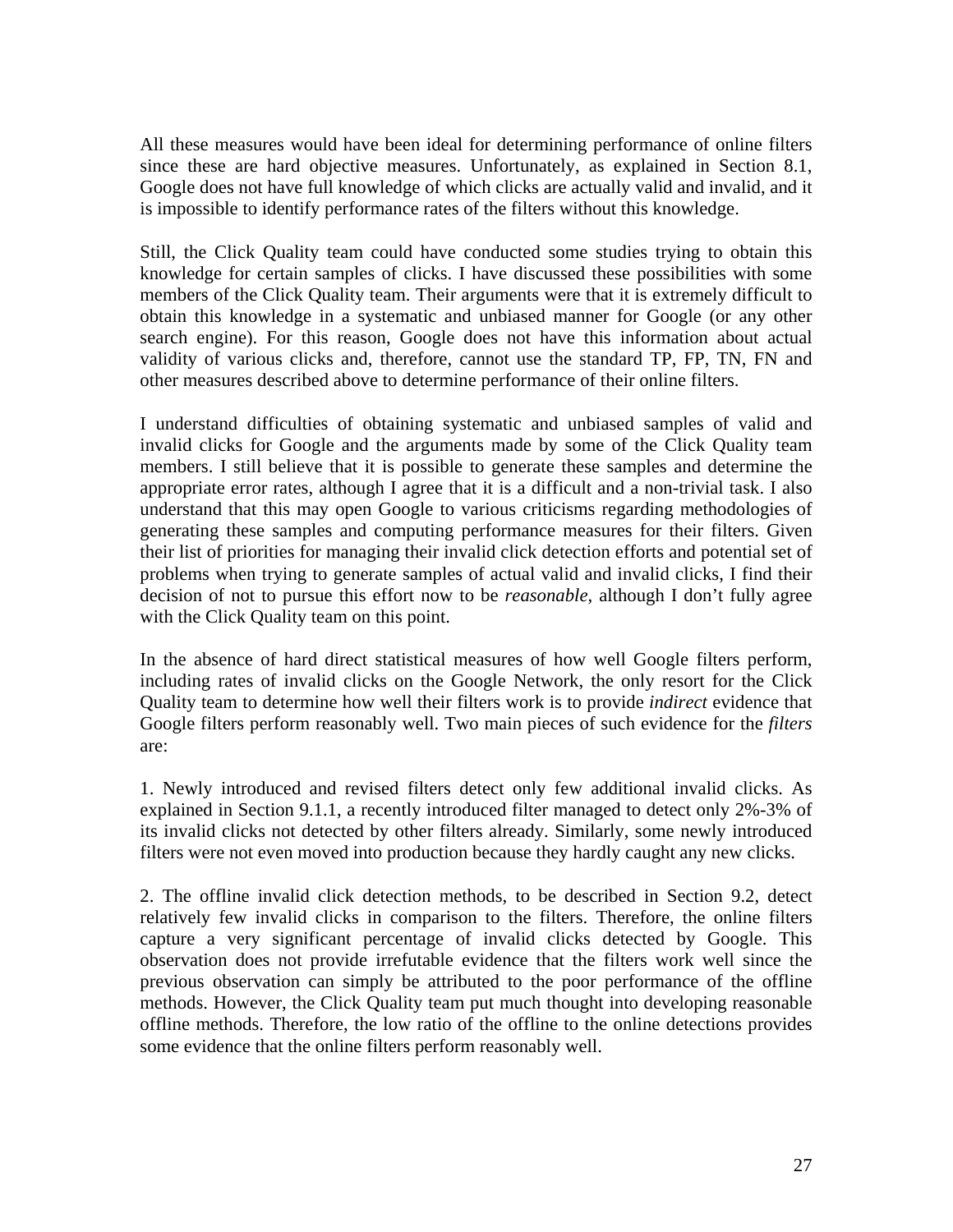In addition to these two points, the Click Quality team provided me with four additional pieces of evidence indicative of reasonable performance of invalid click detection methods. Since these pieces of evidence are applicable to the whole invalid click detection system and not just to filters, I will present them in Section 9.5 when discussing and assessing the overall performance of the invalid click detection system.

*9.1.3 Simplicity of Google's Filters and the Long Tail Phenomenon.* The structure of most of Google's filters, with a few exceptions, is surprisingly simple. I was initially puzzled and thought that Google did not do a reasonable job in developing better and more sophisticated filters. I was initially certain that these simple filters should miss many types of more complicated attacks. However, the evidence reported in the previous two sections indicates that these simple filters perform reasonably well. Therefore, I further examined this phenomenon and concluded that this reasonable performance is due to the following factors:

- 1. *Combination of filters.* Google provides *several* filters that are applied one after another. If one filter misses an invalid click, one of the "downstream" filters may detect this click and filter it out. This phenomenon of several individually simple objects *collectively* performing surprisingly well is a well-known phenomenon in science and technology. I believe that this is also the case for Google filters.
- 2. *Extra complexity of some of the filters.* As explained before, a few filters do have a somewhat more complex structure (although most of them don't), and this helps in detecting certain types of invalid clicks.
- 3. *Simplicity of most of the attacks*. Although some of the coordinated attacks can be quite sophisticated, the majority of the invalid clicks usually come from relatively simple sources and less experienced perpetrators. This is also a known phenomenon in some other professions, such as medicine, where the majority of patients' medical problems are relatively simple (such as common colds) and can be managed reasonably well by less experienced doctors, while really complicated cases arise significantly less often than these few simple and standard problems. I expect that a similar situation occurs with invalid clicks where simple Google filters detect the majority of less sophisticated attacks. Still, there are certain types of attacks that Google filters will miss; but these attacks should be quite sophisticated and would require significant ingenuity to launch. Therefore, there cannot be too many of these, unless perpetrators become much more imaginative.
- 4. *The Long Tail of invalid clicks*. (First of all, I would like to put a *disclaimer* that this point (#4) constitutes only my attempt to explain the performance of Google filters, and is based exclusively on my ideas and hypotheses. None of this information was provided to me by Google. Therefore, I take full responsibility for all the arguments in this report pertaining to the Long Tail concept. These arguments should be construed as "working hypotheses" and not as "hard facts.") If we plot the frequency of inappropriate activities (including fraudulent activities) on the Y-axis and rank these activities in the order of their frequency on the X-axis, then we can expect to get a distribution as shown in Figure 1 that follows the so-called Zipf Law stating that the frequency of the inappropriate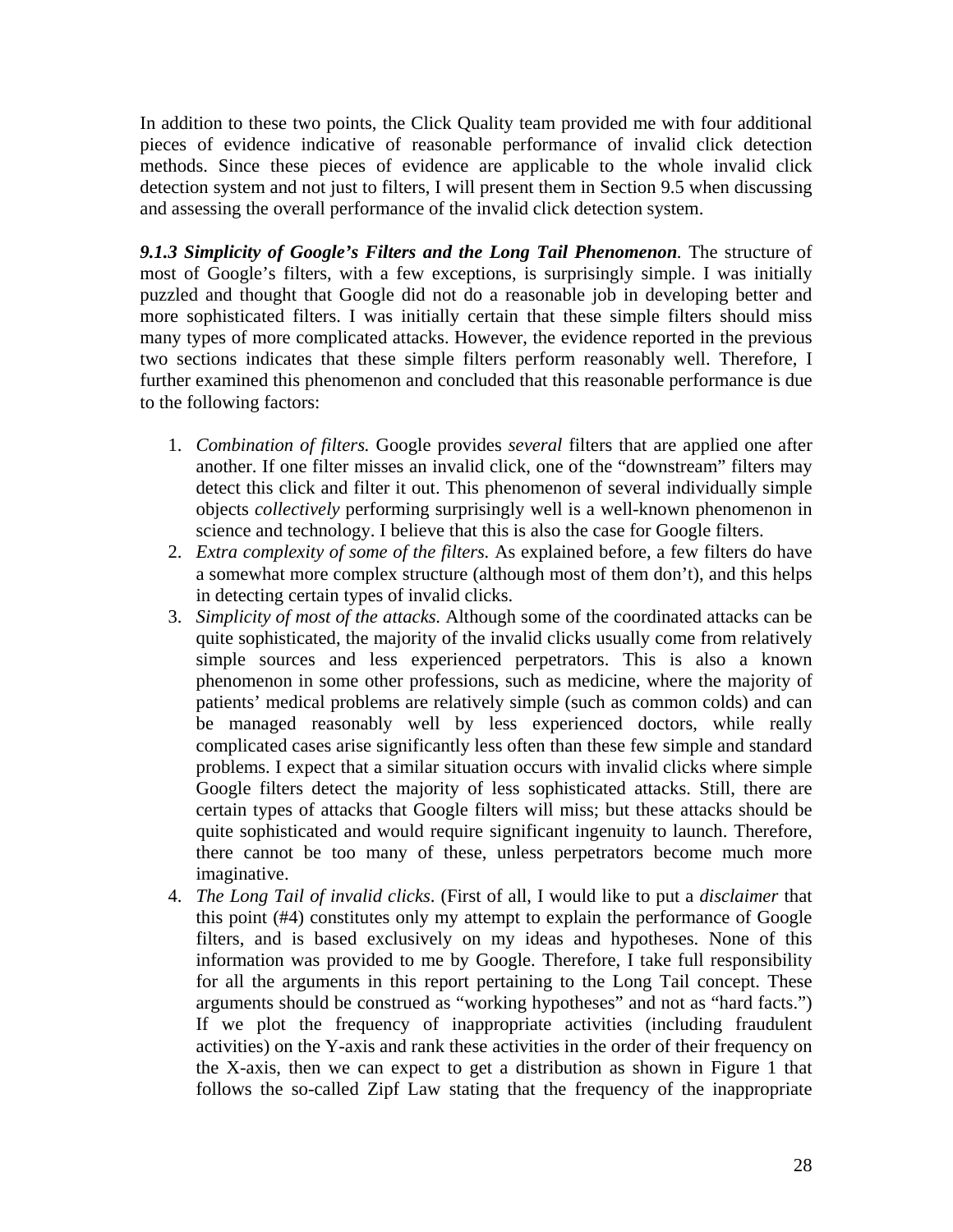activities should be inversely proportional to the ranks of these activities (*disclaimer:* this statement is purely hypothetical and constitutes only my attempt to explain the phenomenon; it is not based on any actual scientific evidence provided to me by Google or derived from any other sources). This Zipf distribution is characterized by massive amount of invalid clicks arising from a relatively few types of inappropriate activities with the smallest ranks (i.e., most frequently occurring inappropriate activities) and are followed by the *Long Tail* of relatively few idiosyncratic types of activities that happen only infrequently. My explanation of the reasons why simple Google filters perform reasonably well is that most of the invalid clicks that Google filters out come from the Left Part of the Zipf's distribution, while the unfiltered clicks belong to the Long Tail of Figure 1. Since the Left Part consists of predominately simple inappropriate activities, this explains why a collection of simple Google filters should be able to filter out most of the invalid clicks.

These four reasons constitute my explanation why the collection of simple Google filters performs reasonably well.



**Figure 1:** The Zipf's Distribution and the Long Tail of Invalid Clicks.

Despite its current reasonable performance, this situation may change significantly in the future if new attacks will shift towards the Long Tail of the Zipf distribution by becoming more sophisticated and diverse. This means that their effects will be more prominent in comparison to the current situation and that the current set of simple filters deployed by Google may not be sufficient in the future. Google engineers recognize that they should remain vigilant against new possible types of attacks and are currently working on the Next Generation filters to address this problem and to stay "ahead of the curve" in the never-ending battle of detecting new types of invalid clicks.

*9.1.4 Are Google's Filters Biased?* Since Google does not charge advertisers for invalid clicks, this means that it loses money by filtering out these clicks. Thus, there is a financial incentive for Google not to forgo some of these revenues and simply be "easy"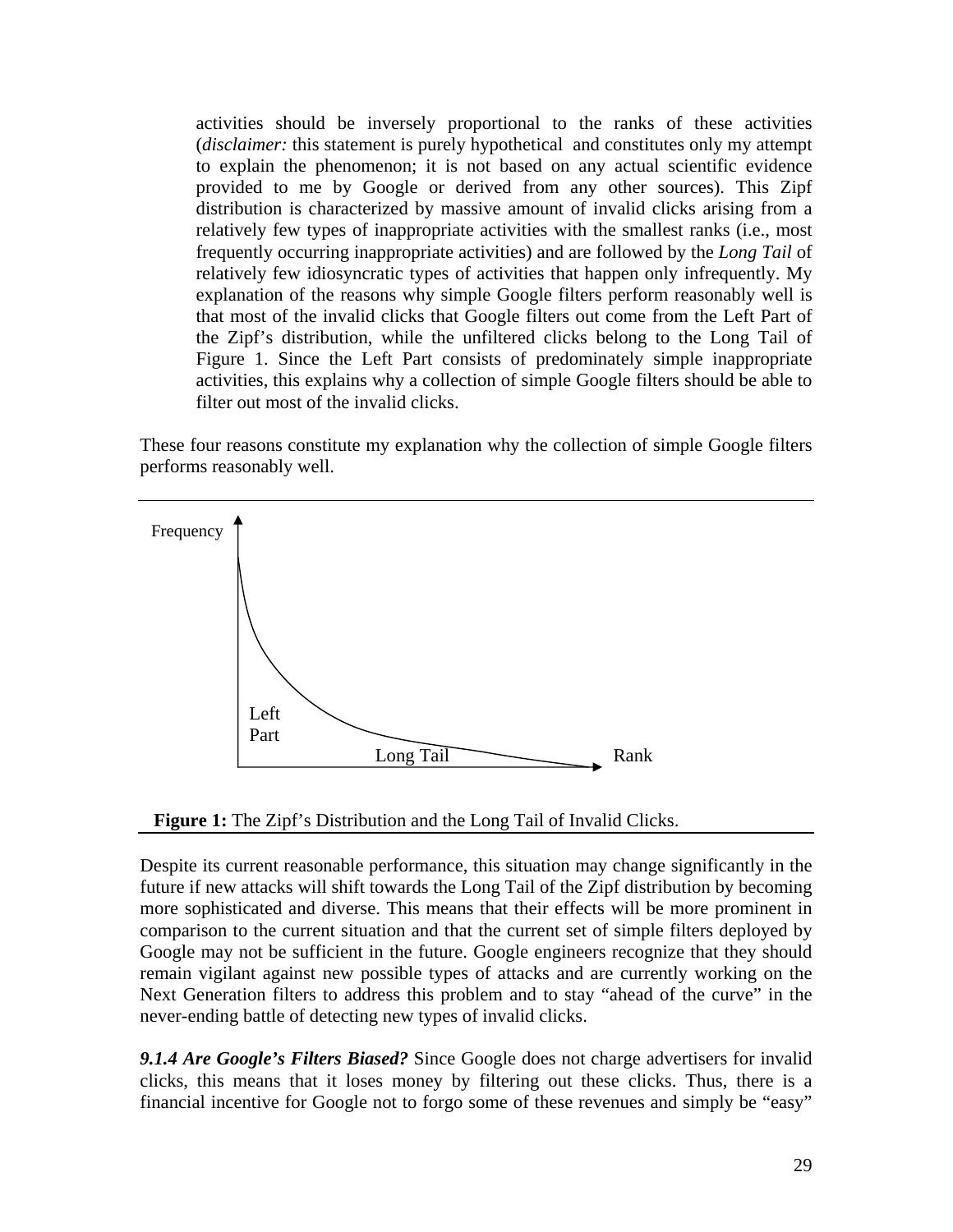on filtering out invalid clicks. Therefore, it is important to know if any business considerations entered into the filter specification process or is it entirely determined by Google's engineers in an objective manner with a *single* purpose to protect the advertiser base. This is one of the important issues that I investigated as a part of my studies of how Google manages detection of invalid clicks.

As stated before, filters are specified by engineers usually using the feedback approach described in Section 9.1.1 (although there are exceptions to this approach, such as the specification of the doubleclick filter that is discussed below). These new filters are produced by engineers in response to some previously missed attacks and, therefore, are specified with a single purpose to protect advertisers. However, some of the filters have parameters associated with them. For example, consider the following filter stating that if signal *X* associated with a click is above the threshold level *a* then mark the click as invalid. The value of this threshold parameter *a* determines sensitivity of the filter and how many clicks are identified as invalid. If parameter *a* is set low, then the filter will mark more clicks as invalid, and Google will forgo some of the extra revenues by not charging advertisers for these additional clicks. If *a* is set high, then fewer clicks will be marked as invalid by the filter; but advertisers may be charged for some of the truly invalid clicks missed by the filters. Thus, it is crucial to set the threshold value *a* properly and fairly. As stated before, determining the threshold value *a* is both an engineering *and* a business decision because it determines both accuracy rates of filtering out invalid clicks and extra revenues for Google from charging for additional clicks.

I have spent a significant amount of time trying to understand who sets these threshold parameters, how, and what are the procedures and processes for setting them. In particular, I tried to understand if it is an *entirely* engineering decision that tries to protect the advertisers from invalid clicks or any of the business groups at Google are involved in this decision process with the purpose of influencing it towards generating extra revenues for Google.

As a result of these investigations, I realized that it constitutes *exclusively* an engineering decision with no inputs from the finance department or the business units, except the following two cases:

- The first one was a special case when one particular IP address was disabled because of inappropriate clicking activities, and a business unit requested the Click Quality team to conduct an additional investigation since it was an important customer associated with that IP address, and restore it if the investigation results were negative. When I was explained what had happened, I felt that Google's actions were reasonable in this particular situation.
- The change in the doubleclick policy that was considered in Winter 2005 and implemented in March 2005. It turned out that the change in the doubleclick policy (i.e., not to charge advertisers for the immediate second click in a doubleclick) had non-trivial financial implications for Google. Being a publicly traded company at that time, this change would have had a noticeable effect on Google's total revenues with corresponding implications for the financial performance of the company. Therefore, this policy change had legitimate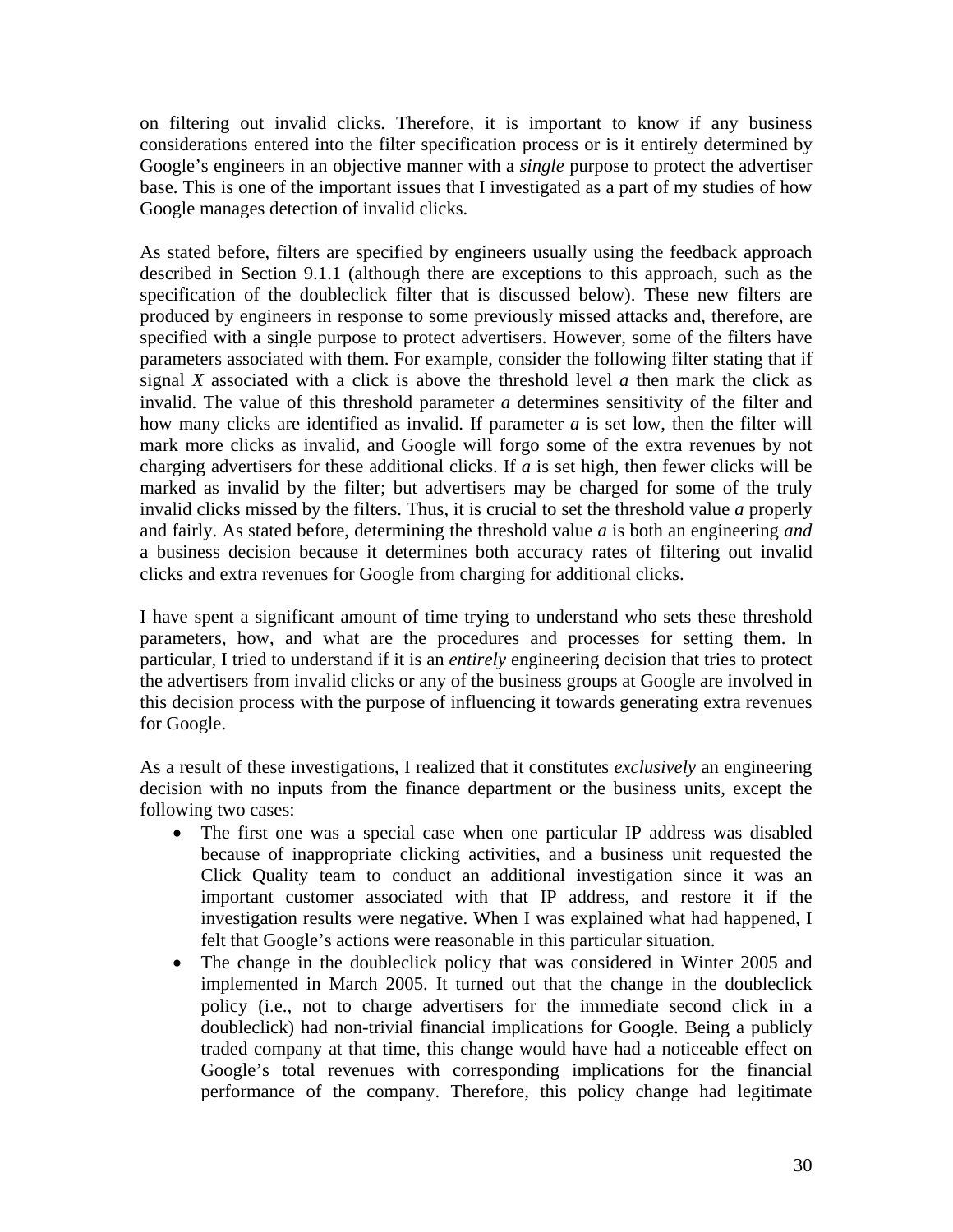concerns for Google's management, and these financial implications have been discussed in the company. Still, despite its noticeable negative effects on its financial performance, Google decided to abandon the old doubleclick policy and not to charge advertisers for the second click, which was an appropriate action to take.

In conclusion, with the exception of the doubleclick, I found Google's processes for specifying filters and setting parameters in these filters driven exclusively by the consideration to protect the advertiser base, and, therefore, being reasonable.

Doubleclick constitutes a special case. For me, the second click in the doubleclick is invalid, as I argued in Section 8, and the advertisers should not be charged for it. It is not clear to me why it took Google so long to revise the policy of charging for doubleclicks. Nevertheless, this policy was revised in March 2005 despite the fact that the company lost "noticeable" revenues by taking this action.

*9.1.5 History of Google Filters.* Whatever I have described in this section so far, constitutes the current state of affairs for Google filters. In this subsection, I will describe the history of development of Google filters. First of all, I would like to point out that most of the descriptions in this subsection are not based on documents provided to me by Google but rather on the verbal descriptions by the members of the Click Quality team based on their recollections of the past events and on the "folklore" evidence since none of the team members I interviewed were even around or involved in the click fraud effort when the AdWords program was introduced in February 2002.

Google's invalid click detection efforts started when the PPC-based version of the AdWords program was launched in February 2002. These efforts can be divided into the following three major stages:

- *The Early Days* (February 2002 Summer 2003). These were the early days of the PPC model and of the click fraud characterized by extensive learning about the problem and determining ways to deal with it.
- *The Formation Stage* (Summer 2003 Fall 2005). This stage started with the introduction of the AdSense program in March 2003, formation of the Google Click Quality team in the Spring/Summer 2003, launch of new filters and the intent to take the invalid click detection efforts to the "next level." It ended with the development of the whole infrastructure for combating invalid clicks and the consolidation of Google's invalid click detection efforts. This stage was characterized by significant progress in combating invalid clicking activities and developing mature systems and processes for accomplishing this task. Although the Click Quality team's solutions were still not perfect, based on the information provided to me by Google, I reached the conclusion that the invalid clicking problem at Google was "under control" by the end of 2005.
- *The Consolidation Stage* (Fall 2005 present). By this time, Google had enough filters and perfected them to the level when they would detect most of the invalid clicking activities in the Left Part of the Zipf distribution (see Figure 1) and some of the attacks in the Long Tail. They would still miss more sophisticated attacks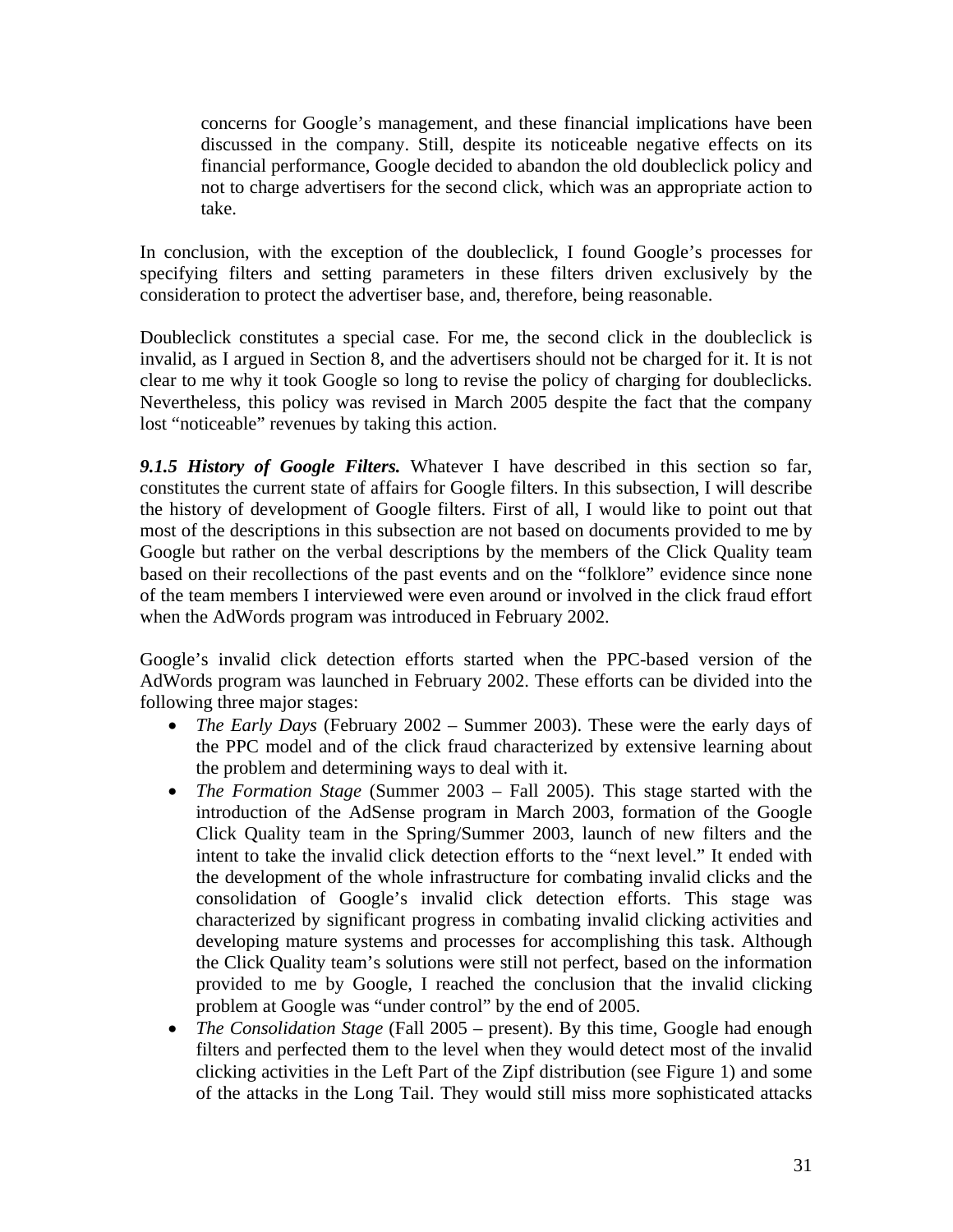in the Long Tail, and the Click Quality team continued working on the neverending process of improving their filters to detect and prevent new attacks. The Click Quality team has also been working on enhancing their infrastructure and improving their processes and methods for doing offline analysis and handling customer inquiries.

In the rest of this subsection, I will describe each of these stages.

*The Early Days* (February 2002 – Summer 2003). When AdWords program was launched in February 2002, Google had three filters installed at that time. These filters detected and removed only the very basic invalid clicks. Looking back at these early days of invalid click detection, it is not clear to me why Google engineers could not conceive and introduce some of the subsequently developed filters which are pretty basic and obvious, having the hindsight that we have now. Also, their invalid click detection efforts were quite slow at that time: during these 1.5 years no new filters were introduced, and the whole invalid click detection effort was based only on the three filters introduced during the AdWords launch in February 2002.

There are several extenuating circumstances that might have caused such a slow start:

- Click fraud was a really new phenomenon at that time, much less understood than it is now; therefore Google engineers were on a learning curve trying to understand the problems associated with click fraud and the ways to combat it. Moreover, when Google launched the original version of the AdWords program in 2000, it was based on the CPM, and *not* the CPC advertising model. Click fraud is quite different for the CPM than for the CPC model, which means that Google engineers had to learn about new types of the CPC-related fraud at that time. This switch and the related uncertainties might have also slowed their efforts to develop new CPC-based filters.
- Google was a much smaller and different company than it is now. It had much fewer financial, human and other resources, and these limited resources were significantly stretched back in 2002 when Google tried to allocate them among so many initiatives and projects at that time.
- To take the invalid click detection effort to the next level, Google needed to build an appropriate infrastructure, which might have been difficult for them to accomplish at that time because of the lack of resources and of the click fraud experience.
- Click fraud was of a different type in 2002 than it is now and invalid clicking was on a different scale than it exists now. It is quite conceivable that the initial three filters operated better and caught a larger percentage of invalid clicks back in 2002 than they would do so now since fraud patterns changed significantly since that time (the shape of the Zipf's distribution in Figure 1 might have been significantly different in those days). However, I could not examine appropriate data that would either support or refute this hypothesis and, therefore, my statement is purely hypothetical.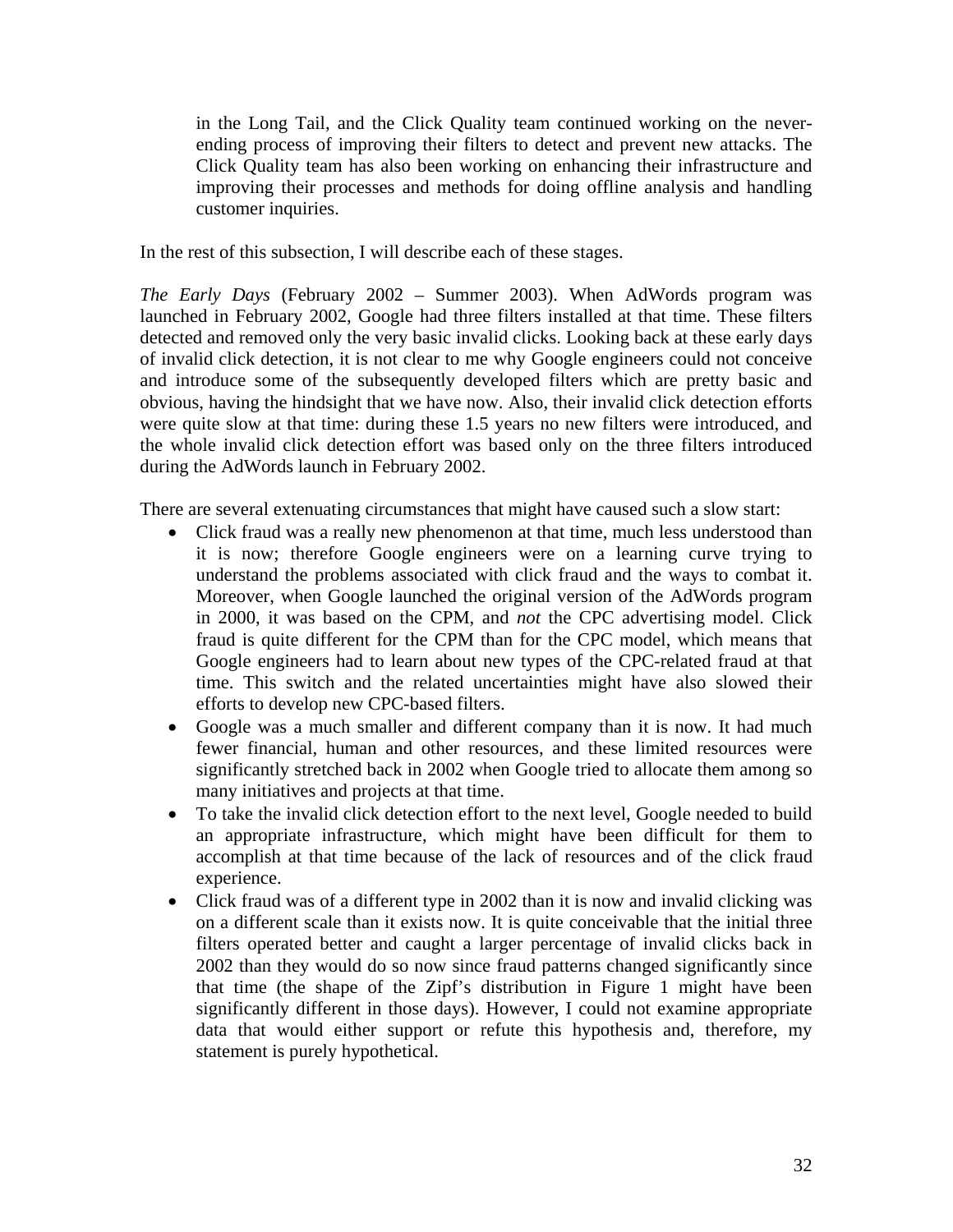Unfortunately, it is hard to gather evidence supporting or refuting these claims because these events took place long time ago (measured in "Google time"). In fact, not a single person on the Click Quality team was either around or involved in the click fraud detection back in 2002. The only person from this era who is still at Google is on an extended leave and was not available for comments during my visits to Google.

It is hard to judge reasonableness of Google's invalid click detection efforts between 2002 and summer 2003 because there is simply not enough information available for this time period for me to form an informed judgment about this matter. One exception is the doubleclick policy that I have described before. As I have already stated, the second click in the doubleclick is invalid in my opinion, and Google should have identified it as such well before March 2005 (however, the detection and filtering out the third, fourth and other subsequent clicks was there since the introduction of the PPC model, and advertisers were not charged for these extra clicks).

*The Formation Stage* (Summer 2003 – Fall 2005). This stage started with the introduction of the AdSense program in March 2003 and the formation of the Google Click Quality team in the Spring/Summer 2003 (the first person was hired in April 2003 with the mandate to form the Click Quality team; several people joined the team during the summer of 2003, and the initial "core" team consisting of Operations and Engineering groups was consolidated by Fall 2003).

During this time period, two new filters were introduced in Summer 2003 and one more in January 2004. These three new filters remedied several problems that existed since the launch of the first three filters and significantly advanced Google's invalid click detection efforts. Besides the development of new and better filters, there was a separate effort launched to develop the whole infrastructure for doing the offline analysis of invalid clicks and managing customer inquiries about invalid clicks and billing charges.

Despite all these efforts, the new filters and the offline analysis methods still failed to detect some of the more sophisticated attacks (presumably from the Long Tail of the Figure 1) launched against the Google Network in 2004 and the first half of 2005. In response to these activities and as a part of the overall invalid click detection effort, Google engineers introduced some additional filters around Winter and Spring 2005, including the filter identifying the second immediate click in a doubleclick as invalid.

As a result of all of these efforts by the Click Quality team, a significant progress has been made in combating invalid clicking activities and developing mature systems and processes to accomplish this task. Although the Click Quality team's solutions were still not perfect, based on the information provided to me by Google, I reached the conclusion that the invalid clicking problem at Google was "under control" by the end of 2005.

*The Consolidation Stage* (Fall 2005 – present). By the end of 2005, all the major components of the invalid click detection program were in place, and Google had revised its doubleclick policy. There was evidence (as documented in Section 9.1.2) that the invalid click detection efforts worked reasonably well by that time. Therefore, Google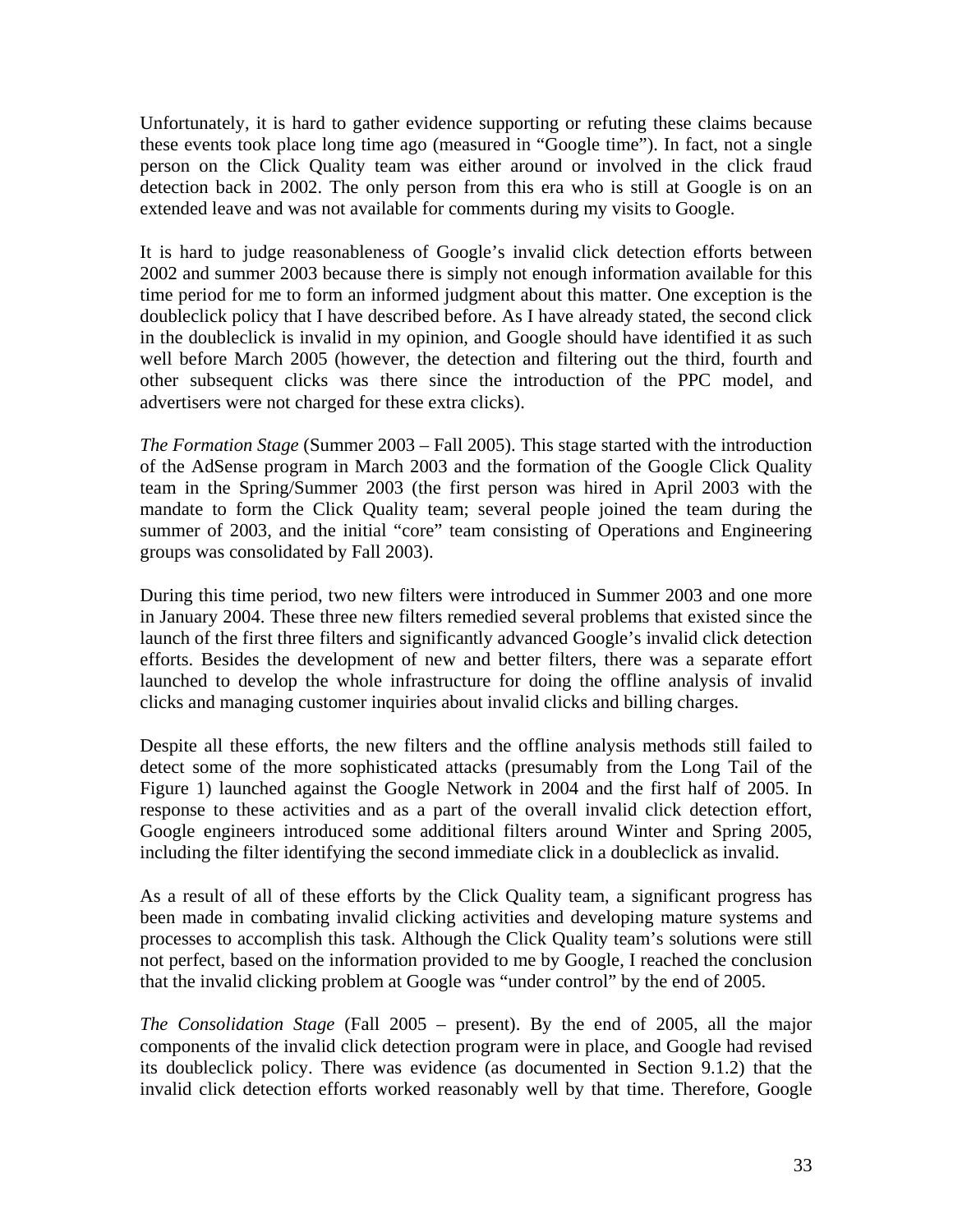entered the stage when it needed to fine-tune its current methods and prepare for the next level of more sophisticated attacks by unethical users, most likely belonging to the Long Tail of Figure 1. Currently, the Engineering unit of the Click Quality team is developing the Next Generation of Google filters designed for that purpose.

*9.1.6 What is Missing in Google Filters.* Although Google filters work reasonably well now, I found the following functionality not currently supported by them:

1. *Deployment of Data Mining Methods.* Google filters are rule-based and also anomalybased, as discussed in Section 9.1.1 (see Section 8.2 for the explanation of the rule-based and the anomaly-based approaches). In addition to these two approaches, Google can also develop classifier-based filters according to the principles discussed in Section 8.2 that are based on well-known data mining methods. These data-mining-based filters would classify the incoming clicks as valid or invalid with some degree of certainty and would filter out those clicks about which the classifiers are fairly certain that they are invalid. There exists a whole range of techniques developed in the statistical, machine learning and data mining communities over the last few decades on how to do it. The most challenging and contentious issue in building such classifiers is a *balanced* collection of truly valid and invalid past clicks for "training" the classifier. If the sample of these truly valid and invalid clicks is not balanced, then the resulting classifier built using this sample will be skewed and will produce poor results filtering invalid clicks. I discussed this issue at length with some of the members of Google's Click Quality team, and we had different views on the feasibility of building such a classifier for detecting invalid clicks at Google. I fully understand and respect their arguments. Nevertheless, I differ with them in my opinions on this matter.

2. *Using the Conversion Data in Filters*. None of the filters uses the conversion information that Google collects (if a click is followed by a conversion event on the advertiser's web site). This is the case because (a) only a fraction of clicks has the conversion information associated with them; (b) the majority of conversions occur only after a significant time period after a click on an ad occurred. Since the filters have a limited time window to decide if a click is valid or not (as discussed in Section 9.1.1), this means that the filters simply don't know if the conversion will take place or not by the time they need to make the decision. There are other, more technical reasons, why the Google engineers decided not to use the conversion data in filters. Nevertheless, I still think that the conversion data should be used in filters, even if its usage is limited.

3. *Developing More Advanced Types of Filters*. As I stated in Section 9.1.3, Google filters are quite simple. Despite its simplicity, they work reasonably well and detect a significant amount of invalid clicks, presumably, mainly in the Left Part and also some in the Long Tail of the Zipf distribution in Figure 1. However, to prepare for the "next level" of more sophisticated attacks in the future, Google should develop the next generation of more advanced filters to stay "ahead of the curve" on detecting invalid clicks. As I stated before, the Click Quality team is currently working on the development of such methods.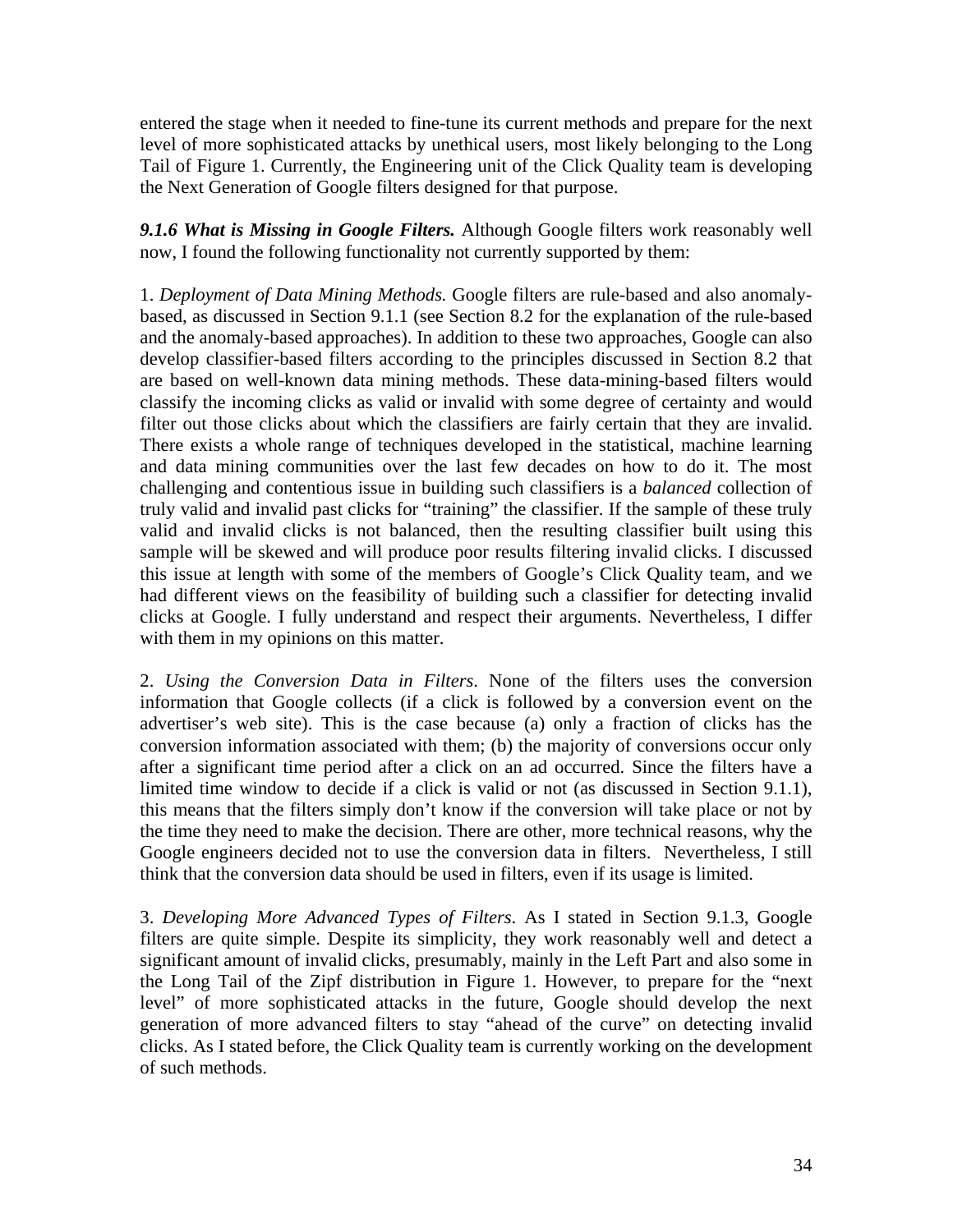I discussed these issues with some of the members of the Click Quality team. We were in agreement with some of these points, while had differences in opinions on some other issues. However, none of the observations made in this section (9.1.6) and the fact that Google does not support any of the functionality described in this section (9.1.6) imply that Google's efforts to detect invalid clicks are unreasonable.

*Conclusions***.** Google put much effort in developing infrastructure, methods and processes for detecting invalid clicks since the Click Quality team was established in 2003. These efforts were not perfect since Google missed certain amounts of invalid clicks over these years and it adhered to the doubleclicking policy for too long in my opinion. However, click fraud is a very difficult problem to solve, Google put a significant effort to solve it, and I find their efforts to filter out invalid clicks as being *reasonable*, especially after the doubleclick policy was reversed in March 2005.

### **9.2 Offline Detection Methods**

The online stage of the process of detection and removal of invalid clicks is followed by the offline stage. In this stage, there are no real-time constraints on how fast the deployed methods should be able to detect invalid clicks. Therefore, more extensive and more computationally involved detection methods can be deployed in the offline stage without any time limits imposed on the analysis process. In particular, the analysis of invalid clicks can be performed over a larger set of clicking data and over a longer time horizons than in the online filtering stage. Also, many more factors can be considered as a part of this analysis. This lack of computational constraints and the deployment of more extensive clicking data results in better analysis and better detection methods that could determine additional invalid clicks not detected by the online filters.

The offline detection methods can be characterized by the following two dimensions:

- *When the detection occurred*: before the customer complained or after. The two alternatives are:
	- o *Proactively*: detection methods are applied before the customers complain about invalid clicks.
	- o *Reactively*: investigation of invalid clicking activities occurs after a customer complains and as a response to this complaint. This is not truly an invalid click *detection* method, but is rather a post-factum analysis and investigation of inappropriate clicking activities.
- *Means of analysis*:
	- o *Automated*: detection of invalid clicks is done by a software system.
	- o *Manual*: detection is done by a human inspector who investigates a reported problem.

When studying interactions between these two dimensions, I would like to point out that all the reactive analysis is done manually, which also implies that the automated analysis can be done only proactively since there is no automated reactive analysis.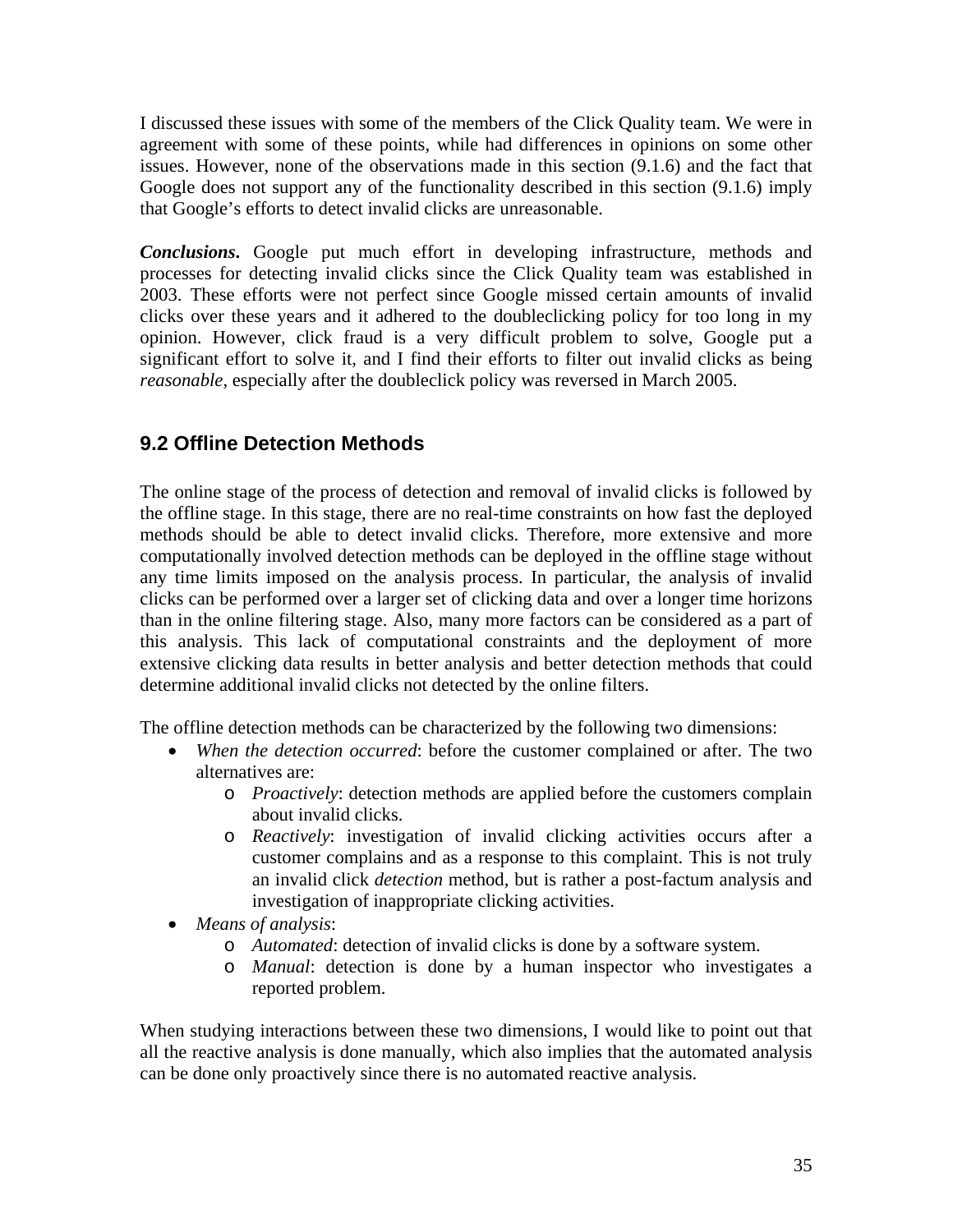I next describe automated offline detection methods (which are proactive based on the previous comment) and then the manual inspections.

### **9.3 Automated Offline Detection Methods**

Google deploys the following two types of offline detection systems:

- *Alerts*: are used for detecting more complex and more subtle patterns of invalid clicking activities that may or may not be valid (there is simply not enough evidence that these clicks are invalid). Since these clicks cannot be safely removed by filters, the filters pass them as valid, and it is the job of alerts to identify them in the offline analysis stage and pass these suspicious clicks to human experts for manual investigations.
- *Auto-termination system for publishers*: This automated system detects suspicious AdSense publishers who are either automatically terminated, are warned, or are subsequently investigated manually, depending on how serious their inappropriate activities are.

In the rest of this section, we describe these two automated systems.

#### *9.3.1 Alerts*

There are two types of alerts:

- Those that monitor various invalid clicking detection activities and warn the Click Quality team if some of these activities go wrong. For example, such an alert may warn the team if any of the database servers are down or some disks are full.
- Those that monitor Google's logs for abnormal querying or clicking activities.

Although both types of alerts are relevant, I will focus on the second type of an alert in this report because they contribute more to the invalid click detection efforts.

This second type of an alert checks for various complex conditions – more complex than the ones used in filters. The values of the threshold conditions in these alerts can be set more "aggressively" because the alerts do not actually filter out any clicks but rather alert human inspectors about abnormal activities so that they can study the causes of these alerts and decide on appropriate actions. Finally, these alerts take into the consideration a broader set of deciding factors and can monitor these factors over longer time periods. Therefore, these alerts provide the second "line of defense" against invalid clicks by doing additional type of analysis that is different from the type of monitoring that filters do. Thus, the alerts are able to catch some of the additional invalid clicks that filters missed.

Google engineers provided me with an example of a certain set of invalid activities against an advertiser that arrived from multiple IPs in a semi-coordinated manner. Google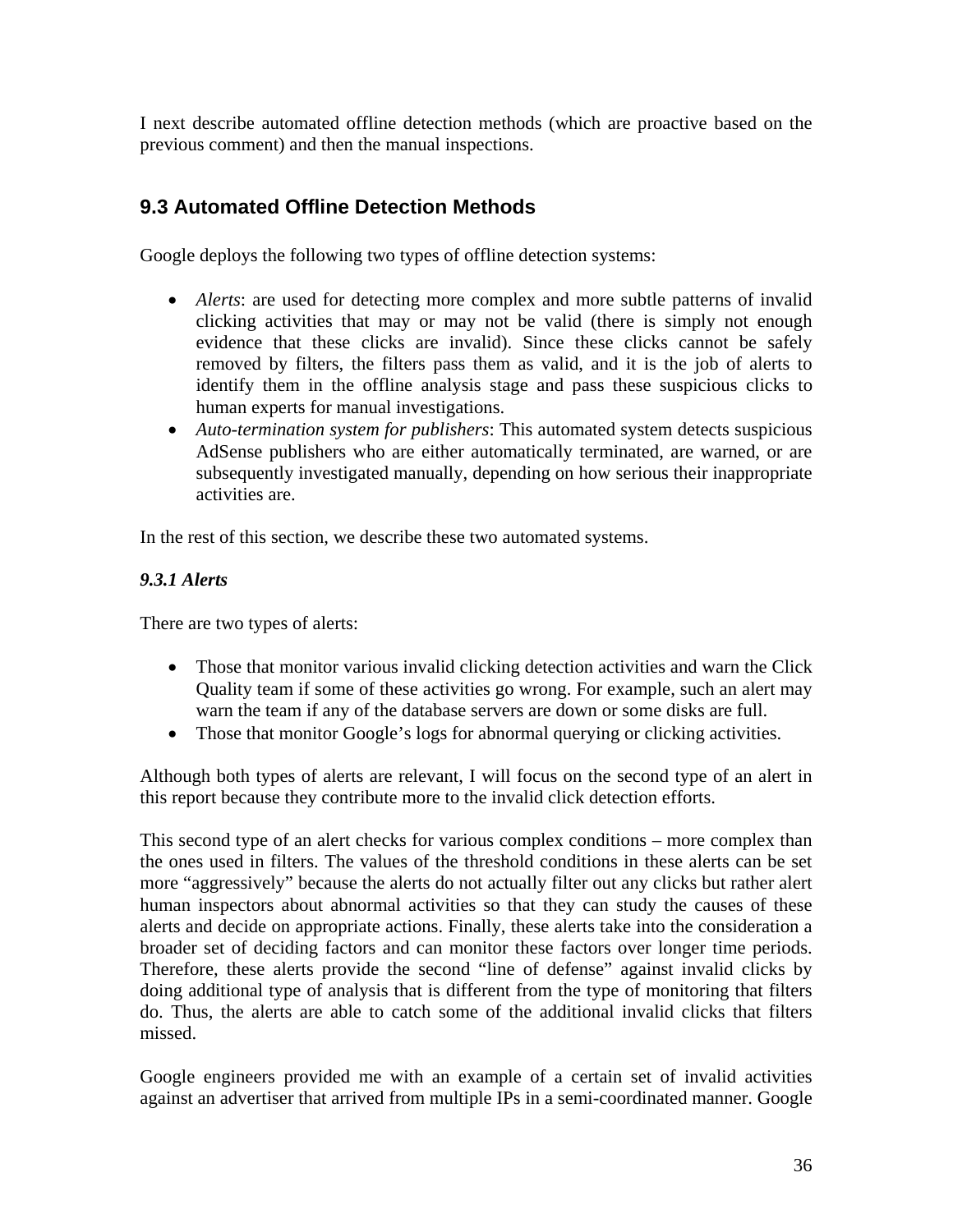filters missed these invalid clicks, while the alerts caught them because they checked for a different set of conditions in a manner that filters could not do for various technical reasons. Therefore, the alerts could "connect the dots" better than filters in this particular case and could detect the aforementioned invalid clicking activities. This demonstrates that filters and alerts complement each other in the process of detecting invalid clicks and, therefore, both of them are needed in this process.

Alerts are issued in two ways:

- Placed in some log that Click Quality inspectors can examine using some browsing and querying tools
- Periodically delivered over email to particular Click Quality personnel for subsequent investigations.

Therefore, when alerts are issued, they are subsequently manually investigated by the Click Quality team, based on their priority, to determine what caused the alert and which corrective action (if any) should be taken.

The first alerts were introduced in the fourth quarter of 2005 and were subsequently improved and enhanced since that time. The type of the attack described above was detected only recently using a newly introduced type of an alert.

#### *9.3.2 Auto-Termination System for AdSense Publishers*

Initially, all the terminations of the AdSense publishers for inappropriate behavior were done manually. Currently, it is a mixture of manual and automated terminations, with the auto-termination rates growing steadily.

*Auto-Termination System* is an automated offline system for detecting the AdSense publishers who are engaged in inappropriate behavior violating the Terms and Conditions of the AdSense program. It examines online behavior of various publishers and either immediately terminates or warns the publishers who are engaged in the activities that the system finds to be inappropriate.

More specifically, the Click Quality team has developed a set of conditions indicative of a strong possibility of inappropriate behavior of the publishers. If certain combinations of these conditions hold, the Auto-termination system would take one of the following actions depending on the severity of these conditions:

- *Automatically terminate* the publisher if the violating conditions are really severe;
- *Automatically warn* the publisher if the violating conditions are indicative of inappropriate activities but are not as severe as in the previous case. This warning happens when certain "flags are raised," but not enough hard evidence is accumulated to be certain that the publisher is engaged in inappropriate activities. As a part of the warning, Google requests the publisher to disengage from these activities and gives a grace period to the publisher. If these inappropriate activities do not stop within a certain time period, the publisher is terminated by the autotermination system.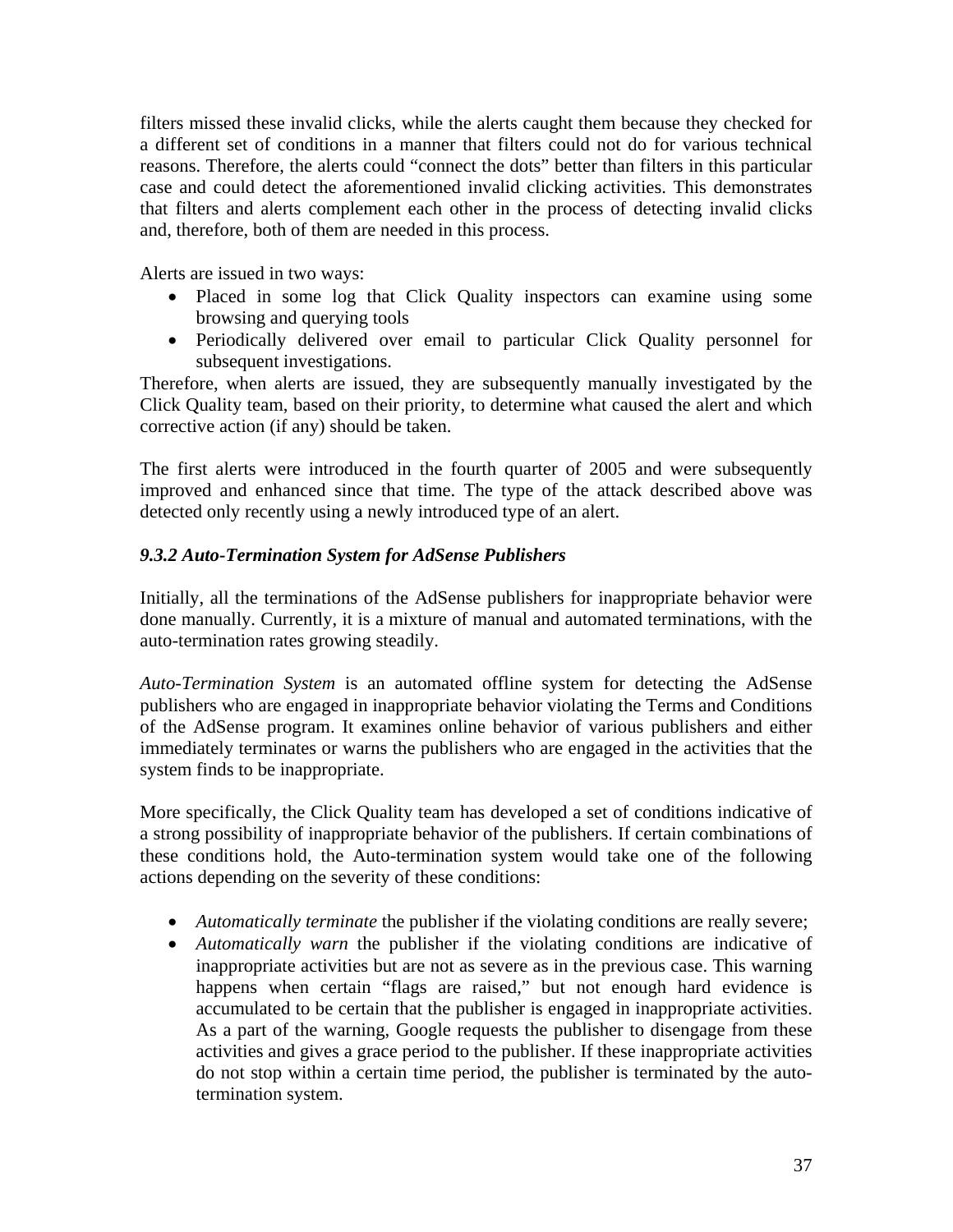• *Request for a Manual Inspection:* Pass the publisher's case for a manual inspection by the team of Google's investigators in case the auto-termination system does not have strong evidence to terminate or even warn the publisher. This request is placed in the inspection queue and is subsequently retrieved and inspected by one of the Click Quality investigators using the inspection tools described in Section 9.4.

The decision to terminate, warn or manually inspect the publisher is based on a set of various conditions pertaining to publisher's behavior that were developed by Google's Click Quality team based on their extensive prior experiences in dealing with the AdSense publishers.

The first prototype of the auto-termination system was built in the early 2005 and the system was launched in the summer 2005. Recently, Google has developed major enhancements to the current version of the auto-termination system deploying an alternative set of technologies.

### **9.4 Manual Offline Detection Methods**

Both the advertisers and the publishers can be investigated for the invalid clicking activities that either happened to or originated by them. Investigation requests are generated from various sources. In particular, investigations of *advertisers* come from the following sources:

- *Advertiser complaints*: an advertiser notices unusual clicking activities and requests Google to investigate those activities for the presence of invalid clicks.
- *Alerts*: alerts detect unusual patterns of behavior of advertisers and trigger manual investigations of these patterns.
- *Customer service representatives*: they may request to investigate an advertiser based either on the advertiser's request or based on their own initiatives.

Investigations of the *publishers* come from the following sources:

- *Publisher's complaint*: publisher notices some suspicious activities on his/her site and asks Google to investigate them.
- *Advertiser's complaint*: an advertiser notices some suspicious clicking activities on its ads coming from a certain publisher and requests Google to investigate that publisher.
- *Auto-termination system*: the auto-termination system requests a manual investigation of a publisher in those cases when it cannot automatically terminate a publisher, as described in Section 9.3.2.
- *Classifier*: Google has an automated system that examines publishers' behavior, as described in Section 9.3.2 and classifies publishers as possible spammers or "clean" publishers. If a publisher is classified as a spammer, that publisher is subsequently being investigated.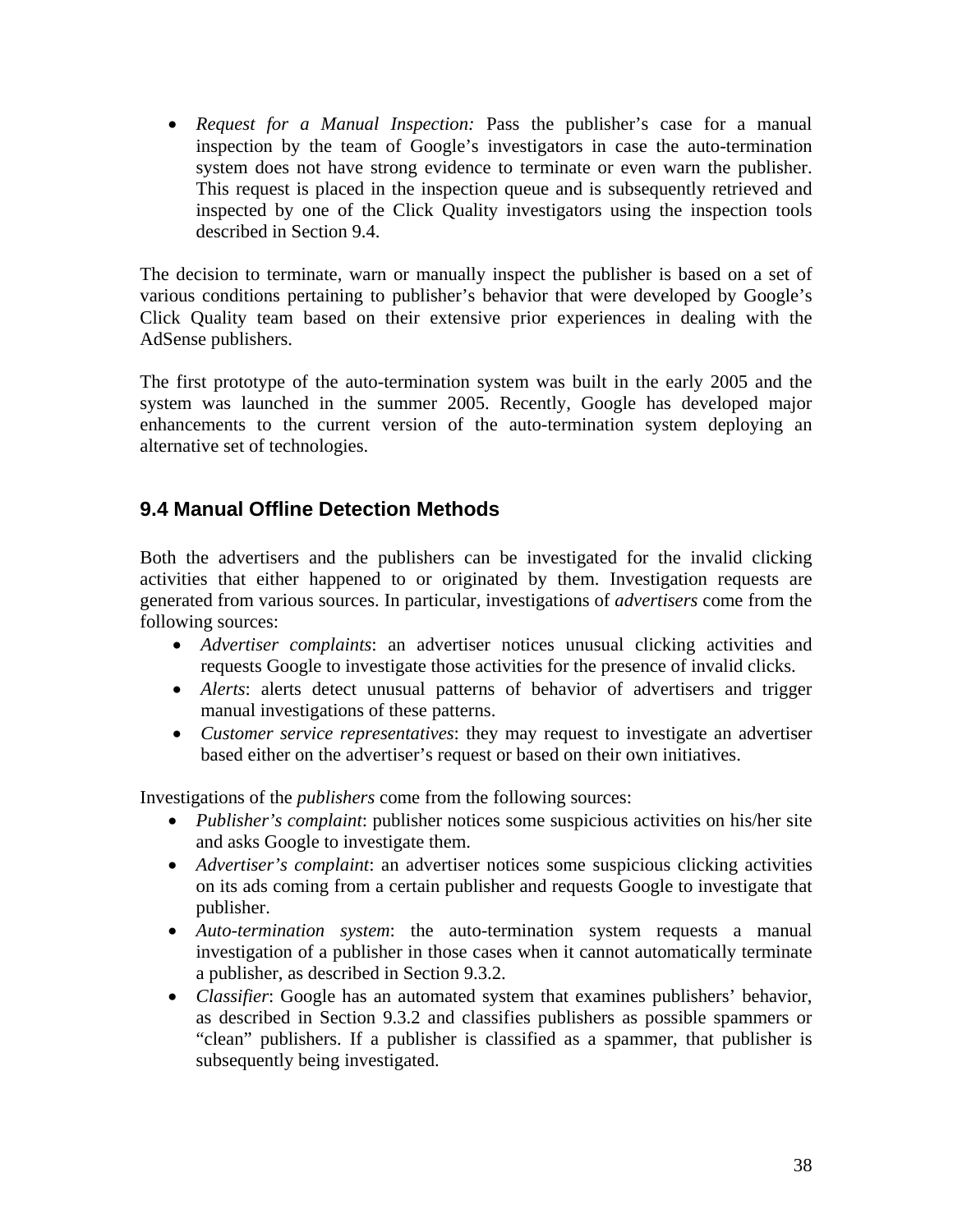- *Detection of duplicate publishers*: Google has a system that detects multiple publishing accounts opened by the same person or an entity. Such cases are manually inspected after detection.
- *Second-review publishers*: some publishers, who had prior disputes with Google, request Google to be re-investigated.
- *Customer service representatives:* Google's CSRs may notice suspicious activities on the publishers' websites and issue requests to investigate these publishers.
- *Requests from the Click Quality team:* in some cases, members of the Click Quality team noticed some suspicious activities on the part of the publishers. An investigation request is generated for such publishers by Click Quality members in such cases.

These investigations can be proactive or reactive, i.e. in response to the advertiser's inquiry about suspicious activities or charges. Google's goal is to do as many of these investigations proactively as possible, which is indeed the case since many of the investigations listed above are indeed proactive. Another goal is to investigate the suspicious publishers in the early stages of their inappropriate activities *before* they are paid for these activities by Google.

Once a request to do an investigation is submitted to the Click Quality team, it is being prioritized and entered into a queue. The Click Quality team has developed a whole process of how these investigation requests propagate through the system and being eventually handled by various members of the Operations unit of the Click Quality team.

Also Google has developed several Inspection Systems that allow members of the Click Quality team to investigate different inspection requests. Depending on the nature of this request (see above), different Inspection Systems are used by Click Quality investigators since each inspection system deals with only specific types of investigations. Although Google has several types of inspection systems, the most important and the most frequently used ones are those that investigate:

- *Advertisers*, i.e., invalid clicking activities pertaining to particular advertisers.
- *Publishers*, i.e., invalid clicking activities associated with particular publishers.
- *Duplicate accounts*, i.e., whether a particular individual or an entity has duplicate publishing accounts or had a previously terminated publishing account(s) with Google.

In addition, the Engineering team has a general inspection system that allows them to investigate various types of abnormal activities detected and reported by automated invalid click detection systems.

All these inspection systems constitute some kind of browsing and reporting tools (reminiscent of various commercially available Business Intelligence products) that were developed in-house by the Click Quality team and that allow the Click Quality investigators quickly and visually examine various clicking, querying and browsing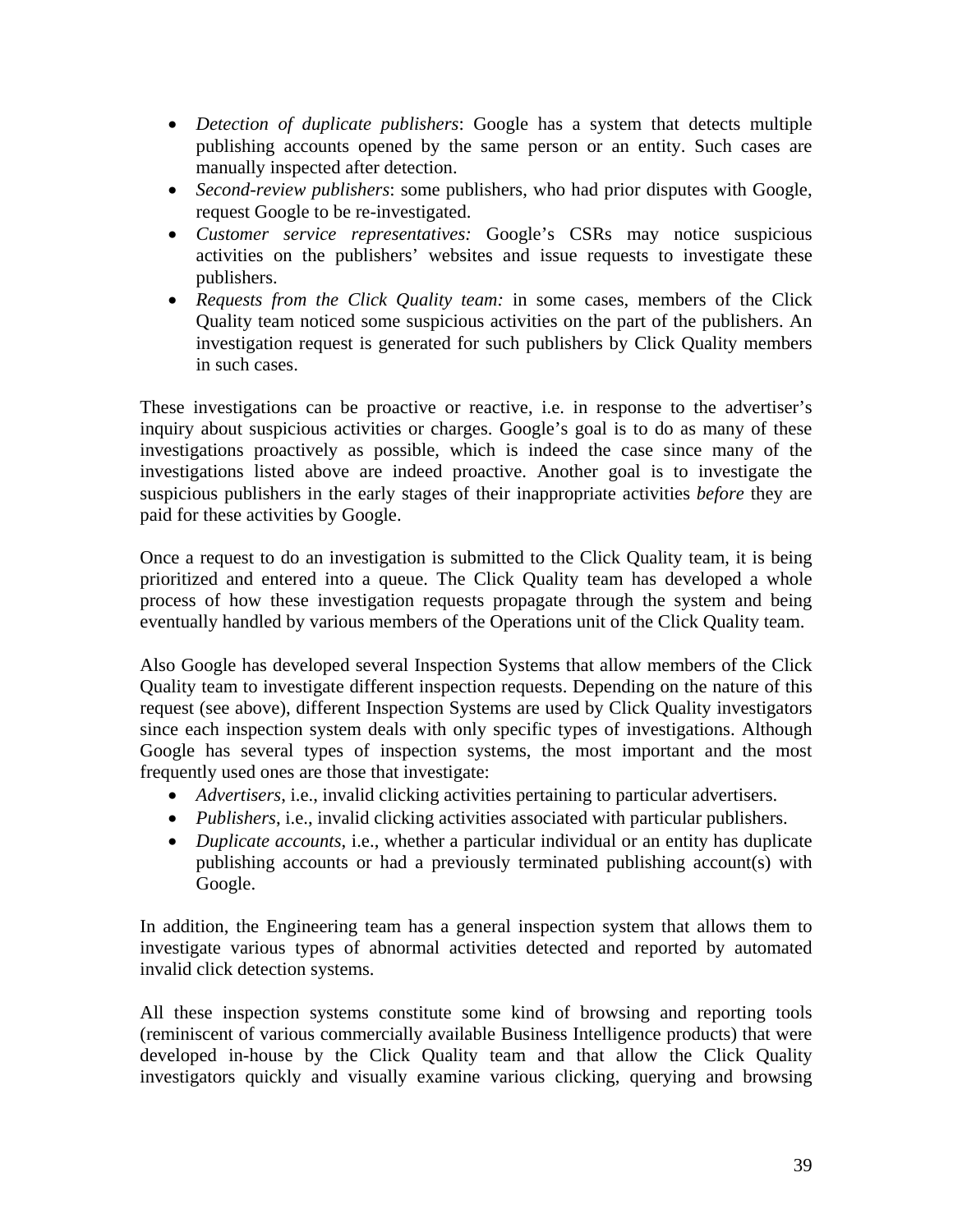activities of different entities (publishers, advertisers, users, etc.) and try to discover unusual patterns of behavior indicative of inappropriate activities.

The basic idea behind most of these investigations is to discover *unexpected* behavior of the entities being investigated (such as publishers, users, etc.). Based on an extensive experience that the Click Quality team has developed investigating very large numbers of requests and based on certain good understanding of "normal" clicking, querying and browsing activities on the Google Network, the Click Quality investigators look for the deviations from these "normal" behaviors using the inspection tools described above. Once such deviations are discovered, the investigator "drills down" into the problem and uncovers the reasons causing these deviations and, most likely, the source and reasons for the inappropriate activity or a set of activities.

The outcomes of these investigations is the determination of whether

- The invalid clicks are present
- No invalid clicks are present
- It is unclear if invalid clicks are present

The first two cases lead to the obvious actions. The last case constitutes a special situation that is subsequently studied by several additional members of the Click Quality team. If the team still cannot reach a definitive conclusion, then a "benefit-of-a-doubt" action is taken. For example, in the case of an advertiser inquiry about invalid clicking activities, the advertiser is given credits for those clicking activities that the Click Quality team has not resolved as being valid. Similarly, if clearly documented inappropriate activities are detected for a publisher, the publisher's account is terminated by the Click Quality team. If they cannot be clearly documented, then the publisher is issued a warning and being "watched" by the Click Quality team. If the publisher continues inappropriate activities over some time, he/she is being subsequently terminated. When a publisher is terminated, *all* the clicks (valid and invalid) from the terminated publisher within a certain time period are credited back to the affected advertisers.

These inspection systems have been developed by Google over an extensive period of time and are constantly improved to extend their functionality and make them better for the investigators to do their inspections more effectively.

I have personally observed several such inspections and can attest to how successfully they have been conducted by Google's investigators. This success can be attributed to (a) the quality of the inspection tools, (b) the extensive experience and high levels of professionalism of the Click Quality inspectors, and (c) the existence of certain investigation processes, guidelines and procedures assisting the investigators in the inspection process.

Some additional evidence that the offline inspection methods work reasonably well:

• Small reinstatement rates for previously terminated publishing accounts for the AdSense program. Previously terminated AdSense publishers can appeal to Google, and their requests are investigated together with reasons of why their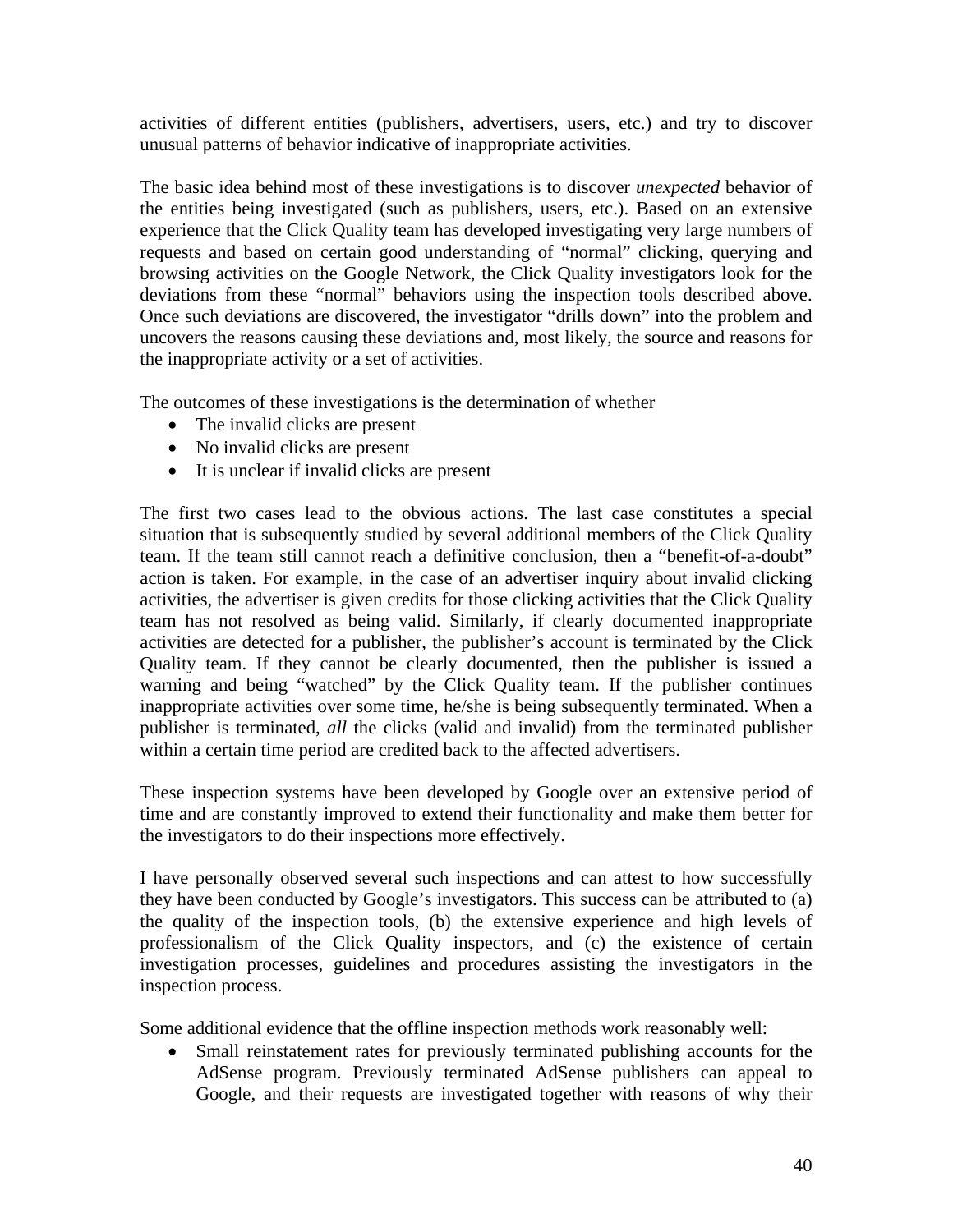accounts have been terminated. If the Click Quality team had terminated such an account for an invalid reason, such an account is reinstated. This actually happens periodically, but the reinstatement rates are quite low. I realize that this is not a highly reliable reason since it can be interpreted as Google being excessively defensive about reinstating previously terminated publishers. However, based on the evidence that I have seen, I think that the Click Quality inspectors try to be fair to both publishers and advertisers and approach this problem very professionally.

• The Click Quality team applies sampling methods to select random AdSense publishers and see how well the Click Quality investigators would detect spammers in this random sample. They compare spamming publishers' detection rates for these samples against their overall detection rates. The results are comparable.

My only concern with these manual inspections is about scalability of the inspection process. Since the number of inquiries grows rapidly, so does the number of inspections required to investigate these inquiries. As stated before, Google tries to automate this process by letting software systems do a sizable number of inspections. Still, the number of manual inspections keeps growing significantly over time, based on the numbers that I have seen. This means that Google has a challenging task of expanding and properly training its team of inspectors to assure rapid high-quality inspections of inquiries in the future.

One of the complaints about Google's investigation system that I keep hearing is that Google is quite secretive and does not provide meaningful explanations of the inspection results neither to the advertisers nor to the publishers. After examining how their inspection systems work, I can understand this secrecy. If Google provides such explanations, then the unethical users can gain additional insights into how Google invalid click detection methods work and would be able to "game" their detection methods much better, thus creating a possibility of massive click fraud. To avoid these problems, Google prefers to be secretive rather than to risk compromising their detection systems and the advertiser base.

Finally, I would like to point out that when Google terminates an AdSense publisher, *all* the clicks generated at that publisher's site over a certain time period (valid and invalid) are credited to the advertisers whose ads were clicked on that site.

### **9.5 Performance of Invalid Click Detection Methods**

The performance of online filters was discussed in Section 9.1.2. For the reasons presented in Section 8, it is hard to come up with good direct and objective performance measures of these filters, such as accuracy and error rates. Therefore, Google engineers resort to the *indirect* performance measures of the filters, such as the following measures, that provide only *some* evidence that the filters perform reasonably well: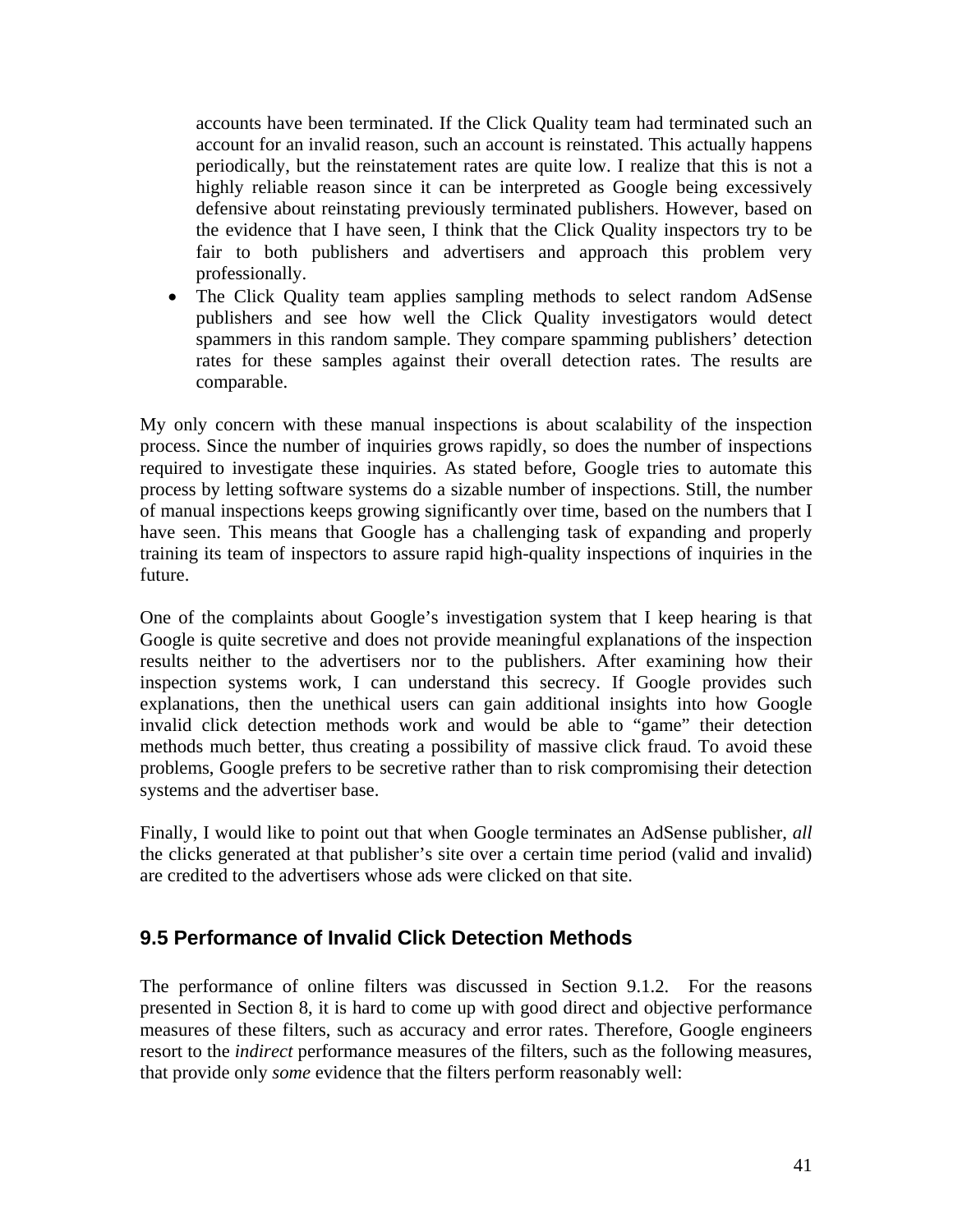1. Newly introduced and revised filters detect only few additional invalid clicks. As explained in Section 9.1, a recently introduced filter managed to detect only 2%-3% of its invalid clicks not detected by other filters already. Similarly, some newly introduced filters were not even moved into production because they hardly caught any new clicks.

2. The offline invalid click detection methods, described in Section 9.2 detect relatively few invalid clicks; therefore, the online filters capture a very significant percentage of detected invalid clicks. This observation does not provide irrefutable evidence that the filters work well since it can simply be attributed to the poor performance of the offline methods. However, the Click Quality team put much thought into developing reasonable offline methods. Therefore, even if they did not perform that well, the low ratio of the offline to the online detections of invalid clicks would still provide *some* evidence that the online filters perform reasonably well.

In addition to these two arguments, the Click Quality team provided me with the following additional indicators supporting the claim that Google's whole invalid click detection system performs reasonably well:

3. The number of inquiries about invalid clicks for the Click Quality team increased drastically since late 2004. However, the number of refunds for invalid clicks provided by Google did not change significantly over the same time period. Therefore, the number of refunds per inquiry decreased drastically since late 2004. Since each inquiry about invalid clicks leads to an investigation, this means that significantly fewer investigations result in refunds. This statistic can be interpreted in several ways. First, it can be an indication that Google's invalid click detection methods have significantly improved over this time period and that reactive investigations do not find any problems when searching for invalid clicks. Second, this statistic can mean that Google tightened its refund policies and is less generous with its refunds than it used to be. Third, this statistic can mean that more advertisers are looking more carefully into their logs and are more suspicious about invalid clicks since this problem received wide attention in the media and the public discourse in general. Therefore, they may request Google to investigate suspicious clicking activities even if nothing really happened. I examined investigative activities of the Google Click Quality team and can attest that it consists of a group of highly professional employees who do their investigations carefully and professionally. Therefore, I do not believe in the second reason stated above. The third reason is quite possible since advertisers are indeed concerned about invalid clicks and request Google to investigate suspicious clicking activities more frequently than before. However, the number of inquiries increased so significantly that I would expect that the number of refunds would also increase somewhat. Since this did not happen, I attribute this effect to the fact that Google's invalid click detection methods work reasonably well by now.

4. The total amount of reactive refunds that Google provides to advertisers as a result of their inquiries is miniscule in comparison to the potential revenues that Google foregoes due to the removal of invalid clicks (and not charging advertisers for them). The number of inquiries about invalid clicks increased drastically since late 2004, as I indicated in Point 3, showing that advertisers are paying more attention to invalid clicking activities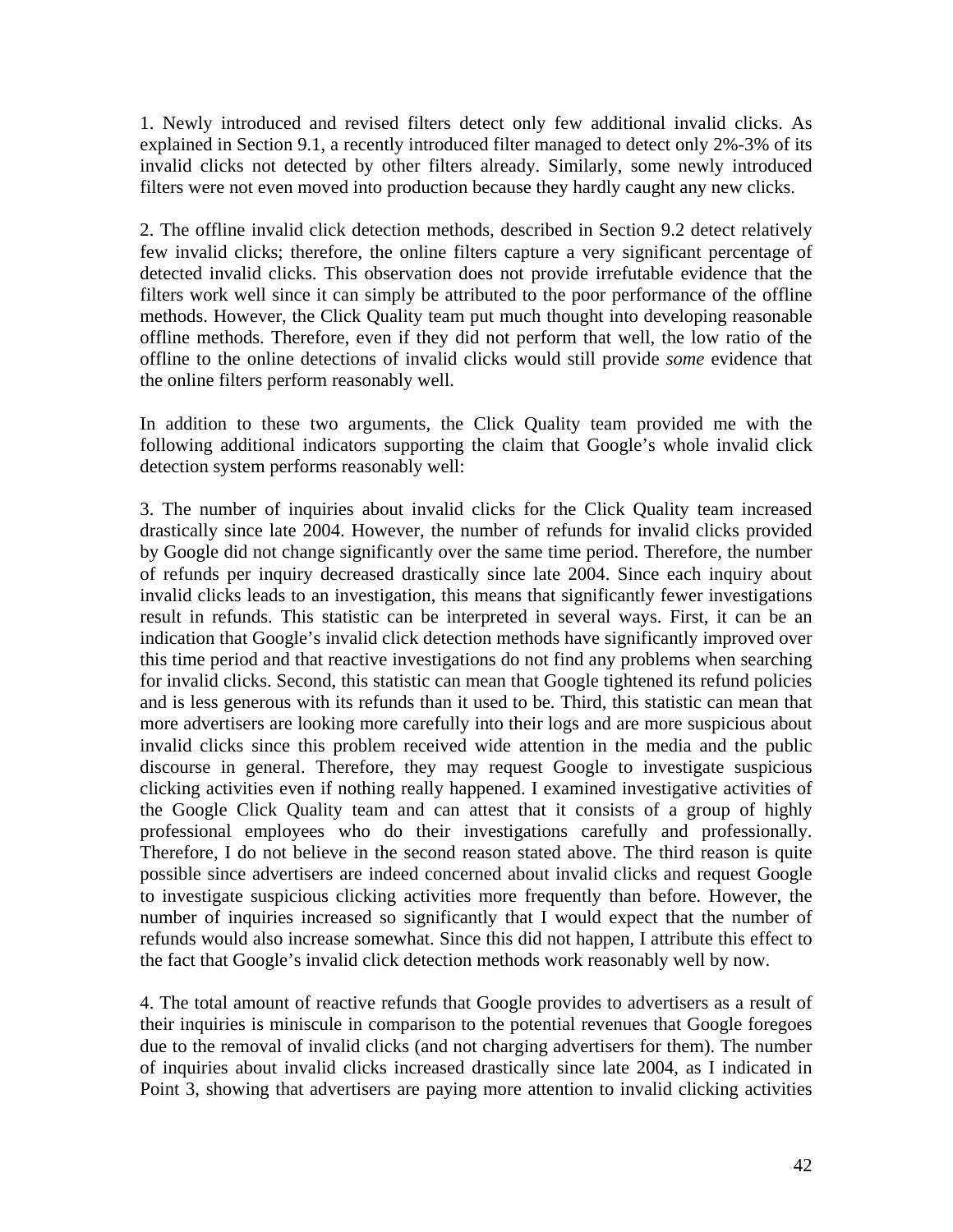(and also perhaps due to the growth of the advertiser base), especially since click fraud attracted much attention lately. Also, the Click Quality team does a careful and professional analysis of these inquiries based on my knowledge of their activities. These two observations put together imply that the total amount of refunds provided by Google can be used as an indirect proxy of how many invalid clicks Click Quality team fails to detect and remove proactively. I understand that this statistic is far from perfect as a proxy for many reasons. Nevertheless, it provides some indirect evidence that Google filters work reasonably well.

5. As explained in Section 9.4, the Click Quality team conducts Quality Assurance offline analysis of the clicking traffic by periodically sampling certain clicking activities, passing these cases to the Click Quality investigators who examine them for the presence of invalid clicks and thus estimate how many invalid clicks were missed by the offline filters. As explained in Section 9.4, the results of these tests demonstrate that the invalid click detection methods perform reasonably well.

6. Another indirect piece of evidence provided to me by Google is that Conversions-Per-Dollar (CPD) rates on various partner sites of Google Network are not significantly lower than on their "flagship" Google.com site. CPD is the statistic determining the number of conversions that occurred divided by the dollar amount spent on advertising. This statistic shows how effective advertising campaigns are for the advertisers. Since Google spent much effort over the past 4.5 years to make sure that Google's AdWords program works reasonably well, it now serves as the "golden standard" against which other programs are compared at Google. Since CPD numbers for other parts of the Google Network approach that of at Google.com, this is an indication that other advertising programs work as well as AdWords works on Google.com. Since other parts of the Google Network are affected by invalid clicking activities significantly more than Google.com, this is an indication to the Click Quality team that their efforts to combat fraud on other parts of the Google Network are as effective as on Google.com. This is another indirect piece of evidence that Google's efforts to detect invalid clicks on the rest of the Google Network are as effective as on Google.com.

*Conclusions about the performance of invalid click detection methods.* As a scientist, I am accustomed to seeing more direct, objective and conclusive evidence that certain methods and approaches "work." Having said this, I fully understand the difficulties of obtaining such measures for invalid clicks by Google, as previously discussed in this report. Moreover, one can challenge most of the reports pertaining to invalid clicking rates published in the business press by questioning their methodologies and assumptions used for calculating these rates. Most of these reports would not stand hard scientific scrutiny.

Still, as a scientist, it is hard for me to arrive at any definitive conclusions beyond any reasonable doubt based on Points  $(1) - (6)$  above that Google's invalid click detection methods "work well" and remove "most" of the invalid clicks – the provided evidence is simply not hard enough for me, and I am used to dealing with much more conclusive evidence in my scientific work.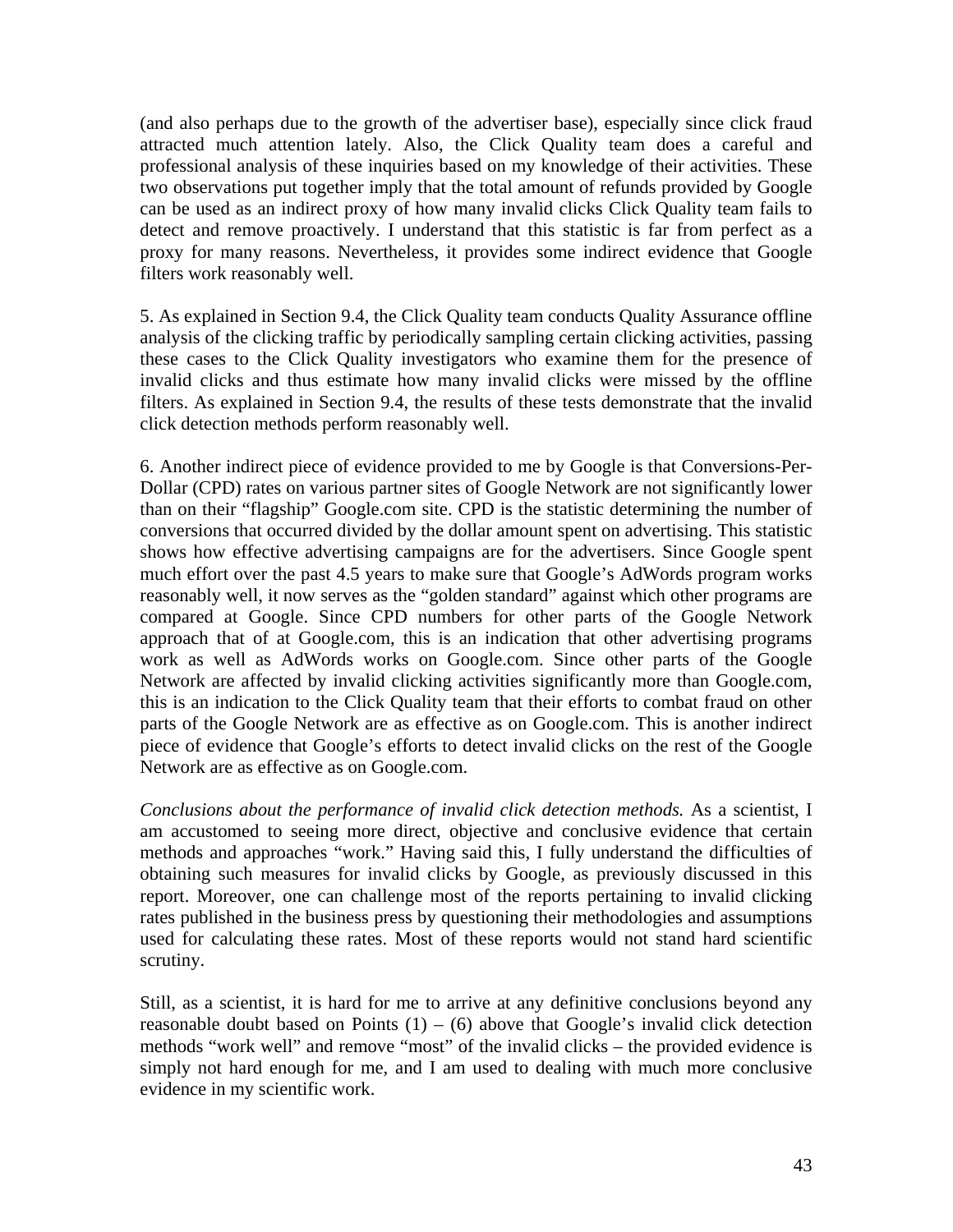Having said this, the indirect evidence  $(1) - (6)$  specified above, nevertheless, provides *a sufficient degree of comfort* for me to conclude that these filters work reasonably well. Finally, this statement should *not* be interpreted as if I find Google's effort to detect invalid clicks (a) unreasonable, or (b) not working reasonably well. It only states that Google did not provide a compelling amount of conclusive evidence demonstrating the effectiveness of their approach that would satisfy me as a scientist.

Finally, the measures (1) – (6) above are only *statistical* measures providing some evidence that Google's filters work reasonably well. This does not mean, however, that any particular advertiser cannot be hurt badly by fraudulent attacks, given the evidence that Google filters "work." Since Google has a very large number of advertisers, one particular bad incident will be lost in the overall statistics. Good performance measures indicative that filters work well only mean that there will be "relatively few" such bad cases. Therefore, any reports published in the business press about particular advertisers being hurt by particular fraudulent attacks do not mean that the phenomenon is widespread. One simply should not generalize such incidents to other cases and draw premature conclusions – we simply do not have evidence for or against this.

### **9.6 Economic Considerations Pertaining to Detection of Invalid Clicks**

Since invalid click detection methods have a direct impact on Google's revenues, I also examined some of the economic consequences of detecting invalid clicks. I present some of my findings in this section based on the performance data over the past  $12 - 18$  months provided to me by the Click Quality team.

First of all, most of the revenue that Google foregoes due to discarding invalid clicks comes from the filters since they identify most of the invalid clicks. The second source of the forgone revenues comes from the terminated AdSense publishers (as stated before, *all* the clicks made on the terminated publisher's website generated over a certain time period are credited back to the advertisers *regardless* of whether they are valid or invalid). However, this second type of revenue is relatively small in comparison to the foregone revenues due to filters. The third source of the foregone revenues comes from the AdWords credits. However, these AdWord credits are miniscule in comparison to the other sources of foregone revenues. In summary, the most significant source of foregone revenues, by far, are Google filters. Hence their performance is the most crucial factor for the whole invalid click detection program (note that this observation does not mean that Google focuses mainly on this part of the invalid click detection program since other parts are also important).

Second, as I concluded in Section 9.1, the invalid click detection process is currently driven by the Click Quality team with the major objective to protect advertisers and other stakeholders against invalid clicks; it is not being influenced by Google's business units or the finance department, except the two cases reported in Section 9.1.4. The first one was a relatively minor case where Google's actions were understandable in my opinion.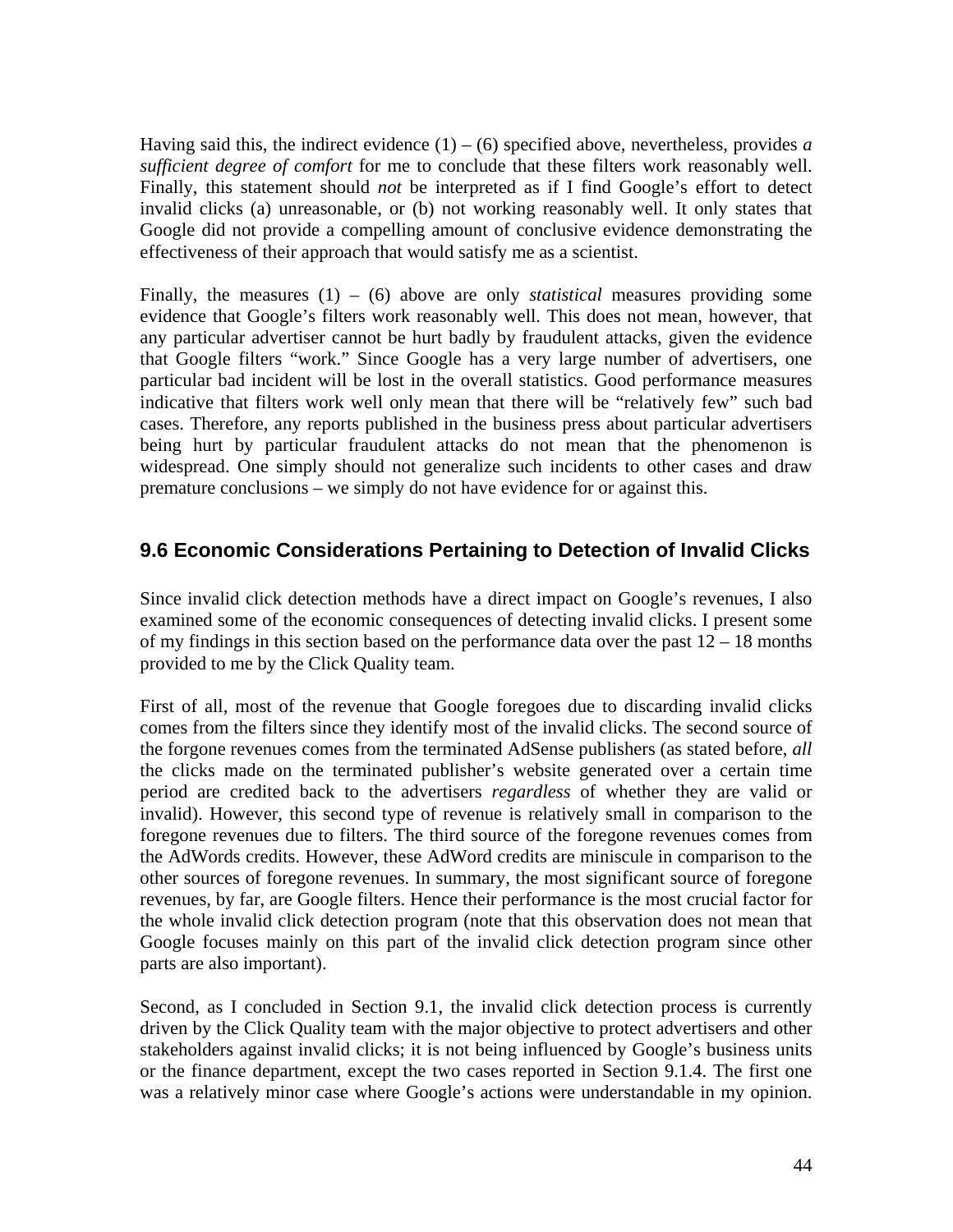The second one pertains to charging advertisers for doubleclicks and is more serious. As I stated in Section 9.1.4, it is unclear to me why it took Google so long to revise the policy of charging for doubleclicks.

Third, based on the numbers provided to me by Google for the last few quarters, I conclude that the amount of revenues that Google forgoes for crediting advertisers for invalid clicks is insignificant in comparison to the amount of revenues Google risks to lose if it loses trust of the advertisers. Therefore, it makes no business sense for Google to go after these extra revenues and that the best long-term business policy for Google is to protect advertisers against invalid clicks. Policy reversal on the doubleclick is a good example of this. By not charging advertisers for the doubleclick since March 2005, Google lost a "noticeable" amount of revenues. However, the revenues lost as a result of this action are insignificant in comparison to the revenues that Google risks to lose if it loses trust of the advertisers. Therefore, reversing the doubleclick policy makes sense not only from the legal, ethical and public relations point of view, but it is also a sound economic decision.

The economic consideration described above is aligned with the legal consideration of risking legal actions if Google does not do a reasonable effort to protect advertisers against invalid clicks. It is also aligned with the ethical, public relations and marketing considerations of serving and satisfying the needs of its advertising customers. Therefore, based on all these economic, legal, ethical and public relations considerations, the best long-term business strategy for Google is to protect its advertiser base against invalid clicks in the best possible manner.

## **9.7 History of Invalid Click Detection Efforts**

In Section 9.1.5, I have already described the history of developing Google filters and identified three stages of this process. In this section, I will enhance this history to the entire invalid click detection effort and will follow the three-stage framework described in Section 9.1.5.

*The Early Days* (February 2002 – Summer 2003). These were the early days of the PPC model and of the click fraud that immediately followed the launch of the revamped AdWords program. The main invalid click detection activities focused on filters at that time. There was no significant infrastructure developed for dealing with invalid clicks, partially, because these invalid activities were so new and Google was still learning about them. In particular, the Click Quality team was not formed at that time, and customer inquiries were handled by the Customer Service Representatives during that period.

*The Formation Stage* (Summer 2003 – Fall 2005). This stage started with the introduction of the AdSense program in March 2003, formation of the Google Click Quality team in the Spring/Summer 2003, launch of new filters and the intension to take the invalid click detection efforts to the "next level."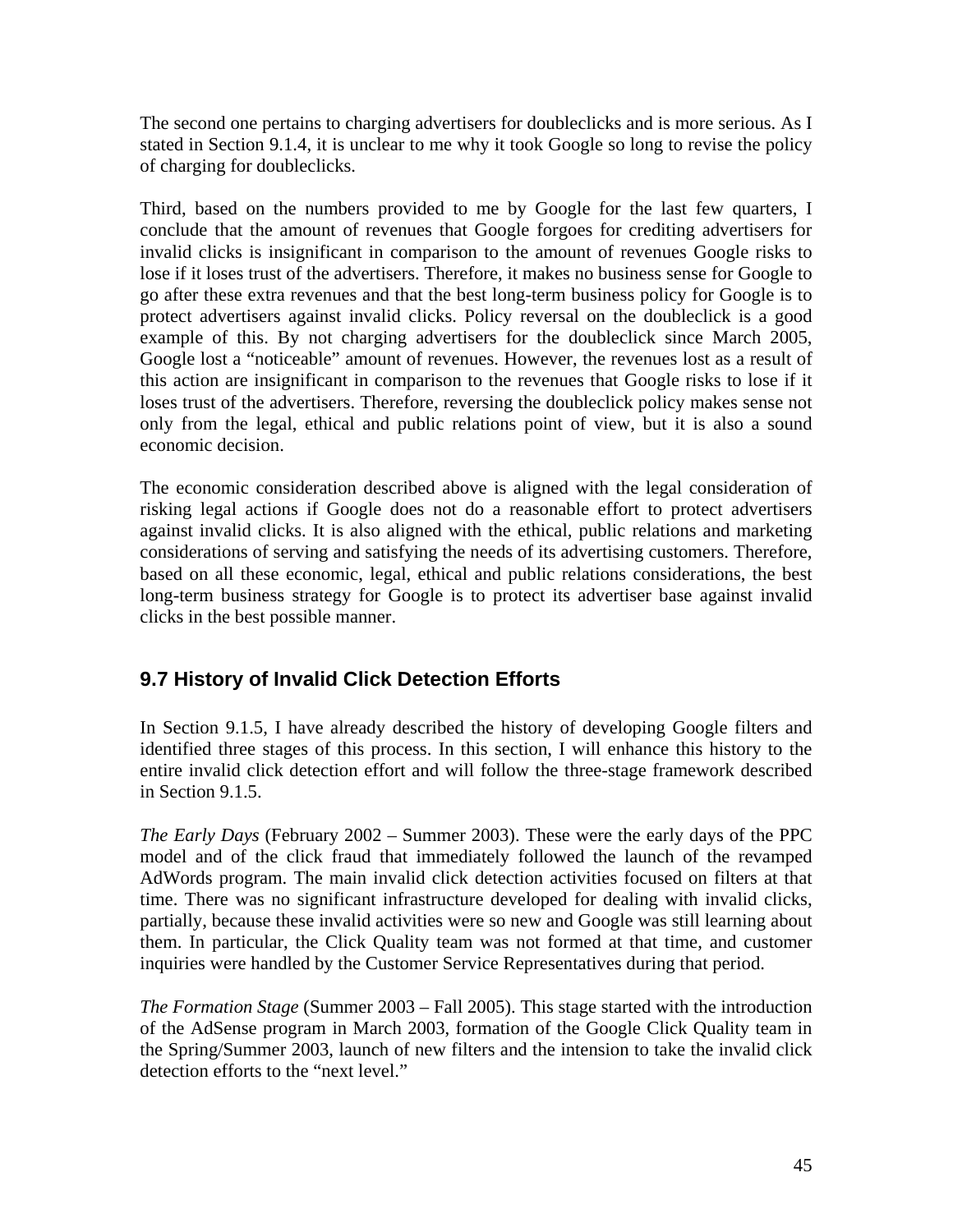The Click Quality team consisted on the Engineering and Operation groups. While the Engineering group focused on the development of online filters and other invalid click detection software, the Operations group focused more on the offline detection methods and on the development and implementation of proper inspection methods and processes.

This stage ended with the development of the whole infrastructure for combating invalid clicks and the consolidation of Google's invalid click detection efforts. This stage was characterized by significant progress in combating invalid clicking activities and developing mature systems and processes for accomplishing this task, including the development of the whole system of inspections of invalid clicking inquiries by the Operations group.

Although the Click Quality team's solutions were still not perfect, based on the information provided to me by Google, I reached the conclusion that the invalid clicking problem at Google was "under control" by the end of 2005. In particular, several massive attacks were launched against the Google Network in 2005, and Google managed to detect and remove large volumes of invalid clicks at that time: one can clearly see major spikes on the charts plotting detected invalid clicks during this time period. This indicates that, although not perfect, Google detection software managed to remove massive amounts of invalid clicks during these attacks.

*The Consolidation Stage* (Fall 2005 – present). By this time, Google's infrastructure for detecting invalid clicks has been established and needed to be consolidated at this point. Google had enough filters and perfected them to the level when they would detect most of the invalid clicking activities in, presumably, the Left Part of the Zipf distribution (see Figure 1) and some of the attacks in the Long Tail. These filters would, presumably, miss more sophisticated attacks in the Long Tail, but the Engineering unit of the Click Quality team continues working on the never-ending process of improving the filters to detect and prevent new attacks. Similarly, the Operations unit has been working on further improving the offline invalid click detection and inspection processes and on developing various enhancements to their infrastructure and to their customer inquiries management systems and processes.

#### **10. Conclusions**

As explained in Section 8, all the conceptual definitions of invalid clicks assume human intent. This means that none of these definitions can be operationalized in the sense that invalid click detection methods can be developed that would algorithmically identify invalid and only invalid clicks satisfying these definitions. This is the fundamental problem of invalid clicks that makes click fraud a difficult problem to solve.

In the absence of a conceptual operationalizable definition of invalid clicks, an alternative approach is to use operational definitions of invalid clicks that can be of the following form: